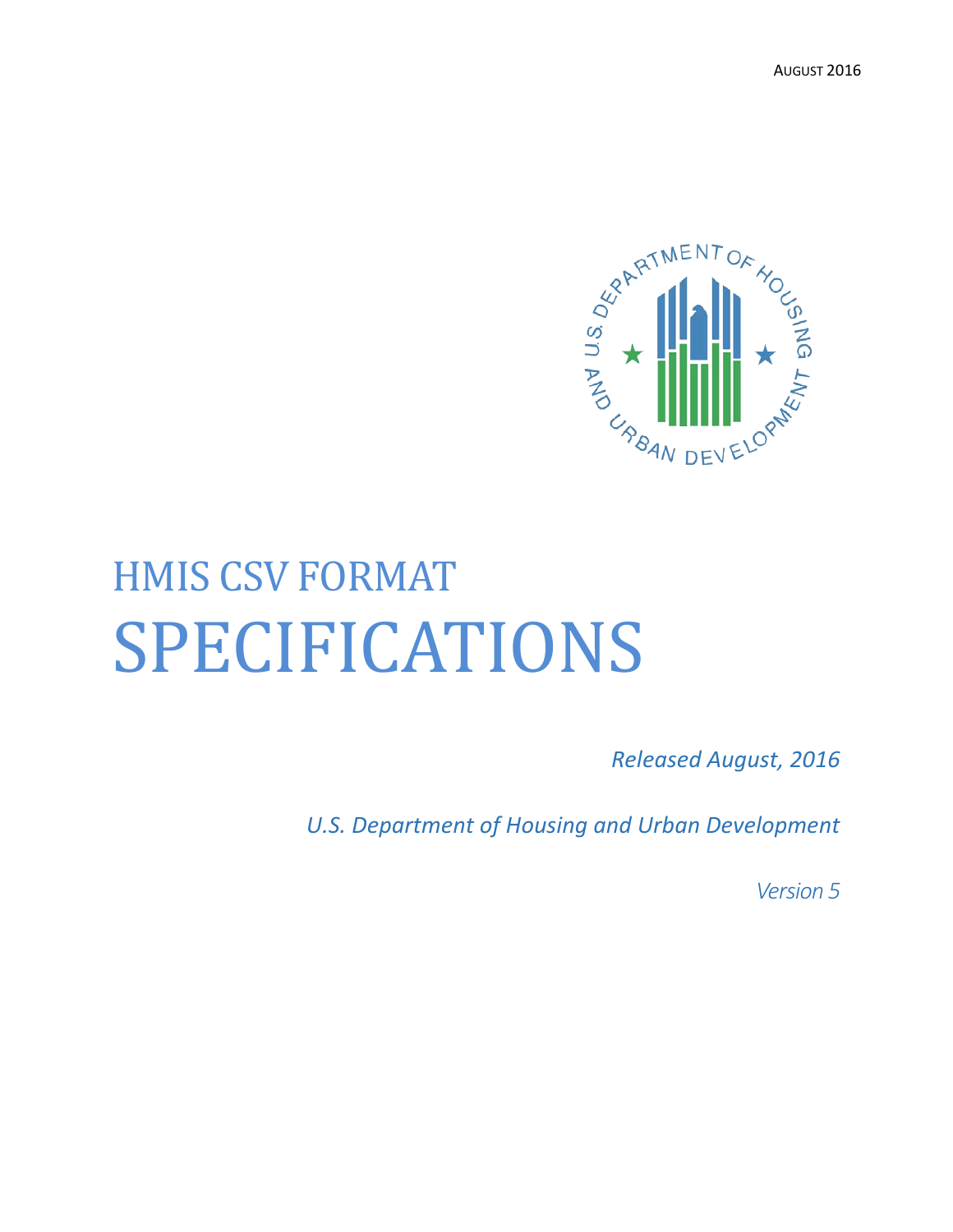# Contents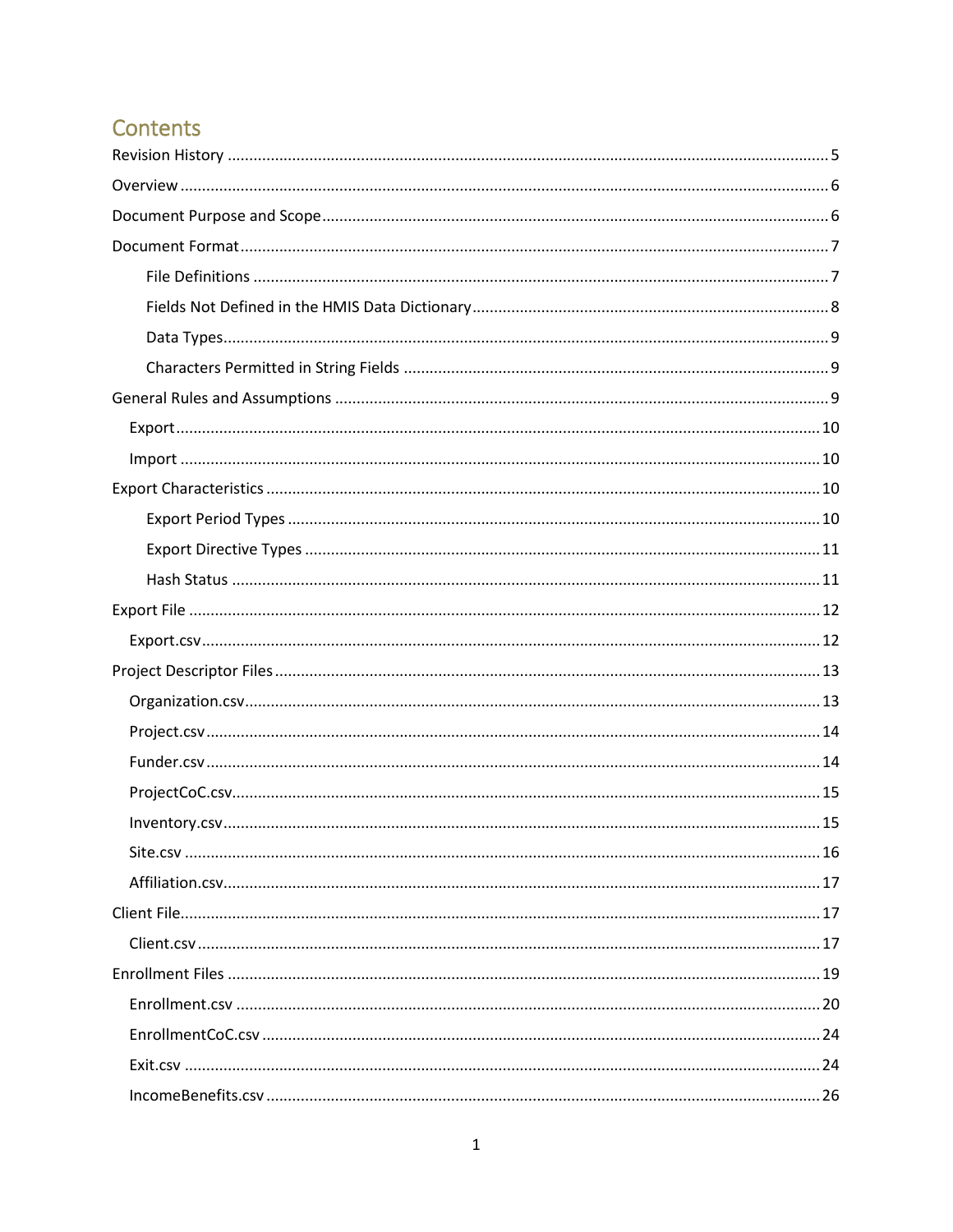| 1.1     |  |
|---------|--|
| 1.2     |  |
| 1.3     |  |
| 1.4     |  |
| 1.5     |  |
| 1.6     |  |
| 1.7     |  |
| 1.8     |  |
| 1.9     |  |
| 2.4.2   |  |
| 2.5.1   |  |
| 2.6.1   |  |
| 2.7.2   |  |
| 2.7.3   |  |
| 2.7.4   |  |
| 2.7.B   |  |
| 2.9.1   |  |
| 3.1.5   |  |
| 3.2.2   |  |
| 3.3.2   |  |
| 3.5.1   |  |
| 3.6.1   |  |
| 3.917.1 |  |
| 3.917.2 |  |
| 3.917.4 |  |
|         |  |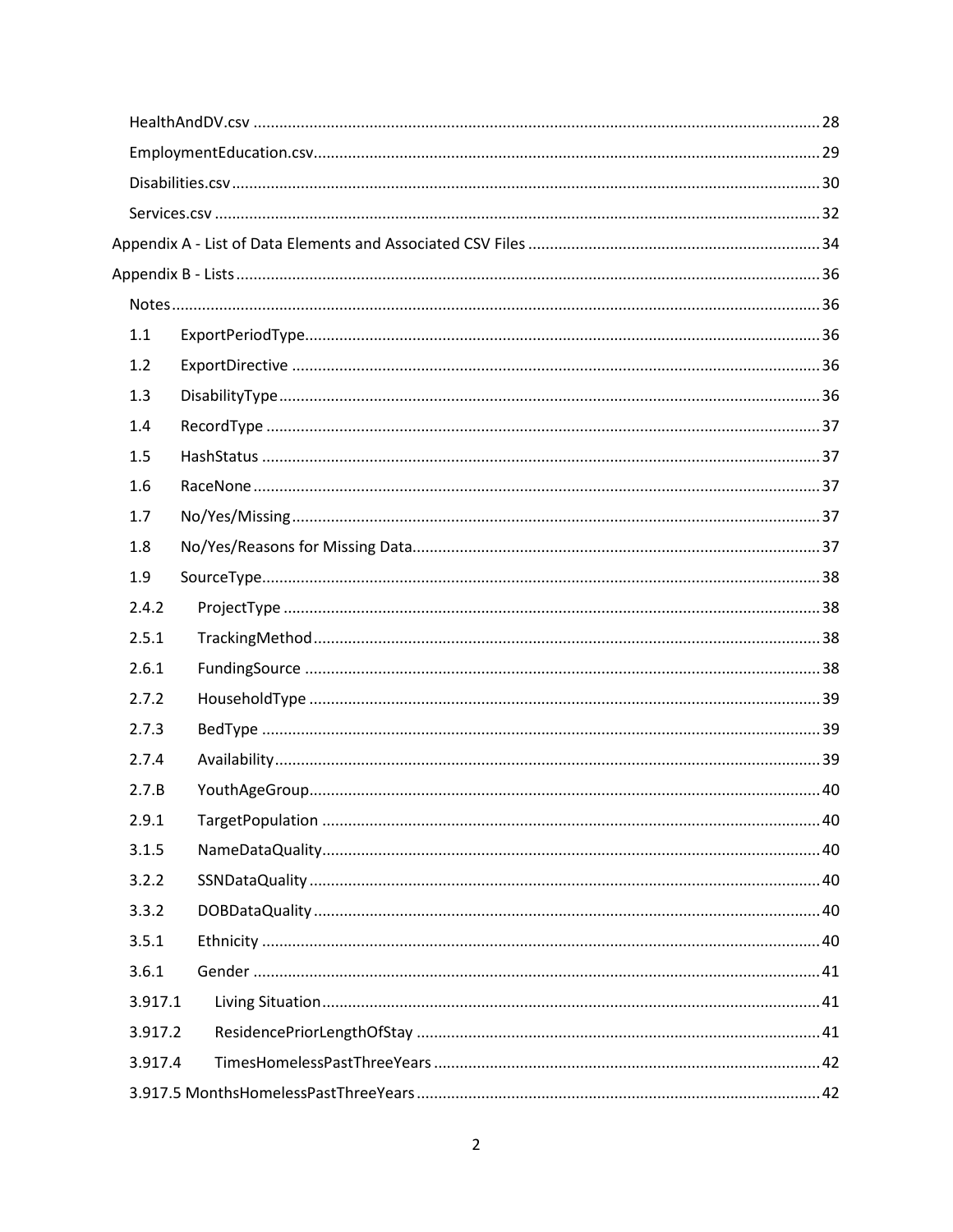| 3.12.1  |  |
|---------|--|
| 3.15.1  |  |
| 4.1.1   |  |
| 4.4.A   |  |
| 4.9.D   |  |
| 4.9.E   |  |
| 4.10.2  |  |
| 4.11.A  |  |
| 4.12.2  |  |
| 4.14.A  |  |
| 4.14.B  |  |
| 4.14.C  |  |
| 4.14.D  |  |
| 4.14.D3 |  |
| 4.14.D4 |  |
| 4.14.D5 |  |
| 4.15.A  |  |
| 4.14E   |  |
| 4.15.B  |  |
| 4.16.A  |  |
| 4.16.B  |  |
| 4.16.A1 |  |
| 4.18.1  |  |
| 4.19.1  |  |
| 4.19.A  |  |
| 4.20.A  |  |
| 4.22.A  |  |
| 4.23.1  |  |
| 4.24.1  |  |
| 4.25.1  |  |
| 4.26.A  |  |
| 4.26.B  |  |
| 4.27.1  |  |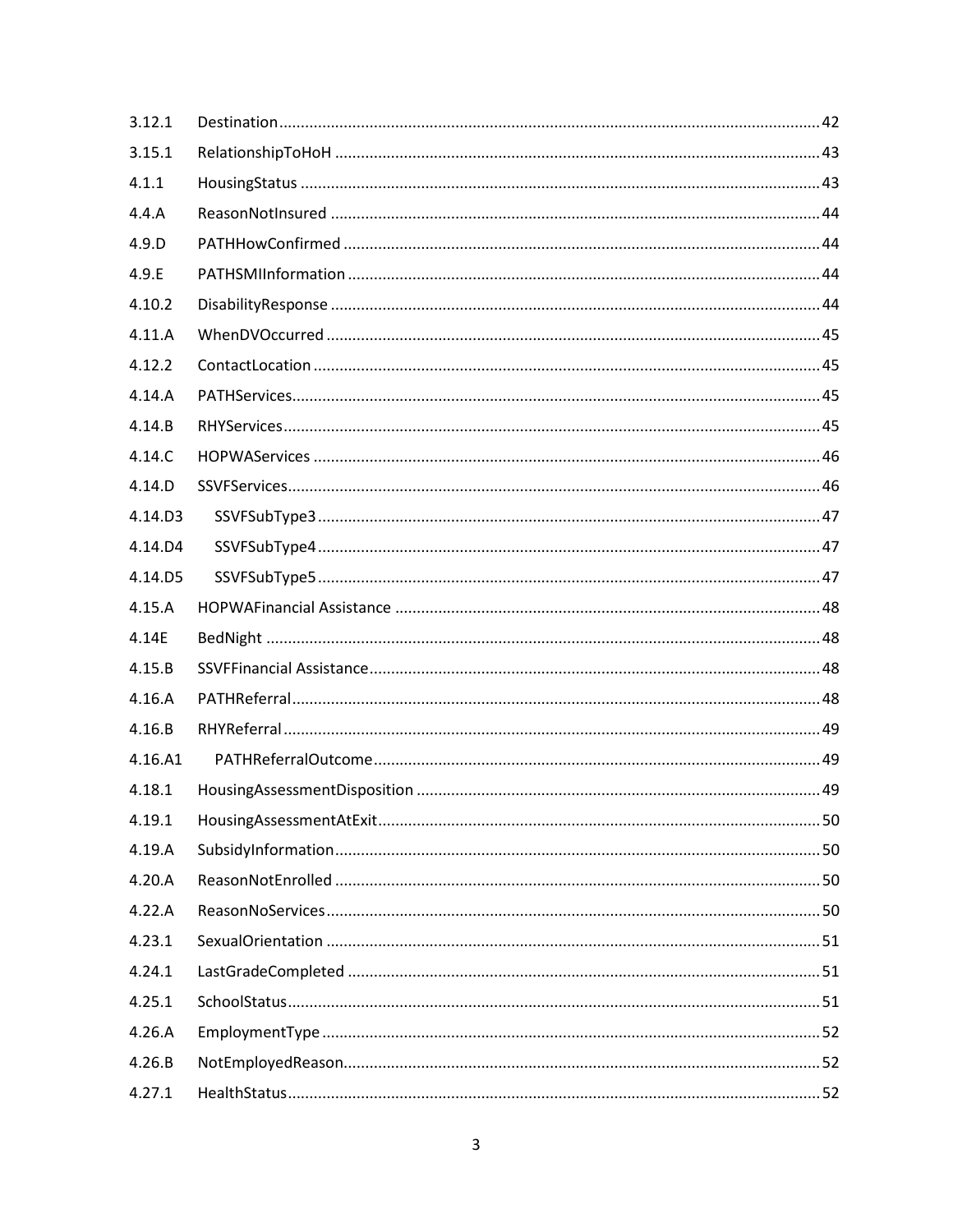| 4.31.A  |  |
|---------|--|
| 4.33.A  |  |
| 4.34.1  |  |
| 4.35.A  |  |
| 4.36.1  |  |
| 4.37.1  |  |
| 4.37.A  |  |
| 4.37.B  |  |
| 4.39    |  |
| 4.41.11 |  |
| 4.41.12 |  |
| 4.42.1  |  |
| 4.43.5  |  |
| 4.47.B  |  |
| 4.47.3  |  |
| 4.48.1  |  |
| 4.48.2  |  |
| 4.48.4  |  |
| 4.48.7  |  |
| 4.48.9  |  |
|         |  |
| 5.3.1   |  |
|         |  |
|         |  |
|         |  |
|         |  |
|         |  |
|         |  |
|         |  |
|         |  |
|         |  |
|         |  |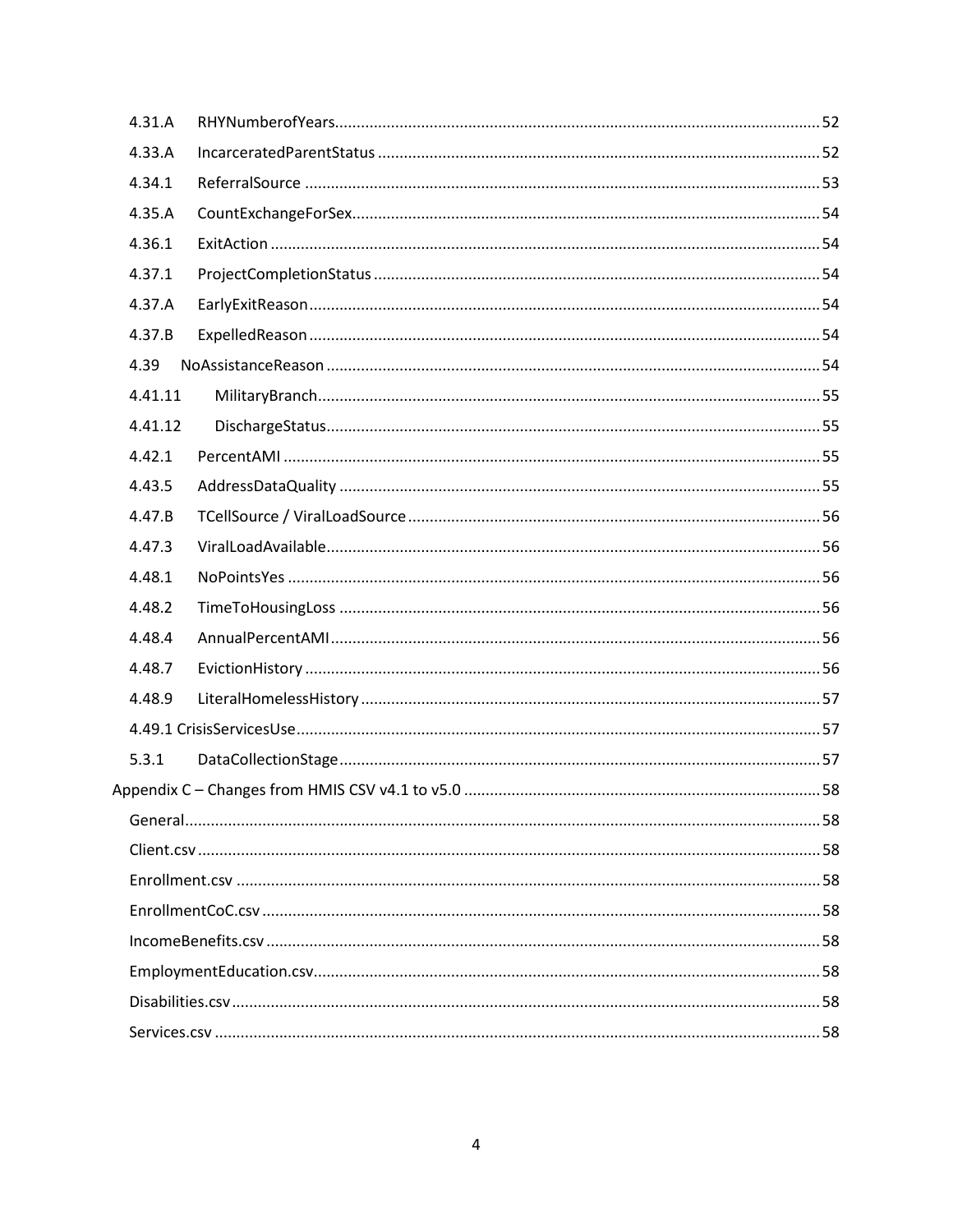# <span id="page-5-0"></span>Revision History

| Date   | <b>Version</b> | <b>Description</b>                                          |
|--------|----------------|-------------------------------------------------------------|
| 9/2014 | 4.0            | HMIS CSV Data Exchange Specifications v4.0                  |
| 8/2015 | 4.1            | HMIS CSV Data Exchange Specifications v4.1                  |
| 8/2016 | 5.0            | HMIS CSV Data Exchange Specifications v5.0 (see Appendix C) |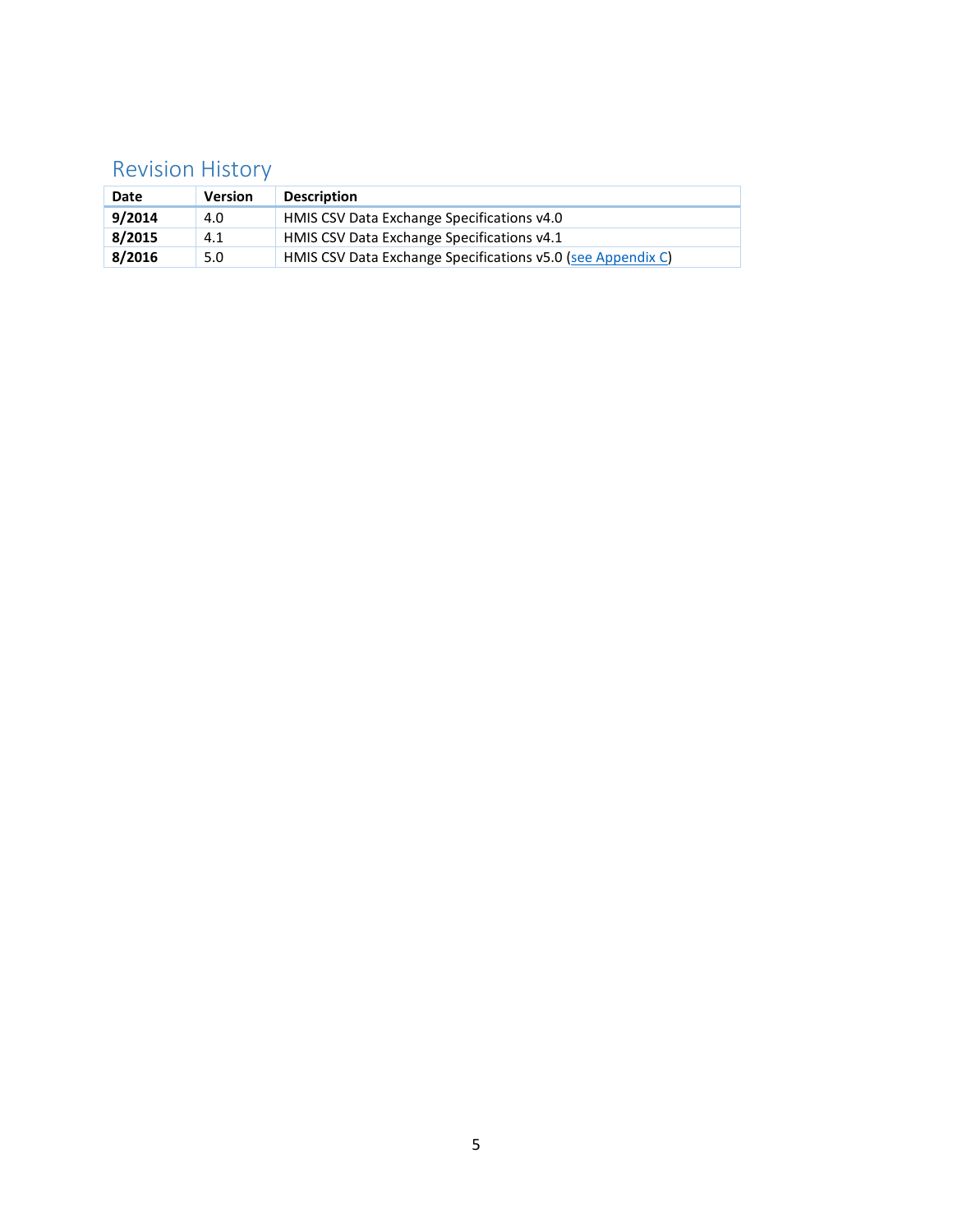### <span id="page-6-0"></span>**Overview**

The US Department of Housing and Urban Development (HUD), in cooperation with the Department of Health and Human Services (HHS) and the Department of Veterans Affairs (VA), is responsible for the Homeless Management Information System (HMIS) Data Standards, which define data collection requirements for any software used as an HMIS. The first version of the data standards was published in 2004; the current version (V5) has an effective date of October 1, 2016.

This document provides updated specifications for a standard set of comma-separated values (CSV) files that include all data elements and fields defined by the HMIS Data Standards Version 5, along with information that describes an exported data set. The structure of the files and relationships between files are based on the 2016 HMIS Logical Model, although the HMIS CSV is less granular than that of the model in order to reduce the overall number of files.

In addition to the HMIS CSV, HUD is also publishing HUD HMIS XML Schema version 5, an eXtensible Markup Language (XML) format also based on the HMIS Logical Model. Documentation is available on HUD's Homelessness Data Exchange (HDX) at [http://www.hudhdx.info/VendorResources.aspx.](http://www.hudhdx.info/VendorResources.aspx)

### <span id="page-6-1"></span>Document Purpose and Scope

There are a number of purposes for which HMIS data might be exported from one system and imported to another. The use cases that the HMIS CSV and HMIS XML formats are primarily intended to support include migration from one HMIS application to another; warehousing of data from multiple HMIS implementations for analysis and reporting; and participation in a local HMIS implementation by regularly providing data entered into and exported from an alternate database.

This document is primarily technical; it describes a common format and associated basic expectations and assumptions related to the processes of exporting and importing HMIS data in a standard manner. In general, HUD expects that it should be possible to export, in a standard format, all data entered into an HMIS for any data element defined by the HMIS Data Dictionary, regardless of whether or not a given data element is required based on project type or funder. Specific requirements related to the overall functionality of HMIS applications and export and import processes in particular will be established by the forthcoming HMIS Software and Data Quality Standards and may result in revisions to this document.

The HMIS Data Dictionary defines several hundred fields. HUD is aware that there is, in addition, a wide variety of expanded and customized data collection in HMIS implementations across the country. While HUD is cognizant that the exchange of additional data that may be included in an HMIS will often be useful and necessary, it is not practical to include accommodations for every potential need, even if it were possible to anticipate them. As a result, the scope of this document is generally limited to data collected in a manner consistent with the HMIS Data Dictionary. The HMIS CSV format may be extended to include additional files and fields by parties engaged in HMIS data exchange; technical assistance may be available.

To request technical assistance please visit [www.hudexchange.info.](http://www.hudexchange.info/)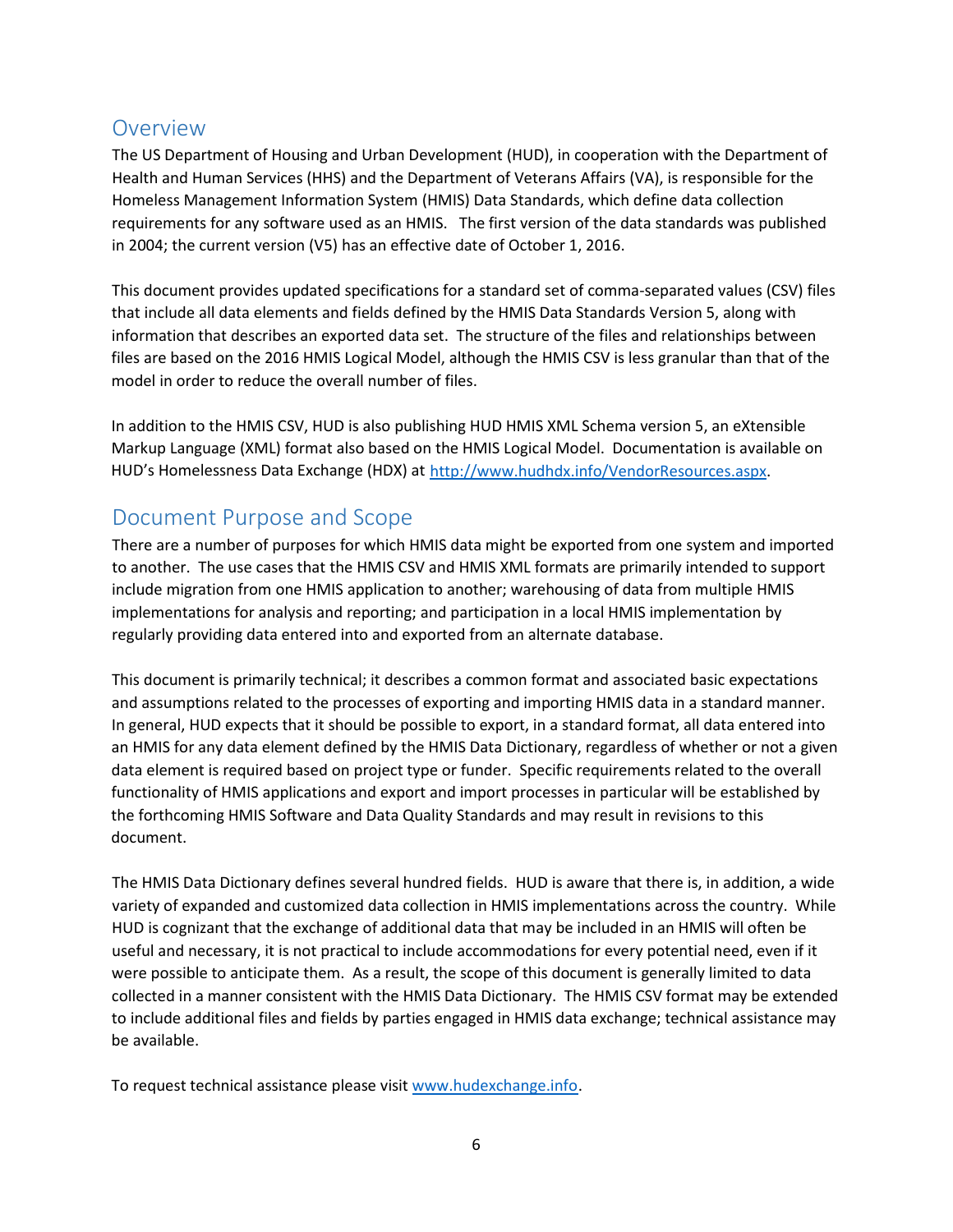# <span id="page-7-0"></span>Document Format

This document defines CSV files and fields required for data exchange of all data elements defined in the HMIS Data Dictionary, basic rules and assumptions for HMIS export and import processes, and general descriptions of terms used.

[Appendix A](#page-34-0) lists all HMIS Data Standards v5 data elements and the CSV file in which they appear.

[Appendix B](#page-36-0) includes response categories and associated data exchange values for all option list fields defined in the HMIS Data Standards v5.

[Appendix C](#page-57-3) summarizes changes in this version of the HMIS CSV from v4.1.

#### <span id="page-7-1"></span>File Definitions

For each file defined by the HMIS CSV Specifications, this document includes a description of general requirements for the file and a table listing each field with basic requirements for the field.

Files are grouped into the following sections based on the type of data they contain: Export, Project Descriptor, Client, and Enrollment. A complete list of each data element and the name of the CSV file in which it appears is included in [Appendix A.](#page-34-0)

References to data elements defined in the HMIS Data Dictionary are in bold type (**3.3 Date of Birth**) and references to specific fields in both the Data Dictionary and the CSV format are italicized (*Date of Birth Type*).

The tables include the columns described below.

| Column      | <b>Description</b>                                                                                                                                                                                                                                                                                                                                                                                        |
|-------------|-----------------------------------------------------------------------------------------------------------------------------------------------------------------------------------------------------------------------------------------------------------------------------------------------------------------------------------------------------------------------------------------------------------|
| DE#         | This is the data standards identification of fields; it includes the data element number and<br>field identifier (numbers for primary fields and letters for dependent fields) as listed the<br>HMIS Data Dictionary.                                                                                                                                                                                     |
|             | For example, the data quality indicator for a client's date of birth is part of data element<br>3.3 Date of Birth; the field for data quality is listed as Field 2. Accordingly, the DE# for the<br>field is 3.3.2.                                                                                                                                                                                       |
|             | Data that are repeated in multiple files only have a DE# identified in the file where they<br>originate. For example, 3.13 Personal ID serves as a unique identifier (primary key) in<br>Client.csv and its DE# is listed there. The same identifier is used to associate data in other<br>CSV files with a particular client (foreign key), but the DE# is not listed when it appears in<br>other files. |
| <b>Name</b> | This lists the CSV field name for each field defined. While field names are intended to be<br>recognizable as compared to those in the HMIS Data Dictionary, many have been<br>shortened. For example, the field for a client's date of birth is named DOB.                                                                                                                                               |
| <b>Type</b> | The data type for the field. The types included are defined in the next section.                                                                                                                                                                                                                                                                                                                          |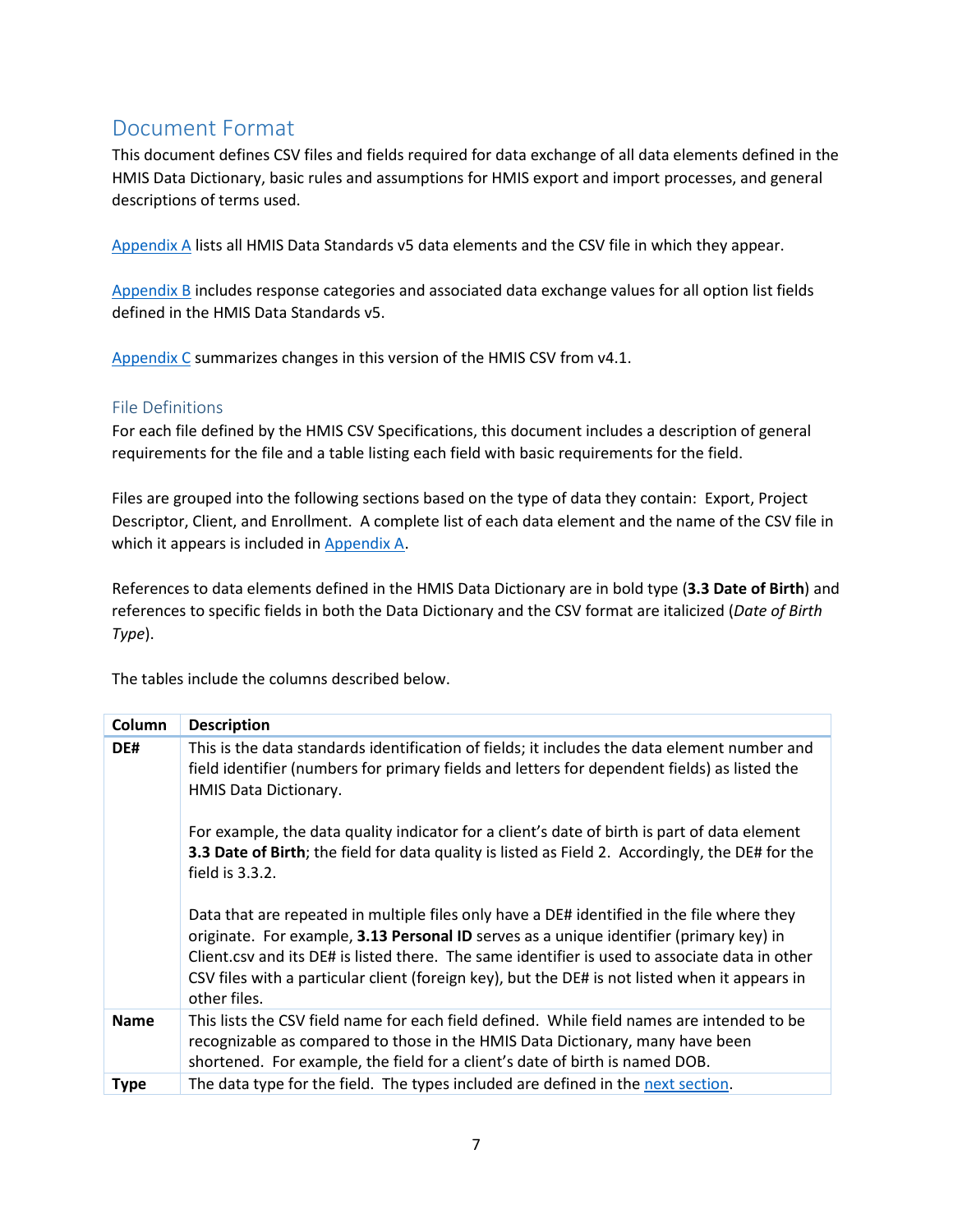| Column       | <b>Description</b>                                                                                                                                                                                                                                                                                                                                |
|--------------|---------------------------------------------------------------------------------------------------------------------------------------------------------------------------------------------------------------------------------------------------------------------------------------------------------------------------------------------------|
| List         | Fields that have response categories defined in the HMIS Data Dictionary or in this<br>document will have a list number in this column. List numbers are hyperlinked to<br>Appendix B, which includes all of the lists by number with data exchange values and text<br>equivalents.                                                               |
|              | Lists that are specific to the HMIS CSV export have two-part list numbers that begin with 1;<br>the second part is sequential. For example, the list for <i>ExportPeriodType</i> , which is used in<br>Export.csv, has a list number of 1.1.                                                                                                      |
|              | The two most frequently used lists (No/Yes/Missing) and (No/Yes/Client doesn't<br>know/Client refused/Missing) are numbered 1.7 and 1.8 respectively rather than re-<br>defining them for each field in which they appear.                                                                                                                        |
|              | Other lists are numbered to correspond to the DE# for the field in which they first appear<br>and have three-part list numbers, e.g., the list for the date of birth data quality field is<br>numbered 3.3.2.                                                                                                                                     |
| <b>Null</b>  | Fields that may be null are identified with a Y (for Yes). Any field not specifically permitted<br>to be null should have an exported value of the appropriate data type; for non-nullable<br>fields with response categories defined in the HMIS Data Dictionary, 99 (Data not<br>collected) should be exported for blank fields / missing data. |
| <b>Notes</b> | Includes definitions, specific validation requirements, and other relevant information.<br>Regular expressions are included for some fields as a supplement to descriptions of<br>validation requirements; they are included as a convenience only and there is no<br>requirement to use them.                                                    |

#### <span id="page-8-0"></span>Fields Not Defined in the HMIS Data Dictionary

#### *Unique Identifiers*

Based on a need expressed by HMIS software providers, every file includes a field that serves as a unique identifier for each record in the file. In some cases, these unique identifiers are defined in the HMIS Data Dictionary. For example, the unique identifier for Project.csv is **2.2 Project Identifiers** *Project ID*. In other cases, the unique identifier is not defined in the HMIS Data Dictionary but is assumed to exist in the exporting database.

Values exported in these fields should correspond to actual values in the exporting database. Where a single file includes multiple data elements and requires combining multiple records, each of which has its own unique identifier, the lowest value should be used.

#### *Date Deleted*

Based on a need expressed by HMIS software providers, every file includes a *DateDeleted* field. This metadata is not defined by the HMIS Data Dictionary but will be necessary for any system participating in data exchange that updates instead of completely replacing previously transmitted data.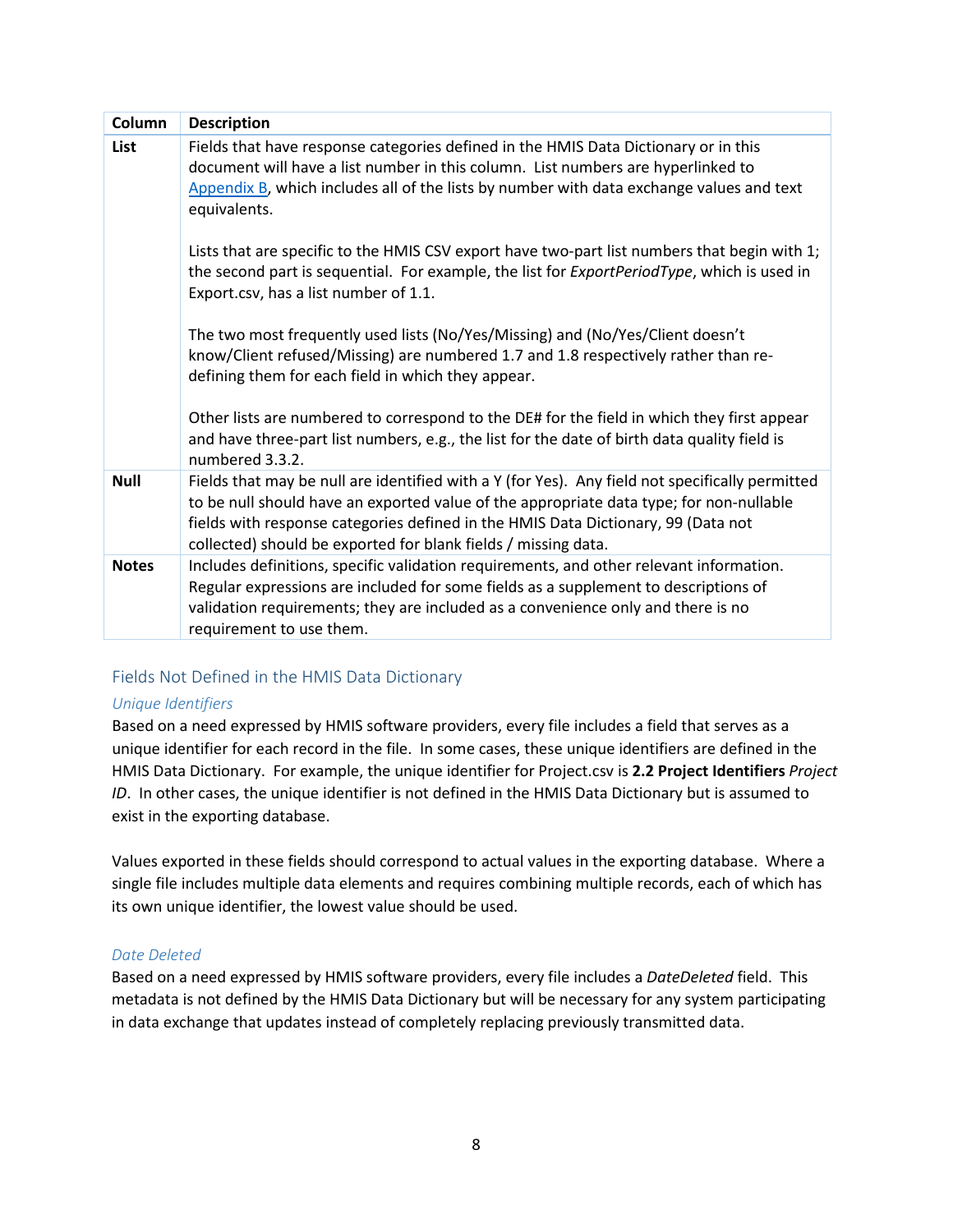#### <span id="page-9-0"></span>Data Types

Data types and maximum field lengths defined here apply to unhashed data. When data in one or more fields are hashed – and the receiver requires or has agreed to accept hashed data – the data types and validation processes for those fields may differ depending on the hashing parameters.

The HMIS CSV specifications include the following data types:

| <b>Type</b>     | ID | <b>Definition</b>                                                                                                                                                                                                                                                                                                                                                   |
|-----------------|----|---------------------------------------------------------------------------------------------------------------------------------------------------------------------------------------------------------------------------------------------------------------------------------------------------------------------------------------------------------------------|
| Date            | D  | A date in the format yyyy-mm-dd                                                                                                                                                                                                                                                                                                                                     |
| <b>Datetime</b> |    | A date and time in the format yyyy-mm-dd hh:mm:ss <sup>1</sup>                                                                                                                                                                                                                                                                                                      |
| Integer         |    | A non-negative whole number                                                                                                                                                                                                                                                                                                                                         |
| <b>Money</b>    | M  | Number with two decimal places (no commas and no currency symbol); numbers<br>may be negative                                                                                                                                                                                                                                                                       |
| <b>Money</b>    | M+ | Non-negative number with two decimal places (no commas and no currency symbol)                                                                                                                                                                                                                                                                                      |
| <b>String</b>   | S# | A combination of letters, numbers, and standard punctuation (see list of characters<br>permitted in string fields below); the number following the 'S' identifies the<br>maximum number of characters permitted for a given field. For example, fields with<br>a data type of S50 are limited to 50 characters. String fields must be padded with<br>double-quotes. |

#### <span id="page-9-1"></span>Characters Permitted in String Fields

- Upper case letters A-Z
- Lower case letters a-z
- Numbers 0-9

l

- Spaces and ! #  $$% & ($   $)*$  + . ,  $/$  : ; = ? @ ` ~ |
- Double-quotes must be exported as "" (two double-quote characters) if a double-quote character is part of the data; alternatively, they may be replaced by a single-quote character in the export process.
- The following characters are not permitted; if they are part of data entered by a user, the characters should be stripped out in the export process:  $\langle \rangle$  [] { }

### <span id="page-9-2"></span>General Rules and Assumptions

As noted earlier, the HMIS CSV may be extended to include additional files and fields by mutual agreement. The rules and assumptions defined here may also be relaxed or modified – also by mutual agreement – to facilitate the exchange of non-standard data (e.g., service records not associated with a *ProjectEntryID*). Non-standard data should not be included in exported files without prior and mutual agreement.

<span id="page-9-3"></span> $1$  In CSV files opened with MS Excel, date and datetime data are automatically reformatted. Even if a user makes no other changes, saving the file will save the dates in the Excel format. It is tedious but possible to reset the dates to the CSV format so that the file will pass validation checks.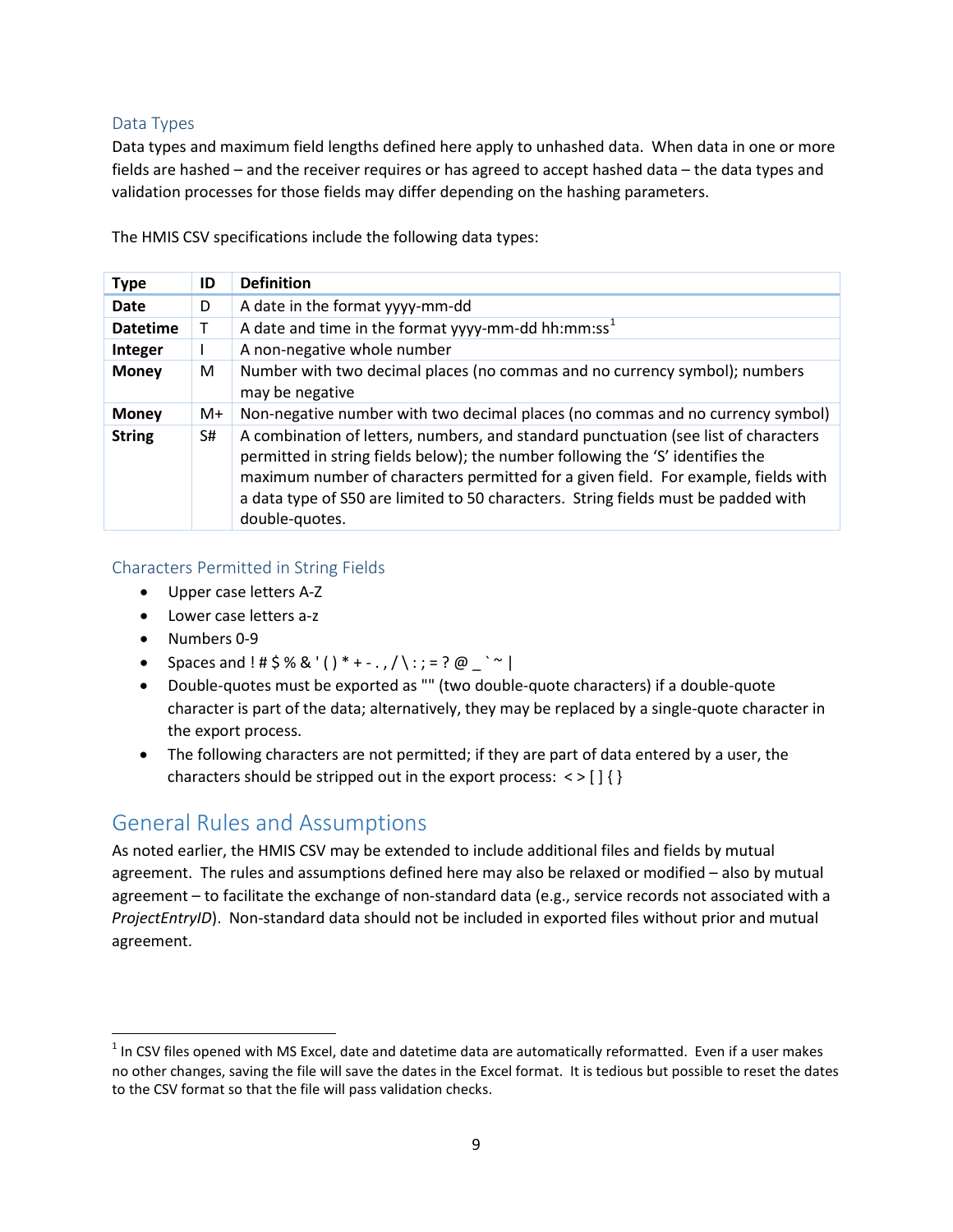#### <span id="page-10-0"></span>Export

- 1. The first row in each file must include the field names as they are listed in this document.
- 2. Files may not contain additional fields.
- 3. It should be possible to export, in a standard format, all data entered into an HMIS for any data element defined by the HMIS Data Dictionary, regardless of whether or not a given data element is required based on project type or funder.
- 4. If response categories in an HMIS application differ from those defined in the data standards, they must be exported with the value of the most appropriate response category defined in the HMIS Data Dictionary. For example, if the response categories for *Relationship to Head of Household* have been expanded to include 'Husband or wife' and 'Unmarried partner,' both must be exported as 'Head of household's spouse or partner' with a value of 3.
- 5. Unless a field is specifically identified as allowing null values, all fields must contain data. For fields with response categories defined in the data standards, blank / missing values will be exported with a value of 99, which is defined by the HMIS Data Dictionary as 'Data not collected.'
- 6. Dependent fields will be null unless the parent field contains the value defined by the HMIS Data Dictionary.
- 7. Values stored as placeholders in an exporting database that have no informational value must be exported as if they were null. For example, if the stored value for a Social Security Number is '000000000' because the database does not permit a null value for the field, the zeroes may not be exported in the SSN field; the value in the SSN field in the exported file should be null unless a value was entered by a user.
- 8. Export processes must use parameters entered by a user to identify data required for export. Required parameters include Export Start Date, Export End Date, Project(s), and CoC Code.
- 9. All files required for a given export will be generated as part of a single process to minimize the possibility of inconsistent or partial data caused by users adding or editing records as the files are being created.

#### <span id="page-10-1"></span>Import

- 1. Import validation processes for file and field names should not be case-sensitive.
- 2. Import validation processes may (but are not required to) reject a data set in whole or in part if any part of the data set is inconsistent with the specifications contained in this document.
- 3. Import processes may skip validation for files and/or fields which are not relevant.

### <span id="page-10-2"></span>Export Characteristics

#### <span id="page-10-3"></span>Export Period Types

#### *Reporting Period*

'Reporting period' exports include all records needed for reporting on clients and enrollments active in the export period. This will include all records in enrollment files (regardless of *Information Date*, *Date Created*, *Date Updated*, etc.), client files, and project descriptor files associated with a Project Entry ID where:

- *Project Entry Date* is on or before the Export End Date;
- *Project Exit Date* is null OR Project Exit Date is on or after the Export Start Date;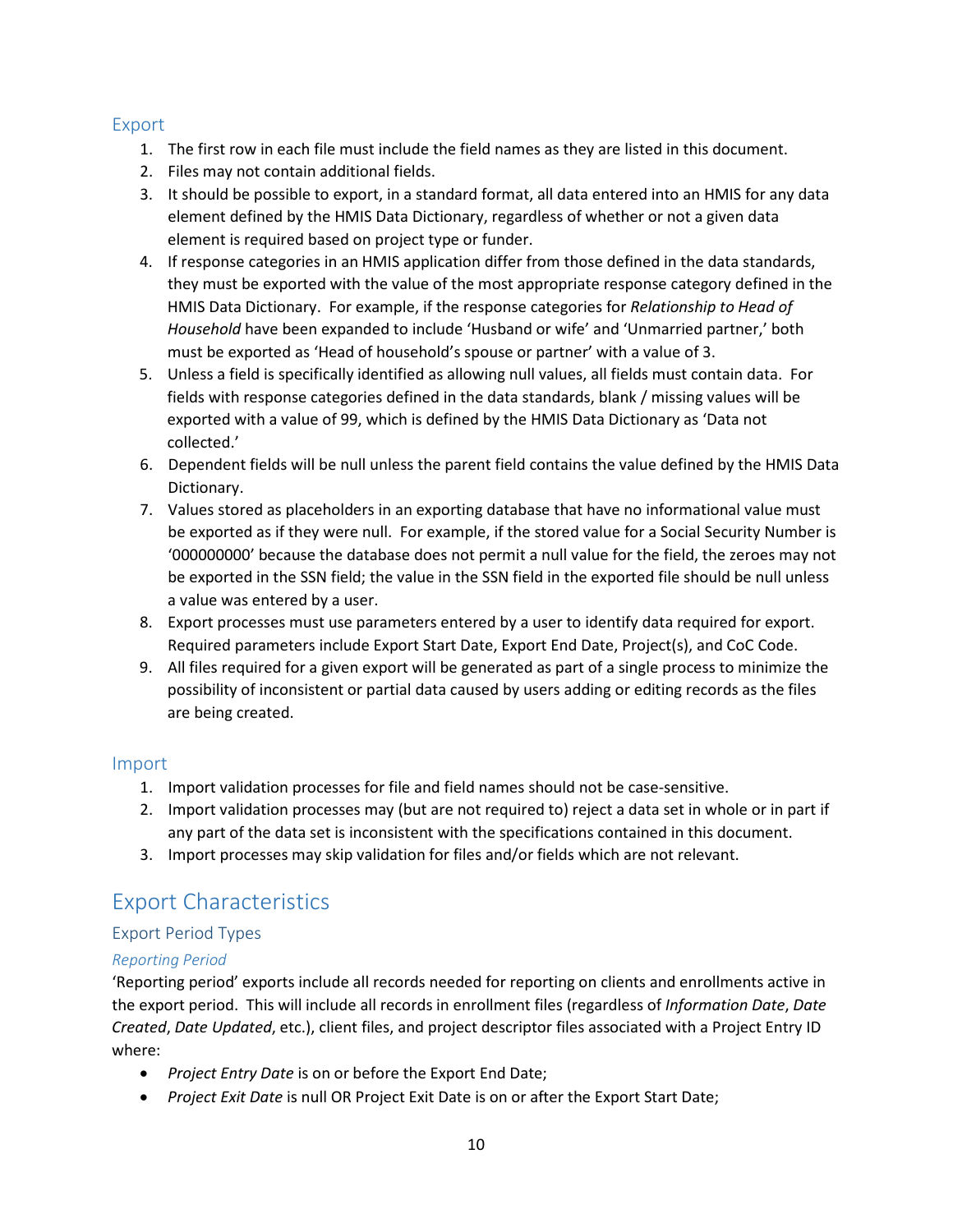- *Project ID* is associated with a project selected by a user for export OR the user did not choose to filter the export by Project;
- A *CoC Code* associated with the *Project Entry ID* matches a *CoC Code* selected by a user for export OR the user did not choose to filter the export by *CoC Code*.

#### *Updated*

Exported data sets with an *ExportPeriodType* of 'updated' will include all records with a *Date Created*, *Date Updated*, or a *Date Deleted* that falls between the Export Start Date and the Export End Date.

#### *Effective*

Exported data sets with an *ExportPeriodType* of 'effective' will include all enrollment data, along with associated client and project descriptor data, where the Information Date (or other effective date such as Project Entry Date, Project Exit Date, Contact Date, etc.) falls between the Export Start Date and the Export End Date.

#### *Other*

The 'Other' *ExportPeriodType* is used to identify exports in which records were selected based upon parameters mutually agreed upon by the sender and recipient of the CSV data.

#### <span id="page-11-0"></span>Export Directive Types

#### *Delta refresh*

Exported data sets with an *ExportDirective* of 'Delta refresh' (1) are intended to be synchronized with an existing data set / previously transmitted data in the receiving database and include only information that is new or different since the last time data were synchronized.

#### *Full refresh*

Exported data sets with an *ExportDirective* of 'Full refresh' (2) are intended to completely replace any previously transmitted data in the receiving database.

#### *Other*

The 'Other' (3) *ExportDirective* is used to identify exports in which records were selected based upon parameters mutually agreed upon by the sender and recipient of the CSV data.

#### <span id="page-11-1"></span>Hash Status

#### *Unhashed*

Data sets with a *HashStatus* of 'Unhashed' (1) data are expected to conform to data type and field length parameters defined in this document.

#### <span id="page-11-2"></span>*SHA-1 RHY*

The SHA-1 algorithm produces a 40-character string of letters and numbers. Data sets with a *HashStatus* of 'SHA-1 RHY' (2) will be exported consistent with the specifications of this document with the exception that the following fields in Client.csv (and no others) will be hashed using the SHA-1 standard algorithm and data types for these four fields will differ as noted:

• *FirstName* (S40)– SHA-1 hash of the SOUNDEX of the value for first name;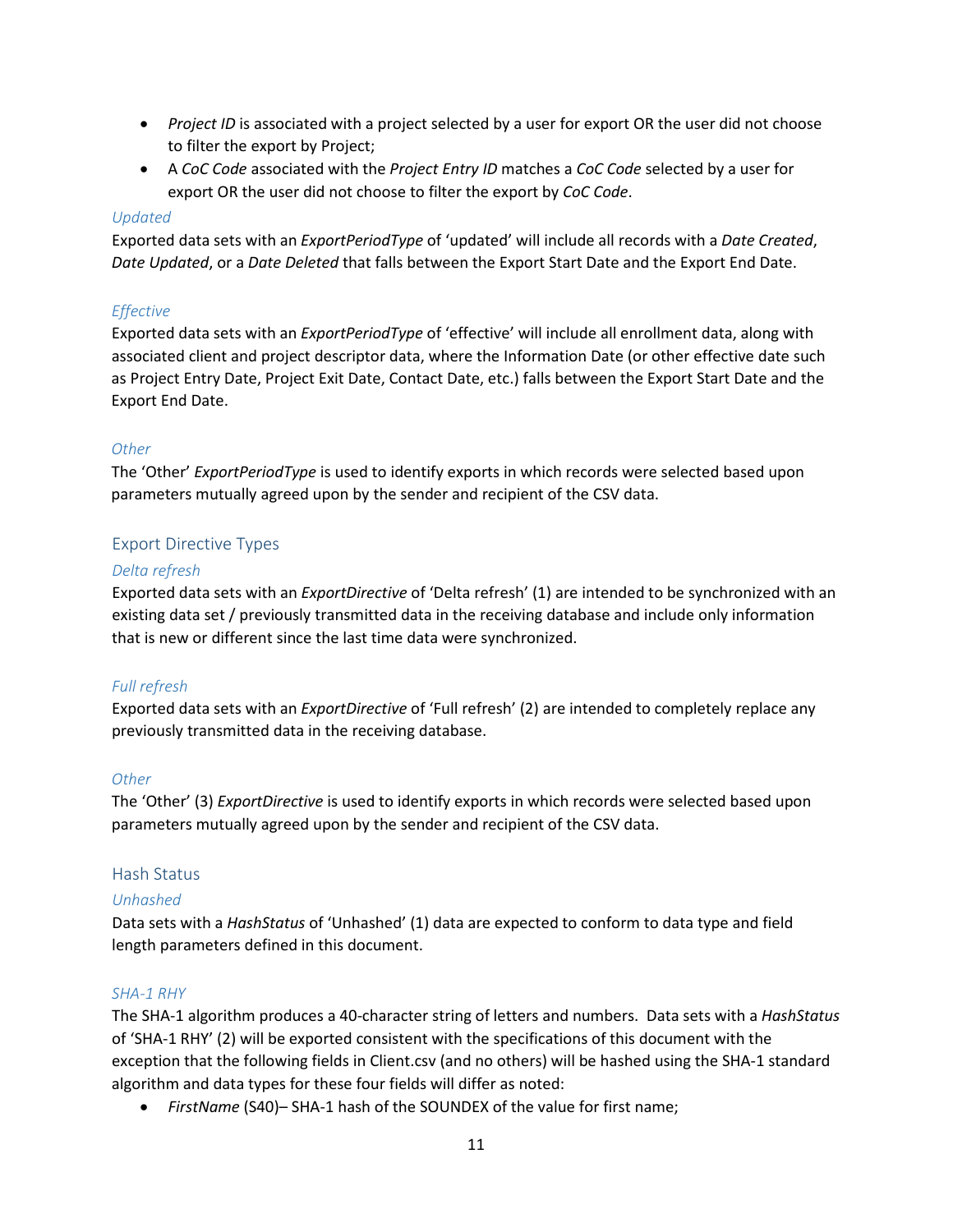- *MiddleName* (S40) SHA-1 hash of the SOUNDEX of the value for middle name;
- *LastName* (S40) SHA-1 hash of the SOUNDEX of the value for last name; and
- *SSN* (S44) concatenation of the unhashed last 4 digits of the SSN followed by SHA-1 hash of the full SSN. In the case of a partial SSN, use a lower-case letter x to replace any missing digits. The resultant 9-character string will be hashed in the same manner as a complete SSN.

#### *Hashed – other*

The 'Other' *HashStatus* is used to identify exports in which data are hashed based on parameters mutually agreed upon by the sender and recipient of the CSV data.

### <span id="page-12-0"></span>Export File

#### <span id="page-12-1"></span>Export.csv

Export.csv includes information about the export itself and is always required.

For each export, there must be one and only one record in Export.csv. The *ExportID* in this file should be unique to the exporting application – i.e., a new *ExportID* should be created each time data are exported – and will be used to identify all of the CSV files generated as a part of the same export process.

| <b>Name</b>               | <b>Type</b>     | List | <b>Null</b> | <b>Notes</b>                                                                                                                                                                                                                                                                                                                                                                             |  |
|---------------------------|-----------------|------|-------------|------------------------------------------------------------------------------------------------------------------------------------------------------------------------------------------------------------------------------------------------------------------------------------------------------------------------------------------------------------------------------------------|--|
| <b>ExportID</b>           | S32             |      |             | Unique identifier                                                                                                                                                                                                                                                                                                                                                                        |  |
| SourceType                |                 |      |             | Identifies whether the source database is a<br>continuum-operated HMIS (1), an agency-specific<br>database (2), a data warehouse (3), or other (4).<br>An HMIS implementation operated jointly by more<br>than one continuum should be identified as a data<br>warehouse.                                                                                                                |  |
| <b>SourceID</b>           | S32             |      | Y           | If SourceType = 1, this field may not be null and must<br>identify the HUD CoC Code of the HMIS<br>implementation from which data are being exported in<br>the format of two letters, a dash, and 3 numbers.<br>$\{a-zA-Z\}$ { 2 } - [0-9] { 3 } \$<br>If SourceType <> 1, this field may be null or used to<br>specify other characteristics, as agreed upon by<br>sender and receiver. |  |
| <b>SourceName</b>         | <b>S50</b>      |      | Y           | If the source database is not an HMIS implementation<br>(if SourceType $\langle$ > 1), this field may not be null and<br>must identify the organization responsible for the<br>database.                                                                                                                                                                                                 |  |
| <b>SourceContactFirst</b> | <b>S50</b>      |      | Y           | The first name of the user generating the export.                                                                                                                                                                                                                                                                                                                                        |  |
| <b>SourceContactLast</b>  | S50             |      | Y           | The first name of the user generating the export.                                                                                                                                                                                                                                                                                                                                        |  |
| <b>SourceContactPhone</b> | S <sub>10</sub> |      | Y           | The phone number of the user generating the export.<br>Limited to 10 digits / no punctuation.<br>$[2-9][0-9]\{2\}[2-9][0-9]\{2\}[0-9]\{4\}$                                                                                                                                                                                                                                              |  |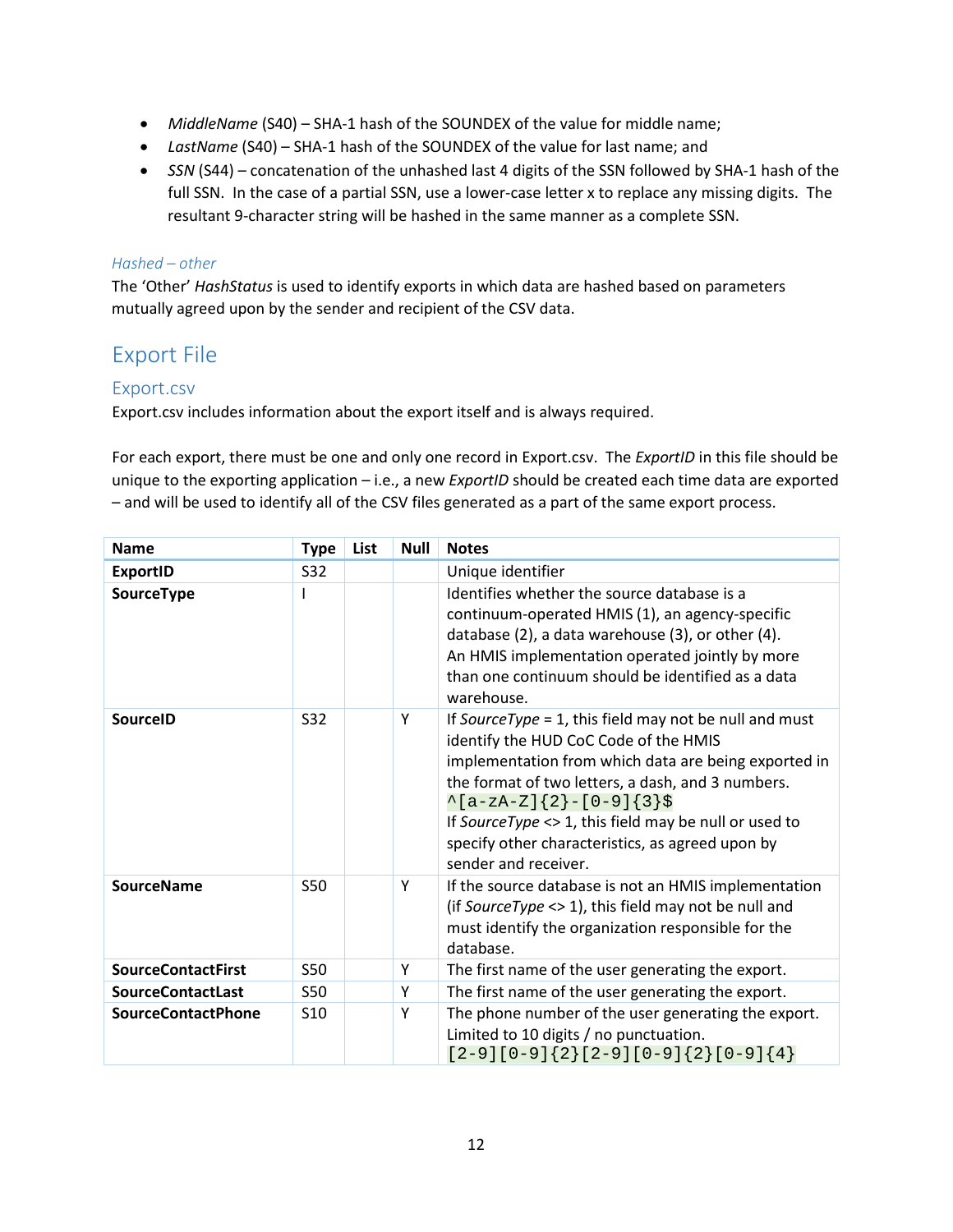| <b>Name</b>                   | <b>Type</b>    | <b>List</b> | <b>Null</b> | <b>Notes</b>                                                                                                                                                                                                                                        |  |  |  |
|-------------------------------|----------------|-------------|-------------|-----------------------------------------------------------------------------------------------------------------------------------------------------------------------------------------------------------------------------------------------------|--|--|--|
| <b>SourceContactExtension</b> | S <sub>5</sub> |             | Υ           | The phone extension of the user generating the<br>export, if available. Limited to 5 digits / no<br>punctuation.<br>$[0-9]\{1,5\}$                                                                                                                  |  |  |  |
| <b>SourceContactEmail</b>     | S70            |             | Υ           | The email address of the user generating the export, if<br>available.<br>$(( [A-Za-z0-9]+$ + $)) ((A-Za-z0-9]+$ -<br>+) $((A-Za-z0-9)+\+)$ $((A-Za-z0-$<br>$9]+(++)$ ) * [A-Za-z0-9] + @ ( ( \w+ \-<br>+) $(\w+\\. ) * \w{1,63} \\ . [a-zA-Z]{2,6}$ |  |  |  |
| <b>ExportDate</b>             | $\mathsf T$    |             |             | The date and time that the export process was<br>initiated                                                                                                                                                                                          |  |  |  |
| <b>ExportStartDate</b>        | D              |             |             | The user-entered start date for the export period                                                                                                                                                                                                   |  |  |  |
| <b>ExportEndDate</b>          | D              |             |             | The user-entered end date for the export period; the<br>ExportEnd should be the same as the ExportStart for<br>exports of HIC data.                                                                                                                 |  |  |  |
| <b>SoftwareName</b>           | S50            |             |             | The name of the software generating the export.                                                                                                                                                                                                     |  |  |  |
| <b>SoftwareVersion</b>        | <b>S50</b>     |             | Υ           | The version number of the software, if applicable.                                                                                                                                                                                                  |  |  |  |
| <b>ExportPeriodType</b>       | I.             | 1.1         |             |                                                                                                                                                                                                                                                     |  |  |  |
| <b>ExportDirective</b>        |                | 1.2         |             |                                                                                                                                                                                                                                                     |  |  |  |
| <b>HashStatus</b>             |                | 1.5         |             |                                                                                                                                                                                                                                                     |  |  |  |

# <span id="page-13-0"></span>Project Descriptor Files

#### <span id="page-13-1"></span>Organization.csv

The unique identifier for Organization.csv is **2.1 Organization Identifiers** *Organization ID*, which is used in Project.csv to associate a project with a specific organization.

This file includes a field that is referenced but not defined in the HMIS Data Dictionary: *OrganizationCommonName*. Use of this field is entirely optional.

There must be one record in Organization.csv for each *OrganizationID* in Project.csv.

| DE#   | <b>Name</b>            | <b>Type</b>     | List | <b>Null</b> | <b>Notes</b>                    |
|-------|------------------------|-----------------|------|-------------|---------------------------------|
| 2.1.1 | OrganizationID         | S32             |      |             | Unique identifier               |
| 2.1.2 | OrganizationName       | <b>S50</b>      |      |             |                                 |
|       | OrganizationCommonName | <b>S50</b>      |      | v           |                                 |
|       | DateCreated            | т               |      |             |                                 |
|       | DateUpdated            |                 |      |             |                                 |
|       | UserID                 | S <sub>32</sub> |      |             |                                 |
|       | DateDeleted            |                 |      | v           |                                 |
|       | ExportID               | S <sub>32</sub> |      |             | Must match record in Export.csv |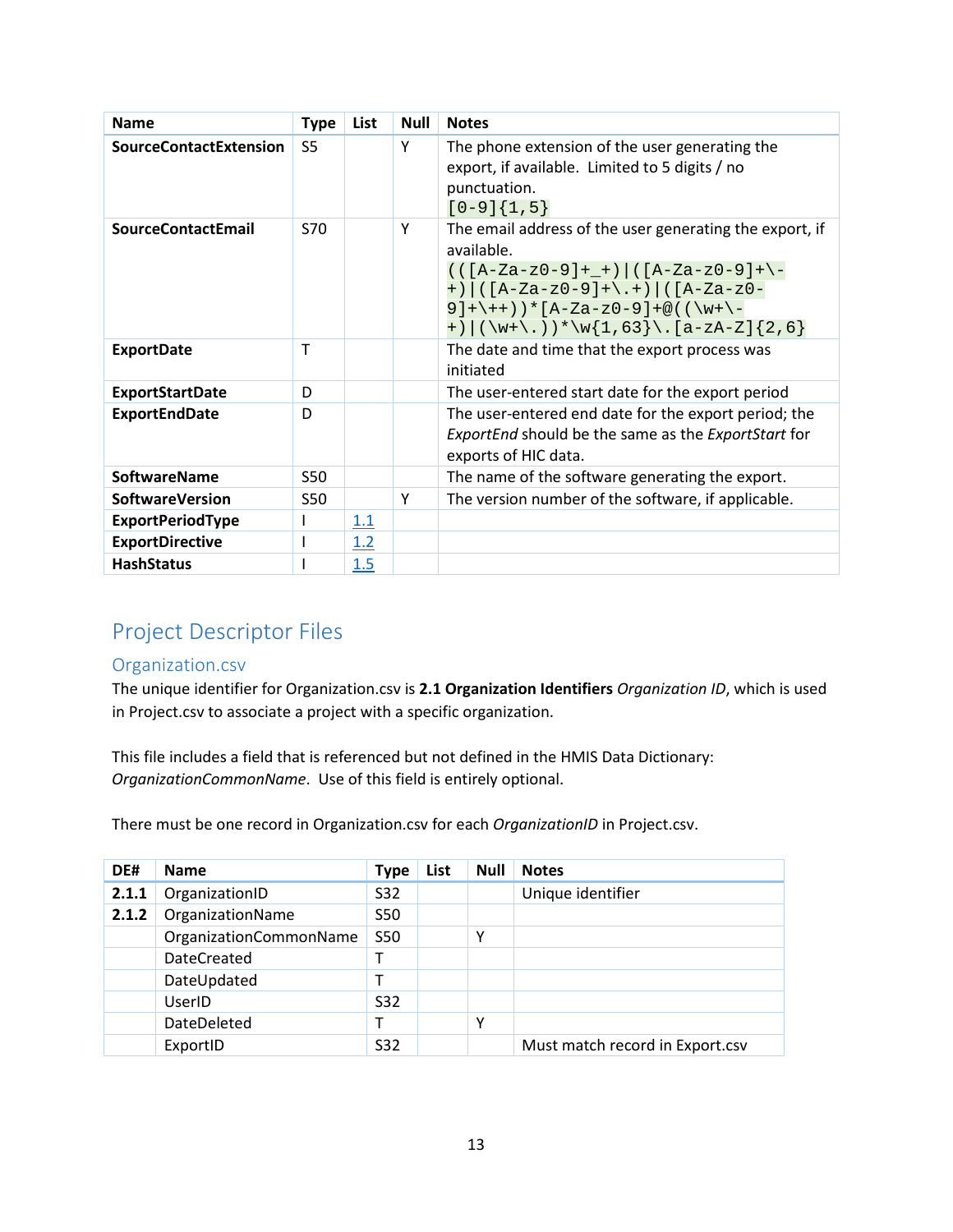#### <span id="page-14-0"></span>Project.csv

The unique identifier for Project.csv is the Project ID from data element **2.2 Project Identifiers;** the *ProjectID* in this file is used to associate data in other CSV files with a specific project.

Other data elements in Project.csv are:

- **2.4 Project Type**
- **2.5 Method for Tracking Emergency Shelter Utilization**
- **2.9 Target Population**

Project.csv includes two fields that are not defined in the HMIS Data Dictionary: *ProjectCommonName* and *PITCount*. Use of both fields is optional.

For data sets that include client data, there must be one record in Project.csv for each *ProjectID* in Enrollment.csv.

Project.csv must include records for all projects selected by the user for inclusion in the export and for any *ResProjectID* in Affiliation.csv.

| DE#   | <b>Name</b>            | <b>Type</b> | List  | <b>Null</b> | <b>Notes</b>                                                                             |
|-------|------------------------|-------------|-------|-------------|------------------------------------------------------------------------------------------|
| 2.2.1 | ProjectID              | S32         |       |             | Unique identifier                                                                        |
|       | OrganizationID         | S32         |       |             | Must match a record in Organization.csv                                                  |
| 2.2.2 | ProjectName            | <b>S50</b>  |       |             |                                                                                          |
|       | ProjectCommonName      | S50         |       | Υ           |                                                                                          |
| 2.4.1 | ContinuumProject       |             | 1.7   |             |                                                                                          |
| 2.4.2 | ProjectType            |             | 2.4.2 | Y           | May be null if ContinuumProject <> 1                                                     |
| 2.4.A | ResidentialAffiliation |             | 1.7   |             | Null if <i>ProjectType</i> <> 6                                                          |
| 2.5.1 | TrackingMethod         |             | 2.5.1 | Y           | Null if <i>ProjectType</i> <> 1                                                          |
| 2.9.1 | TargetPopulation       |             | 2.9.1 | Y           |                                                                                          |
|       | <b>PITCount</b>        |             |       | Y           | Used for the HIC; a count of active clients <sup>2</sup><br>on the date of the PIT Count |
|       | <b>DateCreated</b>     | т           |       |             |                                                                                          |
|       | DateUpdated            | т           |       |             |                                                                                          |
|       | UserID                 | S32         |       |             |                                                                                          |
|       | DateDeleted            | т           |       | Y           |                                                                                          |
|       | ExportID               | S32         |       |             | Must match ExportID in Export.csv                                                        |

#### <span id="page-14-1"></span>Funder.csv

l

Funder.csv includes data from data element **2.6 Federal Partner Funding Sources**. For exports that require Funder.csv, there must be at least one record in Funder.csv for each record in Project.csv where *ContinuumProject* is equal to 1 (Yes).

<span id="page-14-2"></span> $^2$  Refer to the HMIS Standard Reporting Terminology Glossary for logic associated with counting active clients.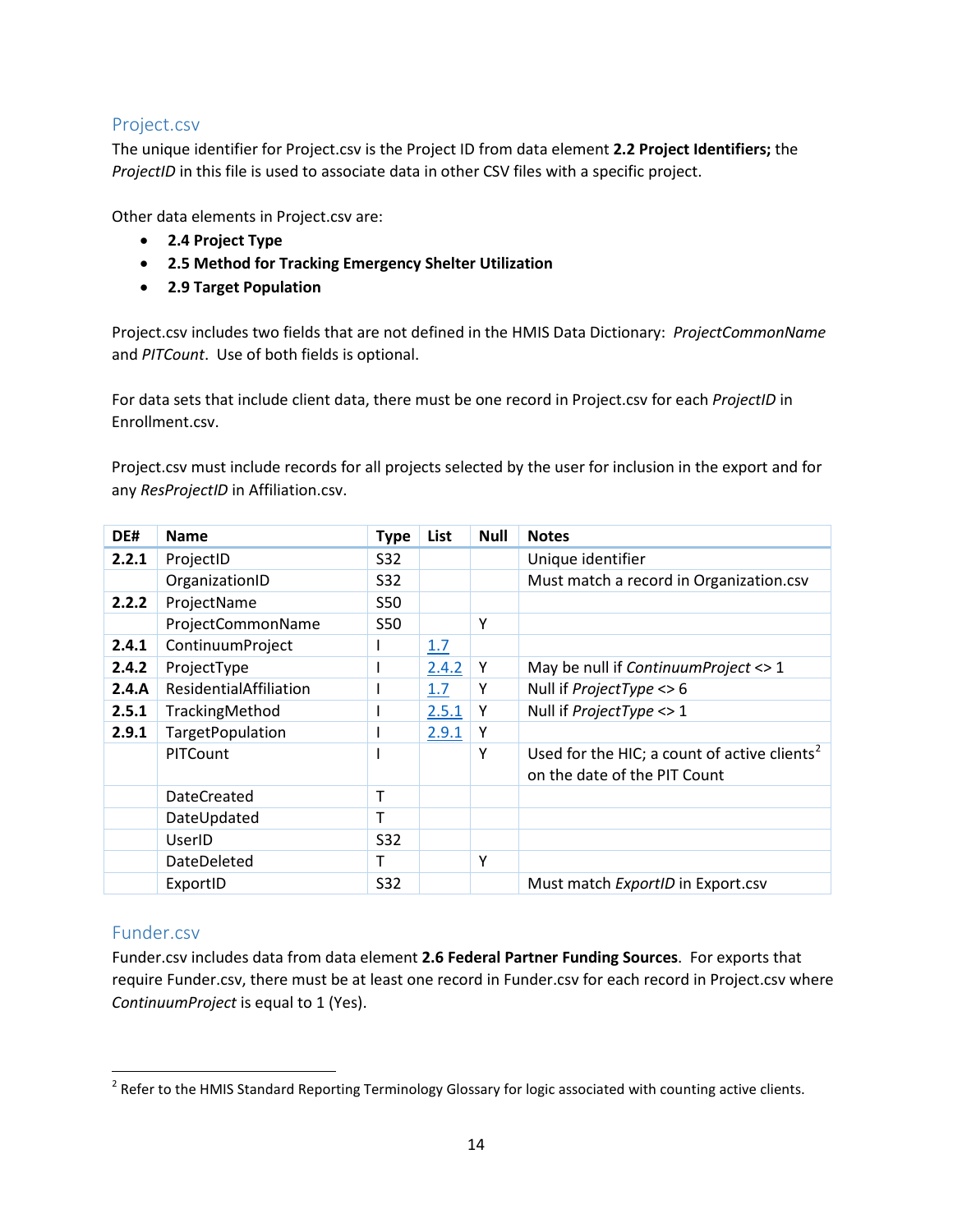| DE#   | <b>Name</b>        | <b>Type</b> | List  | <b>Null</b> | <b>Notes</b>                                 |  |  |  |
|-------|--------------------|-------------|-------|-------------|----------------------------------------------|--|--|--|
|       | FunderID           | S32         |       |             | Unique identifier                            |  |  |  |
|       | ProjectID          | S32         |       |             | Must match a record in Project.csv           |  |  |  |
| 2.6.1 | Funder             |             | 2.6.1 |             |                                              |  |  |  |
| 2.6.2 | GrantID            | S32         |       | Υ           |                                              |  |  |  |
| 2.6.3 | StartDate          | D           |       |             |                                              |  |  |  |
| 2.6.4 | EndDate            | D           |       | Υ           |                                              |  |  |  |
|       | <b>DateCreated</b> |             |       |             |                                              |  |  |  |
|       | DateUpdated        |             |       |             |                                              |  |  |  |
|       | UserID             | S32         |       |             |                                              |  |  |  |
|       | <b>DateDeleted</b> |             |       | Υ           |                                              |  |  |  |
|       | ExportID           | S32         |       |             | Must match the <i>ExportID</i> in Export.csv |  |  |  |

#### <span id="page-15-0"></span>ProjectCoC.csv

ProjectCoC.csv includes data for data element **2.3 Continuum of Care Code**. For exports that require ProjectCoC.csv, there must be at least one record in ProjectCoC.csv for each record in Project.csv where *ContinuumProject* is equal to 1 (Yes). For projects that operate in more than one CoC (and when the export includes data for more than one CoC), there will be multiple records for a project.<sup>[3](#page-15-2)</sup>

| DE#   | <b>Name</b>        | Type            | List | <b>Null</b> | <b>Notes</b>                                                      |
|-------|--------------------|-----------------|------|-------------|-------------------------------------------------------------------|
|       | ProjectCoCID       | S32             |      |             | Unique identifier                                                 |
|       | ProjectID          | S32             |      |             | Must match a ProjectID in Project.csv                             |
| 2.3.1 | CoCCode            | S <sub>6</sub>  |      |             | Two letters, a dash, and 3 numbers<br>$\{a-zA-Z\}$ {2}-[0-9]{3}\$ |
|       | <b>DateCreated</b> | т               |      |             |                                                                   |
|       | DateUpdated        |                 |      |             |                                                                   |
|       | UserID             | S <sub>32</sub> |      |             |                                                                   |
|       | DateDeleted        |                 |      | Υ           |                                                                   |
|       | ExportID           | S32             |      |             | Must match the ExportID in Export.csv                             |

#### <span id="page-15-1"></span>Inventory.csv

 $\overline{\phantom{a}}$ 

Inventory.csv includes data for **2.7 Bed and Unit Inventory Information**.

There may be multiple records for each *ProjectID* in Project.csv where *ProjectType* is equal to 1, 2, 3, 8, 9, 10, or 13. For each record in Inventory.csv, values for *ProjectID* and *CoCCode* must match a single record in ProjectCoC.csv.

| DE# | <b>Name</b> | Type | List | <b>Null</b>                                     | <b>Notes</b>      |  |
|-----|-------------|------|------|-------------------------------------------------|-------------------|--|
|     | InventoryID | S32  |      |                                                 | Unique identifier |  |
|     | ProjectID   | S32  |      | Must match a <i>ProjectID</i> in ProjectCoC.csv |                   |  |

<span id="page-15-2"></span> $3$  As noted in the HMIS Data Dictionary, this is not a change but a clarification; the relationship between DE 2.2 and DE was identified as one-to-many in the first version of the 2014 HMIS Logical Model.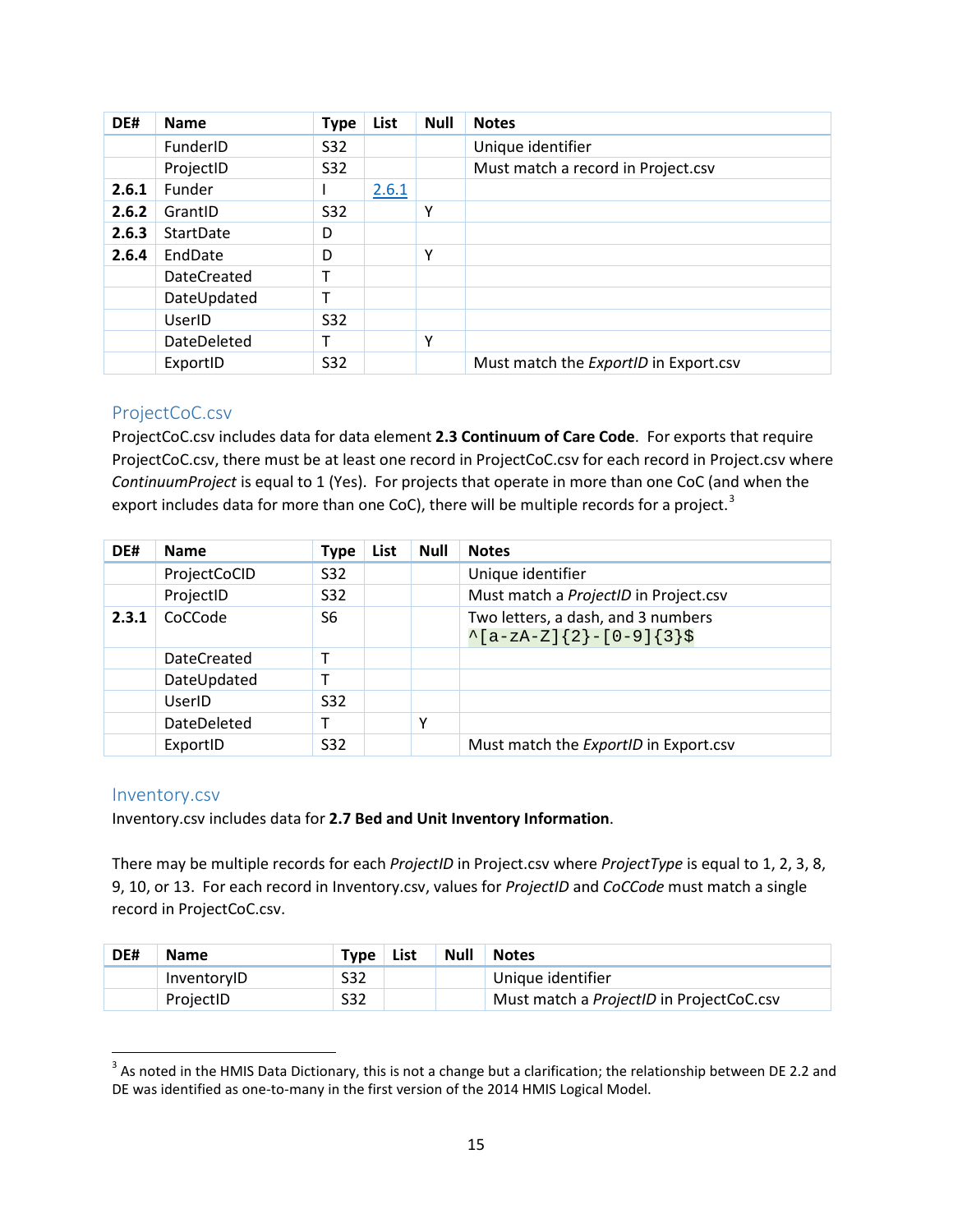| DE#   | <b>Name</b>                  | <b>Type</b>    | List  | <b>Null</b> | <b>Notes</b>                                                     |
|-------|------------------------------|----------------|-------|-------------|------------------------------------------------------------------|
|       | CoCCode                      | S <sub>6</sub> |       |             | Must match a CoCCode in ProjectCoC.csv for<br>the same ProjectID |
| 2.7.1 | InformationDate              | D              |       |             |                                                                  |
| 2.7.2 | HouseholdType                |                | 2.7.2 |             |                                                                  |
| 2.7.3 | BedType                      |                | 2.7.3 | Y           | Null unless Project.csv ProjectType = 1                          |
| 2.7.4 | Availability                 |                | 2.7.4 |             | Null unless Project.csv ProjectType = 1                          |
| 2.7.5 | UnitInventory                |                |       |             |                                                                  |
| 2.7.5 | BedInventory                 |                |       |             |                                                                  |
| 2.7.A | CHBedInventory               |                |       | Υ           |                                                                  |
| 2.7.A | VetBedInventory              |                |       | Υ           |                                                                  |
| 2.7.A | YouthBedInventory            |                |       | Υ           |                                                                  |
| 2.7.B | YouthAgeGroup                |                | 2.7.B | Y           |                                                                  |
| 2.7.6 | InventoryStartDate           | D              |       | Υ           |                                                                  |
| 2.7.7 | InventoryEndDate             | D              |       | Υ           |                                                                  |
| 2.7.8 | <b>HMISParticipatingBeds</b> |                |       |             |                                                                  |
|       | <b>DateCreated</b>           | т              |       |             |                                                                  |
|       | DateUpdated                  | т              |       |             |                                                                  |
|       | UserID                       | <b>S32</b>     |       |             |                                                                  |
|       | DateDeleted                  | T              |       | Υ           |                                                                  |
|       | ExportID                     | S32            |       |             | Must match the ExportID in Export.csv                            |

#### <span id="page-16-0"></span>Site.csv

l

#### Site.csv includes data from **2.8 Site Information**.

For each record in Site.csv, values for *ProjectID* and *CoCCode* must match a single record in ProjectCoC.csv.

| DE#   | <b>Name</b>   | <b>Type</b>      | List | <b>Null</b> | <b>Notes</b>                                                     |
|-------|---------------|------------------|------|-------------|------------------------------------------------------------------|
|       | SitelD        | S32              |      |             | Unique identifier                                                |
|       | ProjectID     | S32              |      |             | Must match a ProjectID in ProjectCoC.csv                         |
|       | CoCCode       | S6               |      |             | Must match a CoCCode in ProjectCoC.csv for the<br>same ProjectID |
| 2.8.1 | PrincipalSite |                  | 1.7  |             |                                                                  |
| 2.8.A | Geocode $4$   | S6               |      |             | Limited to six digits<br>$^{\sim}$ [0-9]{6}\$                    |
| 2.8.2 | Address       | S <sub>100</sub> |      | Υ           |                                                                  |
| 2.8.3 | City          | <b>S50</b>       |      | Υ           |                                                                  |
| 2.8.4 | State         | S <sub>2</sub>   |      | Υ           | Limited to two letters <sup>5</sup><br>$\lambda$ [a-zA-Z]{2}\$   |

<span id="page-16-2"></span><span id="page-16-1"></span><sup>4</sup> Note that *Geocode* and *ZIP* both have a data type of string and must be exported as such / padded with doublequotes so that leading zeroes are not omitted. If ZIP codes are collected with a four digit suffix, only the first five digits should be exported.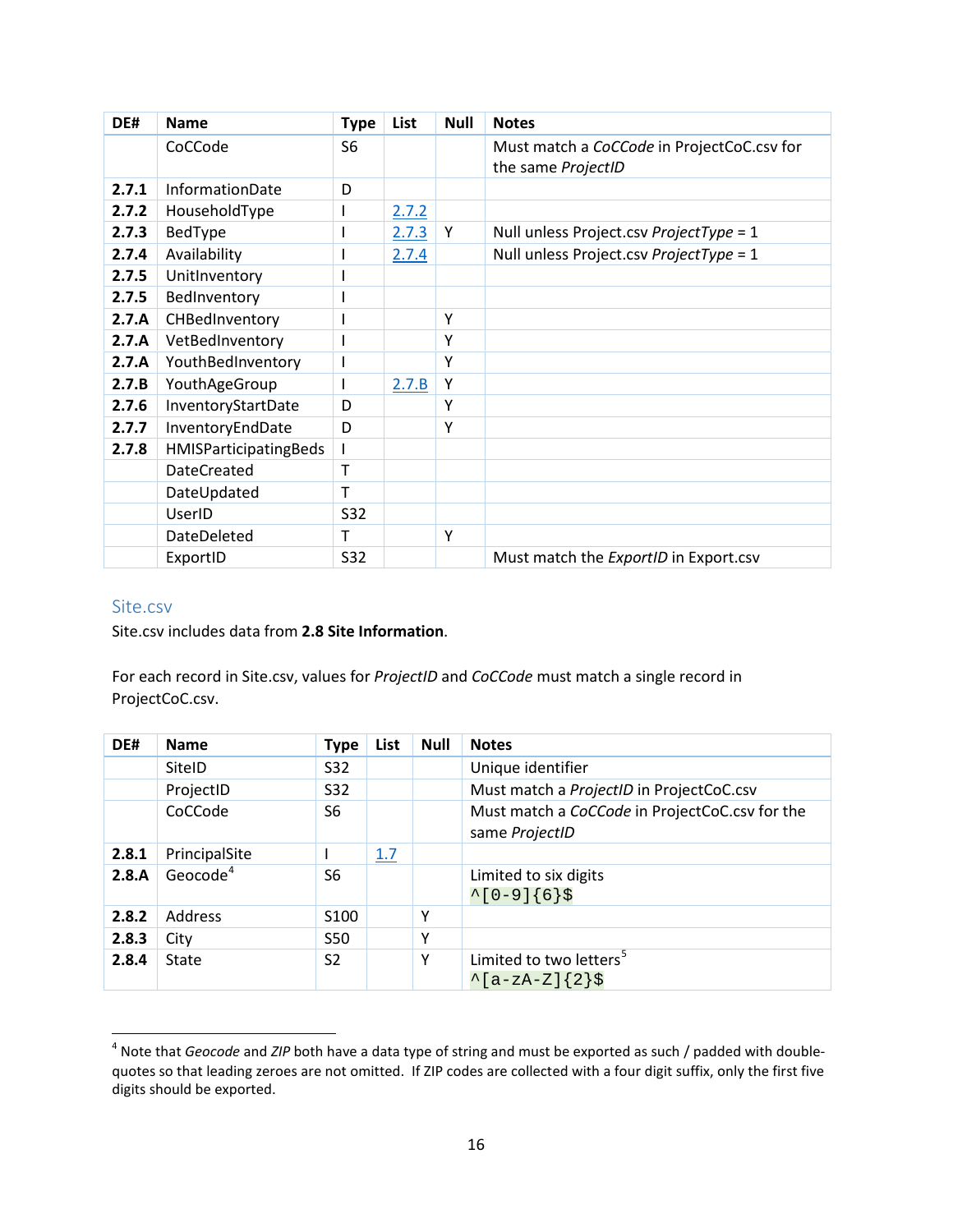| DE#   | <b>Name</b>        | <b>Type</b>     | List | <b>Null</b> | <b>Notes</b>                                   |  |  |  |
|-------|--------------------|-----------------|------|-------------|------------------------------------------------|--|--|--|
| 2.8.5 | ZIP.               | S5              |      |             | Limited to five digits<br>$^{\sim}$ [0-9]{5}\$ |  |  |  |
|       | <b>DateCreated</b> |                 |      |             |                                                |  |  |  |
|       | DateUpdated        |                 |      |             |                                                |  |  |  |
|       | UserID             | S <sub>32</sub> |      |             |                                                |  |  |  |
|       | DateDeleted        |                 |      |             |                                                |  |  |  |
|       | ExportID           | S32             |      |             | Must match the ExportID in Export.csv          |  |  |  |

#### <span id="page-17-0"></span>Affiliation.csv

Affiliation.csv includes information from **2.4 Project Type** about associations between projects with a project type of 6 (Services Only) and lodging projects.

| DE#   | <b>Name</b>        | <b>Type</b>     | List | <b>Null</b> | <b>Notes</b>                                                                 |
|-------|--------------------|-----------------|------|-------------|------------------------------------------------------------------------------|
|       | AffliationID       | S32             |      |             | Unique identifier                                                            |
|       | ProjectID          | S <sub>32</sub> |      |             | Must match a ProjectID in Project.csv where<br>$ProjectType = 6$             |
| 2.4.B | ResProjectID       | S <sub>32</sub> |      |             | Must match a record in Project.csv where<br>ProjectType = 2, 3, 8, 10, or 13 |
|       | <b>DateCreated</b> |                 |      |             |                                                                              |
|       | DateUpdated        |                 |      |             |                                                                              |
|       | UserID             | S <sub>32</sub> |      |             |                                                                              |
|       | <b>DateDeleted</b> |                 |      | Υ           |                                                                              |
|       | ExportID           | S               |      |             | Must match the ExportID in Export.csv                                        |

### <span id="page-17-1"></span>Client File

The Client file includes data for which there is one and only one value for each client record.

#### <span id="page-17-2"></span>Client.csv

The unique identifier for Client.csv is **3.13 PersonalID** *(PersonalID)*, which is used to associate data in other CSV files with a specific person.

Other data elements included in Client.csv are:

- **3.1 Name**
- **3.2 Social Security Number**
- **3.3 Date of Birth**
- **3.4 Race**
- **3.5 Ethnicity**
- **3.6 Gender**

<sup>&</sup>lt;sup>5</sup> A complete list of valid US states, territories, and military duty areas is available at [https://www.usps.com/send/official-abbreviations.htm.](https://www.usps.com/send/official-abbreviations.htm)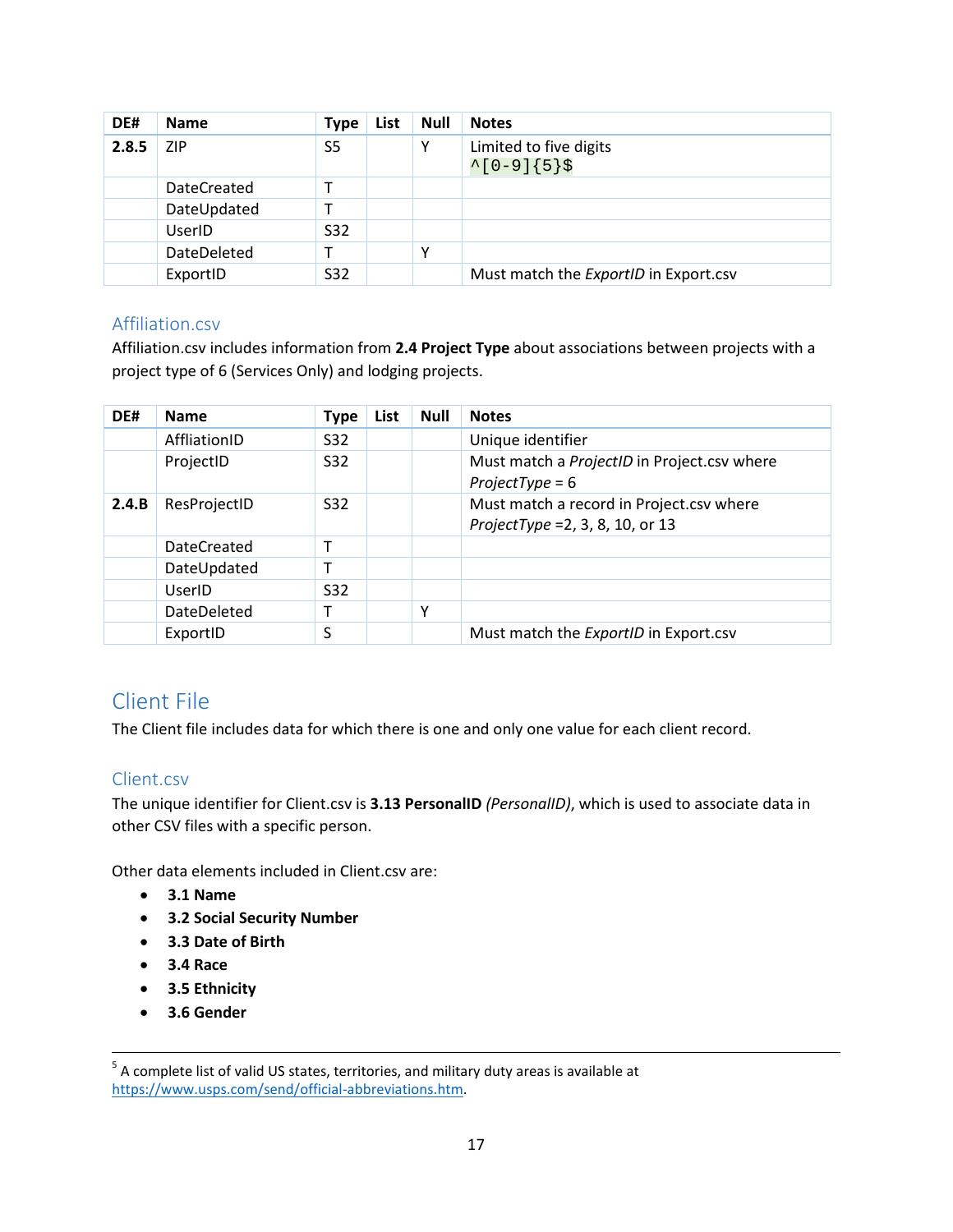• **3.7 Veteran Status**

l

• **4.41 Veteran Information**

For each *PersonalID* in Enrollment.csv, there must be one and only one record in Client.csv. Client.csv should not include records for any *PersonalID* that does not have at least one record in Enrollment.csv.

While the HMIS Data Standards require metadata for each individual data element, the HMIS CSV includes only a single set of metadata for the client record as a whole.

- *DateCreated* should be the earliest *DateCreated* associated with the *PersonalID* for any of the included data elements.
- *DateUpdated* should be the latest *DateUpdated* associated with the *PersonalID* for any of the included data elements.
- *UserID* should be the *UserID* associated with the record with the latest *DateUpdated* for any of the included data elements.

| DE#    | <b>Name</b>                 | <b>Type</b> | List  | <b>Null</b> | <b>Notes</b>                                                                                                                                                                                                              |
|--------|-----------------------------|-------------|-------|-------------|---------------------------------------------------------------------------------------------------------------------------------------------------------------------------------------------------------------------------|
| 3.13.1 | PersonalID                  | S32         |       |             | Unique identifier                                                                                                                                                                                                         |
| 3.1.1  | FirstName                   | <b>S50</b>  |       | Y           | If HashStatus in Export.csv = $2$ , Type = S40.                                                                                                                                                                           |
|        |                             |             |       |             | (See additional notes under <b>SHA-1 RHY</b> )                                                                                                                                                                            |
| 3.1.2  | MiddleName                  | <b>S50</b>  |       | Y           | If HashStatus in Export.csv = 2, Type = S40.                                                                                                                                                                              |
| 3.1.3  | LastName                    | <b>S50</b>  |       | Y           | If HashStatus in Export.csv = $2$ , Type = S40.                                                                                                                                                                           |
| 3.1.4  | <b>NameSuffix</b>           | S50         |       | Y           |                                                                                                                                                                                                                           |
| 3.1.5  | NameDataQuality             | L           | 3.1.5 |             |                                                                                                                                                                                                                           |
| 3.2.1  | SSN <sup>6</sup>            | S9          |       | Y           | If HashStatus in Export.csv = $2$ , Type = S44.<br>The letter x is the only permissible non-<br>numeric character and should be used to<br>indicate the position of omitted digits<br>$^{\sim}$ [0-9xX]{9}\$ <sup>7</sup> |
| 3.2.2  | SSNDataQuality              | L           | 3.2.2 |             |                                                                                                                                                                                                                           |
| 3.3.1  | <b>DOB</b>                  | D           |       | Y           |                                                                                                                                                                                                                           |
| 3.3.2  | <b>DOBDataQuality</b>       |             | 3.3.2 |             |                                                                                                                                                                                                                           |
| 3.4.1  | AmIndAKNative               |             | 1.7   |             | 1 = American Indian or Alaska Native                                                                                                                                                                                      |
| 3.4.1  | Asian                       |             | 1.7   |             | $1 = Asian$                                                                                                                                                                                                               |
| 3.4.1  | <b>BlackAfAmerican</b>      |             | 1.7   |             | 1 = Black or African American                                                                                                                                                                                             |
| 3.4.1  | <b>NativeHIOtherPacific</b> |             | 1.7   |             | 1 = Native Hawaiian or Other Pacific<br>Islander                                                                                                                                                                          |
| 3.4.1  | White                       | I           | 1.7   |             | $1 =$ White                                                                                                                                                                                                               |
| 3.4.1  | RaceNone                    |             | 1.6   | Y           | Non-null only if all other race fields $= 0$ or<br>99                                                                                                                                                                     |
| 3.5.1  | Ethnicity                   |             | 3.5.1 |             |                                                                                                                                                                                                                           |

<span id="page-18-1"></span><span id="page-18-0"></span><sup>&</sup>lt;sup>6</sup> SSN is a string field; values MUST be enclosed in double-quotes so that leading zeroes are not omitted.<br><sup>7</sup> Although this regular expression allows for the use of either a lower- or upper-case 'x' for unhashed exports RHY export specifically requires that missing digits be replaced with a lower-case 'x' prior to hashing.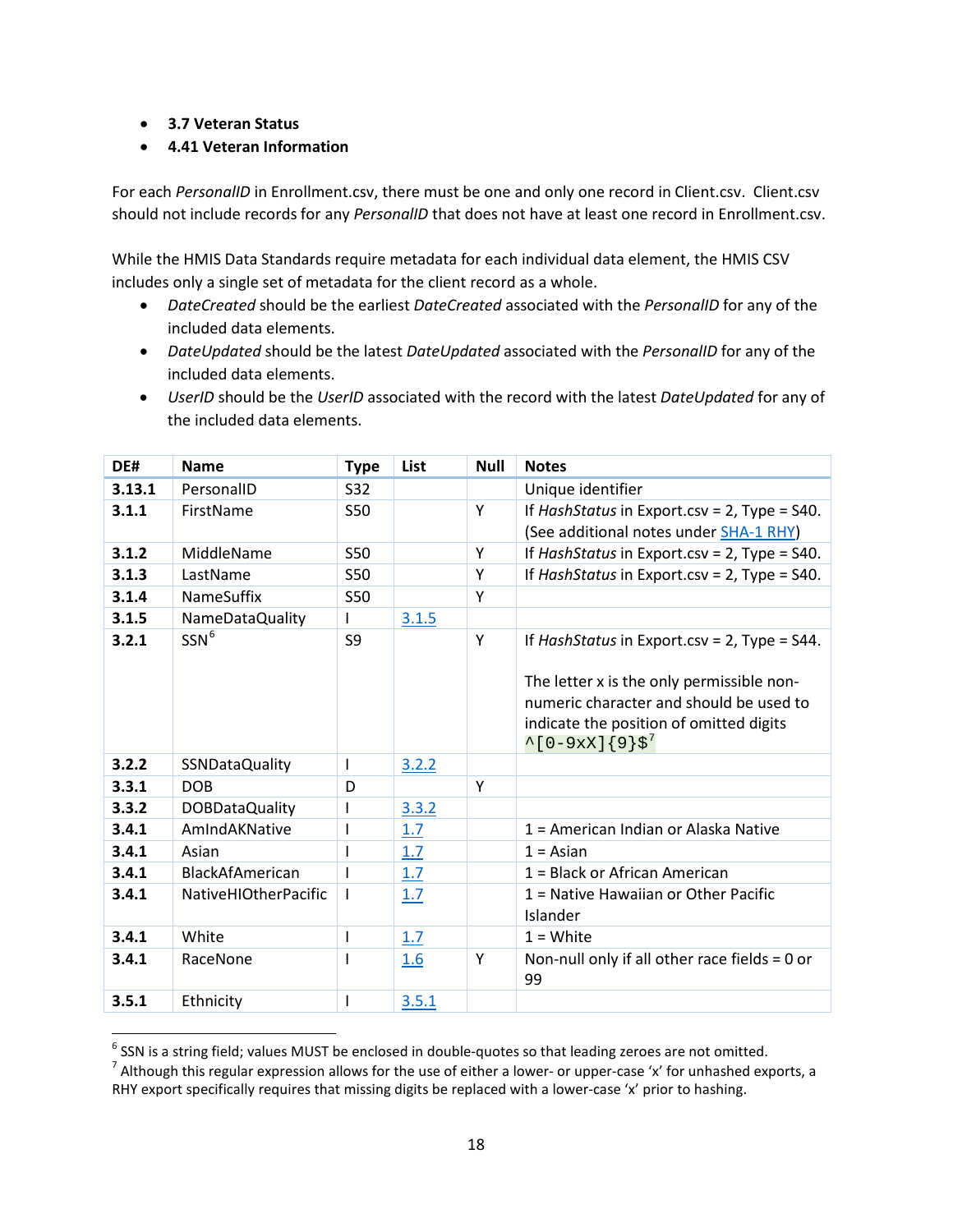| DE#     | <b>Name</b>        | <b>Type</b> | List    | <b>Null</b> | <b>Notes</b>                                                                                                      |
|---------|--------------------|-------------|---------|-------------|-------------------------------------------------------------------------------------------------------------------|
| 3.6.1   | Gender             |             | 3.6.1   |             |                                                                                                                   |
| 3.7.1   | VeteranStatus      |             | 1.8     |             | Export 99 (Data not collected) for all<br>clients, including minors, for whom there<br>is no Veteran Status data. |
| 4.41.1  | YearEnteredService | L           |         | Y           | Values between 1920 and the current year<br>$^419[2-9]/d 20[0-1]/d$ \$ <sup>8</sup>                               |
| 4.41.2  | YearSeparated      |             |         | Y           | Values between 1920 and the current year<br>$^19[2-9]/d 20[0-1]/d$$                                               |
| 4.41.3  | WorldWarll         |             | 1.8     | Y           |                                                                                                                   |
| 4.41.4  | KoreanWar          |             | 1.8     | Y           |                                                                                                                   |
| 4.41.5  | VietnamWar         |             | 1.8     | Y           |                                                                                                                   |
| 4.41.6  | <b>DesertStorm</b> |             | 1.8     | Y           |                                                                                                                   |
| 4.41.7  | AfghanistanOEF     |             | 1.8     | Y           |                                                                                                                   |
| 4.41.8  | IraqOIF            |             | 1.8     | Y           |                                                                                                                   |
| 4.41.9  | IraqOND            |             | 1.8     | Y           |                                                                                                                   |
| 4.41.10 | OtherTheater       |             | 1.8     | Y           |                                                                                                                   |
| 4.41.11 | MilitaryBranch     |             | 4.41.11 | Υ           |                                                                                                                   |
| 4.41.12 | DischargeStatus    |             | 4.41.12 | Y           |                                                                                                                   |
|         | <b>DateCreated</b> | T           |         |             |                                                                                                                   |
|         | DateUpdated        | T           |         |             |                                                                                                                   |
|         | UserID             | <b>S32</b>  |         |             |                                                                                                                   |
|         | DateDeleted        | T           |         | Y           |                                                                                                                   |
|         | ExportID           | <b>S32</b>  |         |             | Must match the ExportID in Export.csv                                                                             |

### <span id="page-19-0"></span>Enrollment Files

 $\overline{\phantom{a}}$ 

An enrollment is the period in which a person is considered a client of a project. An enrollment begins on the date specified in **3.10 Project Entry Date** and ends on the date specified in **3.11 Project Exit Date**. Both are universal data elements required for all clients of all projects participating in an HMIS, regardless of project type or funder.

As defined by the HMIS Data Dictionary, all of the data elements in these files must be associated with **5.6 Project Entry ID** metadata. While an HMIS application may permit users to create records for some of these data elements without associating the records with a specific project entry ID, these data would fall outside of the scope of data collection defined by HUD, HHS, and VA in the data standards.

Enrollment.csv is the core for all enrollment data; the *ProjectEntryID* in Enrollment.csv is used in all other enrollment-related files to link records to a specific enrollment. *PersonalID* is also repeated in each of the enrollment-related files.

<span id="page-19-1"></span> $8$  This regular expression will validate for any year between 1920 and 2019; data quality checks in import processes may flag future dates as errors.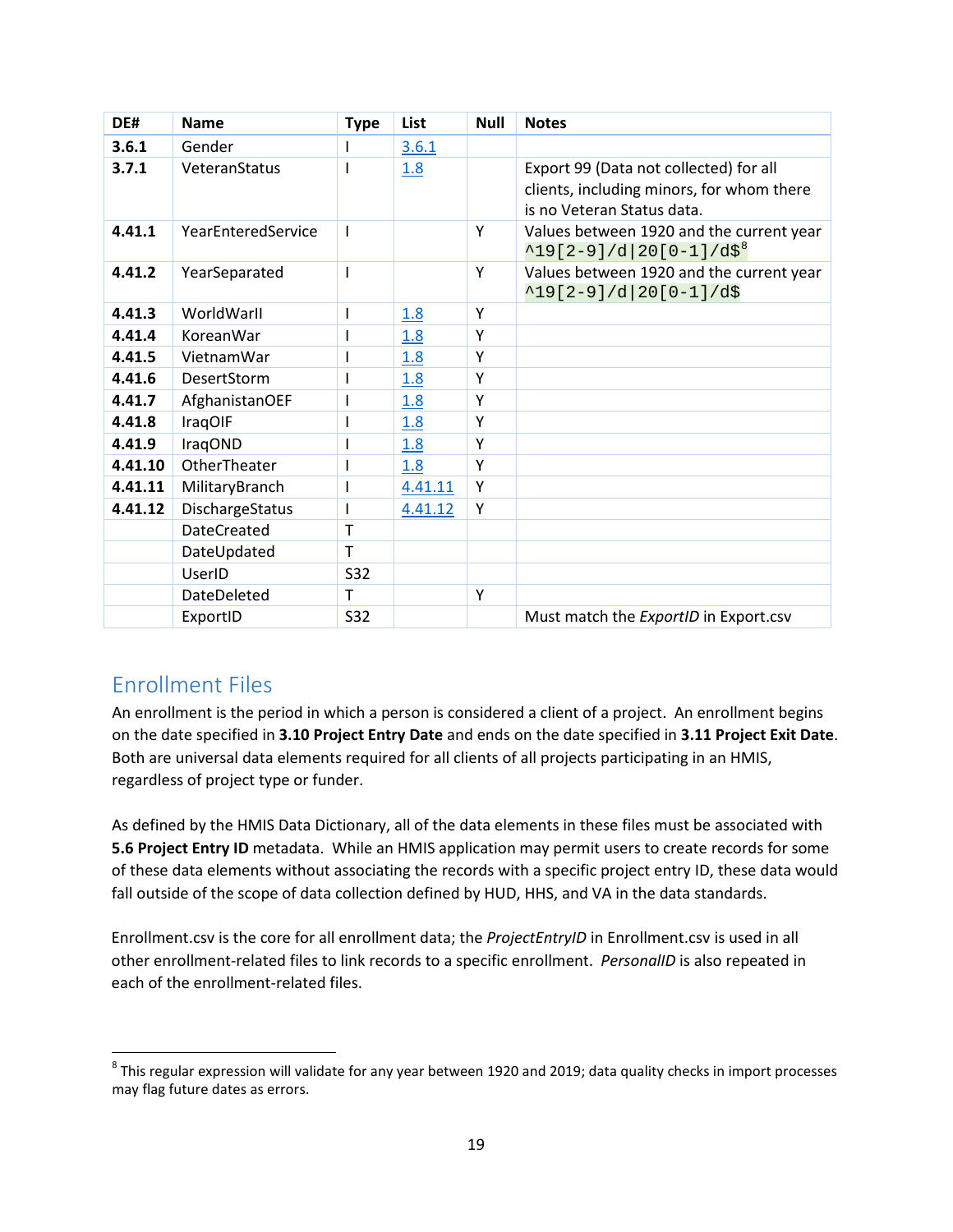Files that include a data collection stage should have no more than one record per *ProjectEntryID* with a *DataCollectionStage* of 1 (project entry) or 3 (project exit). There may be multiple records for the same *ProjectEntryID* where the data collection stage is 2 (project update) or 5 (annual assessment).

#### <span id="page-20-0"></span>Enrollment.csv

The unique identifier for Enrollment.csv is **5.6 Project Entry ID** (ProjectEntryID), which is used to associate data in other CSV files with a specific enrollment.

Data elements included in Enrollment.csv have one and only one value per enrollment and are collected prior to project exit:

- **3.8 Disabling Condition**
- **3.917 Living Situation**
- **3.10 Project Entry Date**
- **3.14 Household ID**
- **3.15 Relationship to Head of Household**
- **4.1 Housing Status**
- **4.13 Date of Engagement**
- **4.17 Residential Move-In Date**
- **4.20 PATH Status**
- **4.40 Worst Housing Situation**
- **4.42 Percent of AMI**
- **4.43 Last Permanent Address**
- **4.22 RHY-BCP Status**
- **4.23 Sexual Orientation**
- **4.31 Formerly a Ward of Child Welfare / Foster Care Agency**
- **4.32 Formerly a Ward of Juvenile Justice System**
- **4.33 Young Person's Critical Issues**
- **4.34 Referral Source**
- **4.35 A Commercial Sexual Exploitation**
- **4.35 B Commercial Labor Exploitation**
- **4.45 VAMC Station Number**
- **4.48 SSVF HP Targeting Criteria**
- **4.49 Use of Other Crisis Services**

While the HMIS Data Standards require metadata for each individual data element, the HMIS CSV includes only a single set of metadata for the data elements included in Enrollment.csv.

- *ProjectID and ProjectEntryID* should be the metadata values associated with **3.10 Project Entry Date**; other fields should be populated using data associated with the same *ProjectEntryID*.
- *EntryDate* is considered the information date for the other fields in Enrollment.csv with the exception of the following data elements:
	- o **4.13 Date of Engagement** *DateOfEngagement*
	- o **4.17 Residential Move-In Date** *ResidentialMoveInDate*
	- o **4.20 PATH Status** *DateOfPATHStatus*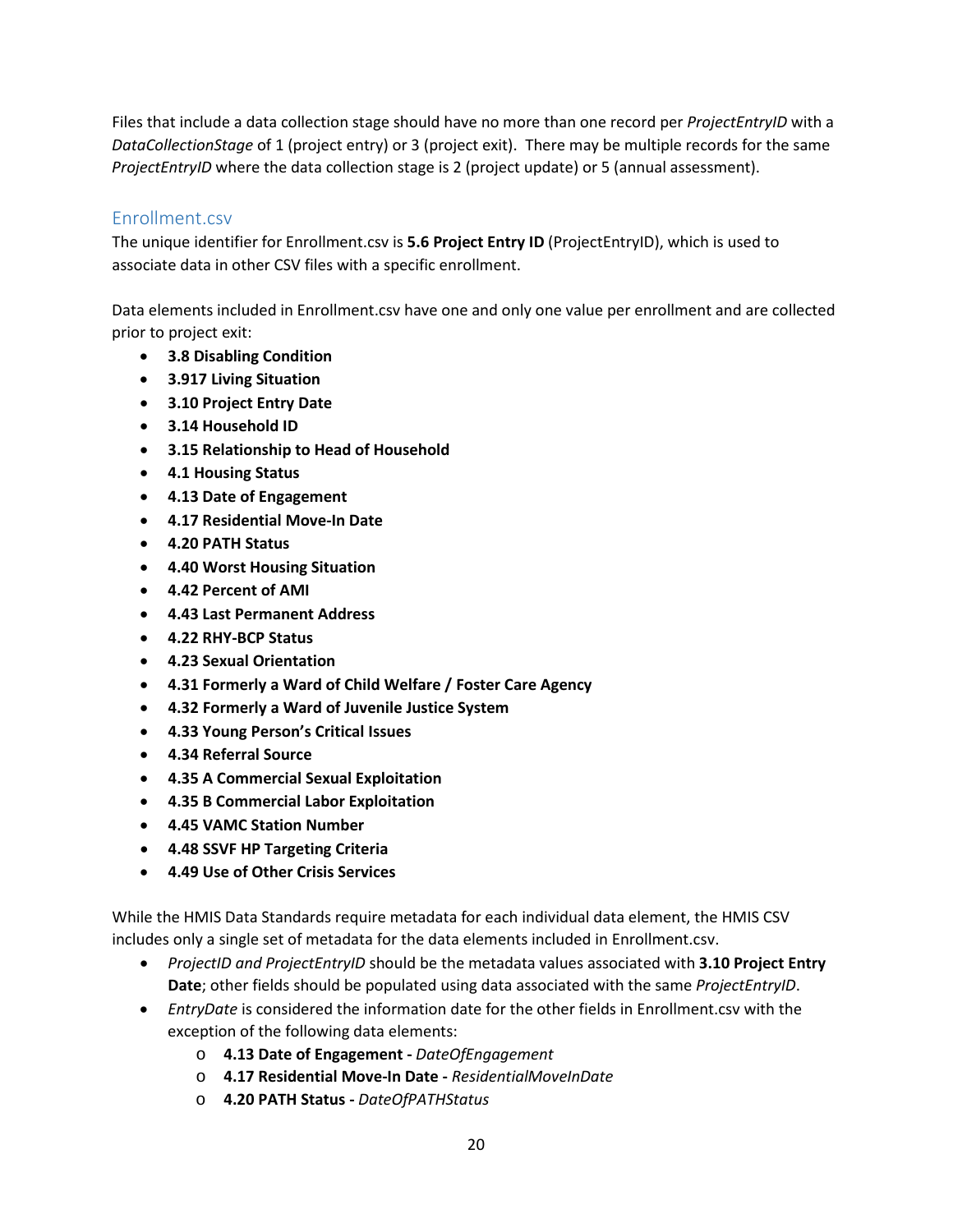#### o **4.22 RHY-BCP Status** - *DateOfBCPStatus*

- *DateCreated* should be the *DateCreated* associated with **3.10 Project Entry Date** for the same ProjectEntryID.
- *DateUpdated* should be the latest *DateUpdated* associated with any of the included data elements for the same *ProjectEntryID*.
- *UserID* should be the *UserID* associated with the record with the latest *DateUpdated* for any of the included data elements.

Because each record in Enrollment.csv corresponds to data elements where only one value per enrollment is required, there may be no more than one record for any *PersonalID* with the same *ProjectEntryID*. If there is more than one record for the same *PersonalID* with the same *ProjectEntryID*, this represents an error in the CSV export algorithm. If there is more than one record for the same *PersonalID* with the same *EntryDate* but with different *ProjectEntryIDs*, this is allowable but may represent an error in data entry (same record typed in twice) or error in CSV export algorithm.

The HMIS Data Dictionary requires identification of one and only one individual for whom *RelationshipToHoH* is 'Self (head of household)' for each project entry. Receiving systems may reject a data set in whole or in part if data are not consistent with this requirement.

| DE#              | <b>Name</b>                  | <b>Type</b> | List    | <b>Null</b> | <b>Notes</b>                                                                           |
|------------------|------------------------------|-------------|---------|-------------|----------------------------------------------------------------------------------------|
| 5.6              | ProjectEntryID               | S32         |         |             | Unique identifier                                                                      |
|                  | PersonalID                   | <b>S32</b>  |         |             |                                                                                        |
|                  | ProjectID                    | <b>S32</b>  |         |             | Must match a ProjectID in<br>Project.csv                                               |
| 3.10.1           | EntryDate                    | D           |         |             |                                                                                        |
| 3.14.1           | HouseholdID                  | <b>S32</b>  |         |             |                                                                                        |
| 3.15.1           | RelationshipToHoH            |             | 3.15.1  |             |                                                                                        |
| 3.917.1          | <b>ResidencePrior</b>        |             | 3.917.1 | Υ           |                                                                                        |
| 3.917.2          | ResidencePriorLengthOfStay   |             | 3.917.2 | Υ           |                                                                                        |
| 3.917.2A<br>& 2B | LOSUnderThreshold            |             | 1.7     | Y           |                                                                                        |
| 3.917.2C         | PreviousStreetESSH           | I           | 1.7     | Y           |                                                                                        |
| 3.917.3          | <b>DateToStreetESSH</b>      | D           |         | Y           |                                                                                        |
| 3.917.4          | TimesHomelessPastThreeYears  | ı           | 3.917.4 | Υ           |                                                                                        |
| 3.917.5          | MonthsHomelessPastThreeYears |             | 3.917.5 | Y           | <b>Null unless</b><br><b>TimesHomelessPastThreeYears</b><br>between 1 and 4            |
| 3.8              | DisablingCondition           | ı           | 1.8     |             | Export 99 (Data not collected) for<br>any project entry where there is no<br>response. |
| 4.1.1            | HousingStatus                | I           | 4.1.1   | Υ           |                                                                                        |
| 4.13.1           | DateOfEngagement             | D           |         | Y           |                                                                                        |
| 4.17.1           | ResidentialMoveInDate        | D           |         | Υ           |                                                                                        |
| 4.20.1           | <b>DateOfPATHStatus</b>      | D           |         | Υ           |                                                                                        |
| 4.20.2           | ClientEnrolledInPATH         |             | 1.7     | Y           |                                                                                        |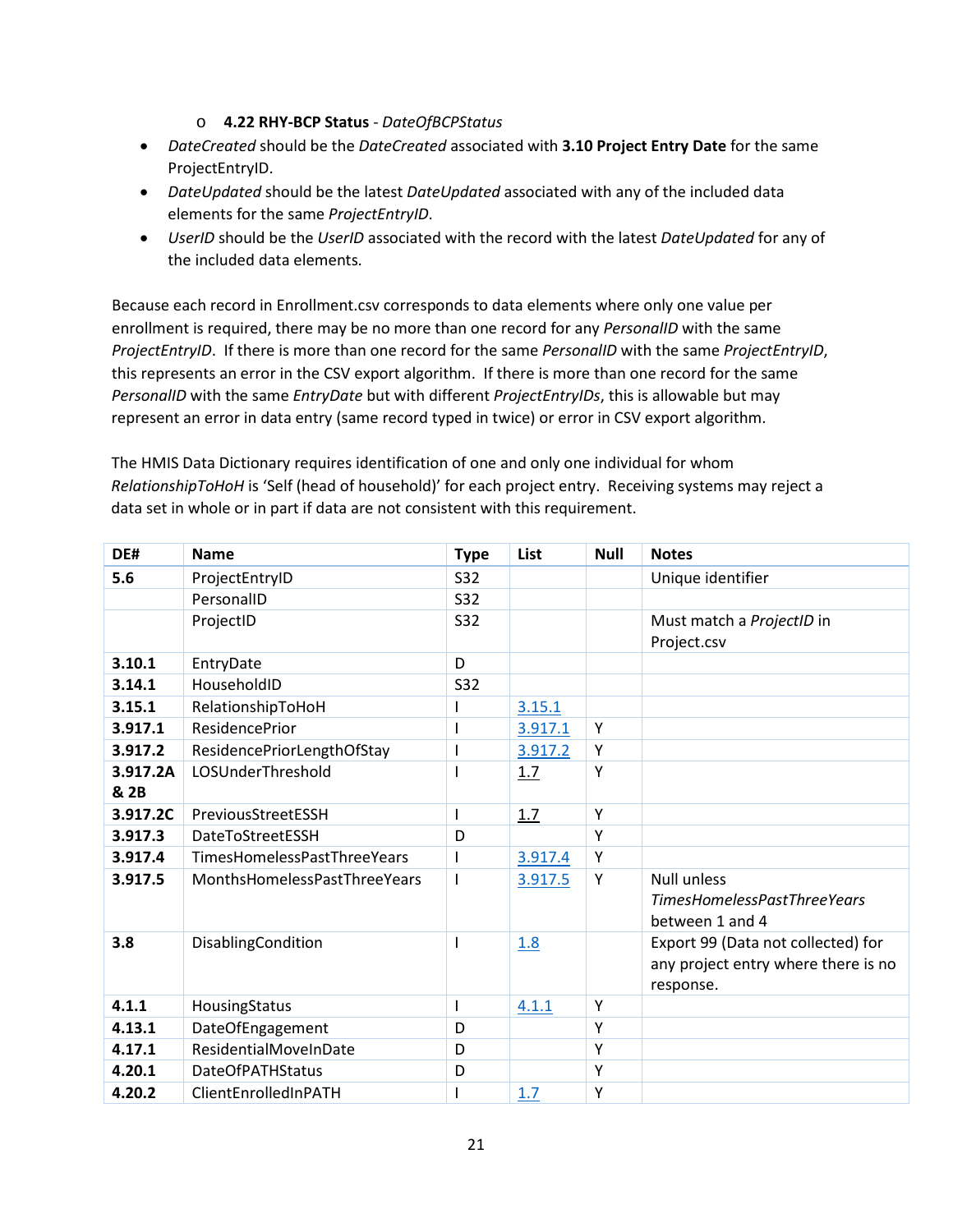| DE#     | <b>Name</b>                    | <b>Type</b>    | List   | <b>Null</b> | <b>Notes</b>                                                                         |
|---------|--------------------------------|----------------|--------|-------------|--------------------------------------------------------------------------------------|
| 4.20.A  | ReasonNotEnrolled              | I              | 4.20.A | Υ           | Null unless $4.20.2 = 0$                                                             |
| 4.40.1  | WorstHousingSituation          | T              | 1.8    | Υ           |                                                                                      |
| 4.42.1  | PercentAMI                     | ı              | 4.42.1 | Y           |                                                                                      |
| 4.43.1  | LastPermanentStreet            | S100           |        | Y           |                                                                                      |
| 4.43.2  | LastPermanentCity              | <b>S50</b>     |        | Υ           |                                                                                      |
| 4.43.3  | LastPermanentState             | S <sub>2</sub> |        | Υ           | $^{\wedge}$ [a-zA-Z]{2}\$                                                            |
| 4.43.4  | LastPermanentZIP <sup>9</sup>  | S <sub>5</sub> |        | Y           | Must be 5 digits or null; do not<br>export partial ZIP codes<br>$^{\sim}$ [0-9]{5}\$ |
| 4.43.5  | AddressDataQuality             | I              | 4.43.5 | Y           |                                                                                      |
| 4.22.2  | <b>DateOfBCPStatus</b>         | D              |        | Y           |                                                                                      |
| 4.22.2  | FYSBYouth                      | L              | 1.7    | Υ           |                                                                                      |
| 4.22.A  | ReasonNoServices               | ı              | 4.22.A | Υ           | Null unless $4.22.2 = 0$                                                             |
| 4.23.1  | <b>SexualOrientation</b>       | I              | 4.23.1 | Υ           |                                                                                      |
| 4.31.1  | FormerWardChildWelfare         | ı              | 1.8    | Υ           |                                                                                      |
| 4.31.A  | ChildWelfareYears              | I              | 4.31.A | Y           |                                                                                      |
| 4.31.B  | ChildWelfareMonths             | I              |        | Y           |                                                                                      |
| 4.32.1  | FormerWardJuvenileJustice      | ı              | 1.8    | Y           |                                                                                      |
| 4.32.A  | <b>JuvenileJusticeYears</b>    | ı              | 4.31.A | Y           |                                                                                      |
| 4.32.B  | <b>JuvenileJusticeMonths</b>   | ı              |        | Υ           |                                                                                      |
| 4.33.1  | HouseholdDynamics              | ı              | 1.7    | Υ           |                                                                                      |
| 4.33.2  | SexualOrientationGenderIDYouth | I              | 1.7    | Y           |                                                                                      |
| 4.33.3  | SexualOrientationGenderIDFam   | I              | 1.7    | Υ           |                                                                                      |
| 4.33.4  | HousingIssuesYouth             | ı              | 1.7    | Υ           |                                                                                      |
| 4.33.5  | HousingIssuesFam               | ı              | 1.7    | Y           |                                                                                      |
| 4.33.6  | SchoolEducationalIssuesYouth   | I              | 1.7    | Y           |                                                                                      |
| 4.33.7  | SchoolEducationalIssuesFam     | ı              | 1.7    | Y           |                                                                                      |
| 4.33.8  | UnemploymentYouth              | I              | 1.7    | Υ           |                                                                                      |
| 4.33.9  | UnemploymentFam                | ı              | 1.7    | Y           |                                                                                      |
| 4.33.10 | MentalHealthIssuesYouth        | ı              | 1.7    | Y           |                                                                                      |
| 4.33.11 | MentalHealthIssuesFam          | T              | 1.7    | Υ           |                                                                                      |
| 4.33.12 | HealthIssuesYouth              | L              | 1.7    | Υ           |                                                                                      |
| 4.33.13 | HealthIssuesFam                |                | 1.7    | Y           |                                                                                      |
| 4.33.14 | PhysicalDisabilityYouth        | T              | 1.7    | Υ           |                                                                                      |
| 4.33.15 | PhysicalDisabilityFam          | I              | 1.7    | Υ           |                                                                                      |
| 4.33.16 | MentalDisabilityYouth          | I              | 1.7    | Υ           |                                                                                      |
| 4.33.17 | MentalDisabilityFam            | I              | 1.7    | Υ           |                                                                                      |
| 4.33.18 | AbuseAndNeglectYouth           | I              | 1.7    | Υ           |                                                                                      |
| 4.33.19 | AbuseAndNeglectFam             | ı              | 1.7    | Υ           |                                                                                      |
| 4.33.20 | AlcoholDrugAbuseYouth          | I              | 1.7    | Υ           |                                                                                      |
| 4.33.21 | AlcoholDrugAbuseFam            | T              | 1.7    | Υ           |                                                                                      |

<span id="page-22-0"></span> $^9$  LastPermanentZIP is a string field; values MUST be padded with double-quotes so that leading zeroes are not omitted.

 $\overline{\phantom{a}}$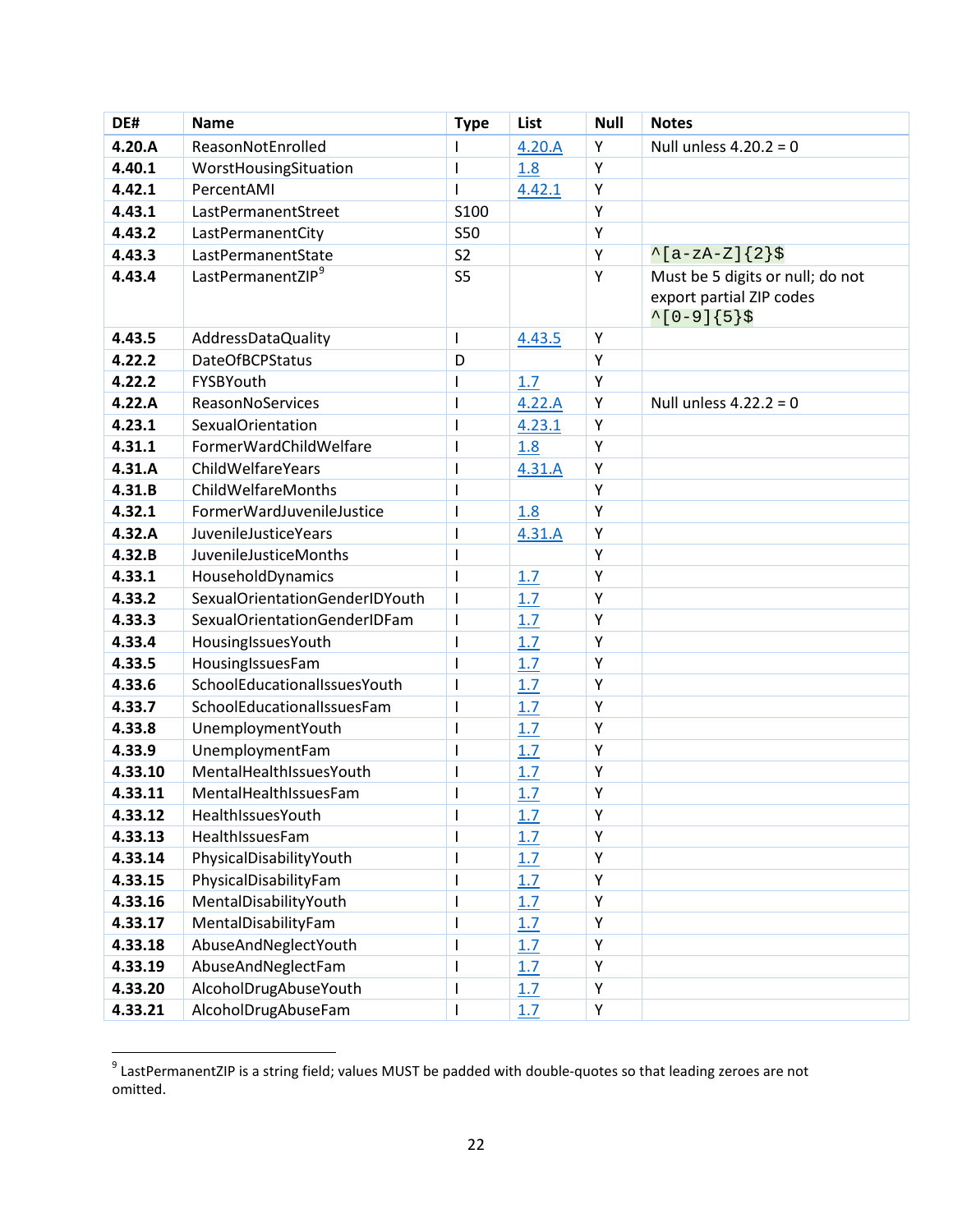| DE#     | <b>Name</b>                                      | <b>Type</b>              | List             | <b>Null</b> | <b>Notes</b>                       |
|---------|--------------------------------------------------|--------------------------|------------------|-------------|------------------------------------|
| 4.33.22 | InsufficientIncome                               |                          | 1.7              | Υ           |                                    |
| 4.33.23 | ActiveMilitaryParent                             | ı                        | 1.7              | Υ           |                                    |
| 4.33.24 | IncarceratedParent                               | ı                        | 1.7              | Υ           |                                    |
| 4.33.A  | IncarceratedParentStatus                         | I                        | 4.33.A           | Υ           |                                    |
| 4.34.1  | ReferralSource                                   | ı                        | 4.34.1           | Υ           |                                    |
| 4.34.A  | CountOutreachReferralApproaches                  | T                        |                  | Υ           |                                    |
| 4.35A.1 | ExchangeForSex                                   | $\overline{\phantom{a}}$ | 1.8              | Υ           |                                    |
| 4.35A.A | ExchangeForSexPastThreeMonths                    | T                        | 1.8              | Υ           | Null unless $4.35A.1 = 1$          |
| 4.35A.B | CountOfExchangeForSex                            | T                        | 4.35.A           | Υ           | Null unless $4.35A.1 = 1$          |
| 4.35A.C | AskedOrForcedToExchangeForSex                    | $\mathsf{I}$             | 1.8              | Υ           | Null unless $4.35A.1 = 1$          |
| 4.35A.D | AskedOrForcedToExchangeForSexP<br>astThreeMonths | $\mathsf{I}$             | 1.8              | Υ           | Null unless $4.35A.C = 1$          |
| 4.35B.1 | WorkPlaceViolenceThreats                         | I                        |                  | Υ           |                                    |
| 4.35B.2 | WorkplacePromiseDifference                       | I                        | 1.8              | Υ           |                                    |
| 4.35B.A | CoercedToContinueWork                            | T                        | 1.8<br>1.8       | Υ           | Null unless 4.35B.1 or 4.35B.2 = 1 |
| 4.35B.B | LaborExploitPastThreeMonths                      | T                        |                  | Υ           | Null unless 4.35B.1 or 4.35B.2 = 1 |
| 4.48.1  | UrgentReferral                                   | ı                        | 1.8              | Υ           |                                    |
| 4.48.2  | TimeToHousingLoss                                | T                        | 4.48.1<br>4.48.2 | Υ           |                                    |
| 4.48.3  | ZeroIncome                                       | ı                        | 4.48.1           | Υ           |                                    |
| 4.48.4  | AnnualPercentAMI                                 | ı                        | 4.48.4           | Υ           |                                    |
| 4.48.5  | FinancialChange                                  | I                        | 4.48.1           | Υ           |                                    |
| 4.48.6  | HouseholdChange                                  | ı                        | 4.48.1           | Υ           |                                    |
| 4.48.7  | EvictionHistory                                  | I                        | 4.48.7           | Υ           |                                    |
| 4.48.8  | SubsidyAtRisk                                    | I                        | 4.48.1           | Υ           |                                    |
| 4.48.9  | LiteralHomelessHistory                           | ı                        | 4.48.9           | Υ           |                                    |
| 4.48.10 | DisabledHoH                                      | I                        | 4.48.1           | Υ           |                                    |
| 4.48.11 | CriminalRecord                                   | ı                        | 4.48.1           | Υ           |                                    |
| 4.48.12 | SexOffender                                      | ı                        | 4.48.1           | Υ           |                                    |
| 4.48.13 | DependentUnder6                                  | I                        | 4.48.1           | Υ           |                                    |
| 4.48.14 | SingleParent                                     | ı                        | 4.48.1           | Υ           |                                    |
| 4.48.15 | <b>HH5Plus</b>                                   | ı                        | 4.48.1           | Υ           |                                    |
| 4.48.16 | IraqAfghanistan                                  | I                        | 4.48.1           | Υ           |                                    |
| 4.48.17 | FemVet                                           |                          | 4.48.1           | Υ           |                                    |
| 4.48.20 | HPScreeningScore                                 | ı                        |                  | Υ           |                                    |
| 4.48.21 | ThresholdScore                                   | T                        |                  | Υ           |                                    |
| 4.45.1  | VAMCStation                                      | S8                       |                  | Υ           |                                    |
| 4.49.1  | <b>ERVisits</b>                                  |                          | 4.49.1           | Υ           |                                    |
| 4.49.2  | <b>JailNights</b>                                | ı                        | 4.49.1           | Υ           |                                    |
| 4.49.3  | HospitalNights                                   |                          | 4.49.1           | Υ           |                                    |
|         | <b>DateCreated</b>                               | $\mathsf T$              |                  |             |                                    |
|         | DateUpdated                                      | T                        |                  |             |                                    |
|         | UserID                                           | <b>S32</b>               |                  |             |                                    |
|         | DateDeleted                                      | T                        |                  | Υ           |                                    |
|         | ExportID                                         | <b>S32</b>               |                  |             | Must match ExportID in Export.csv  |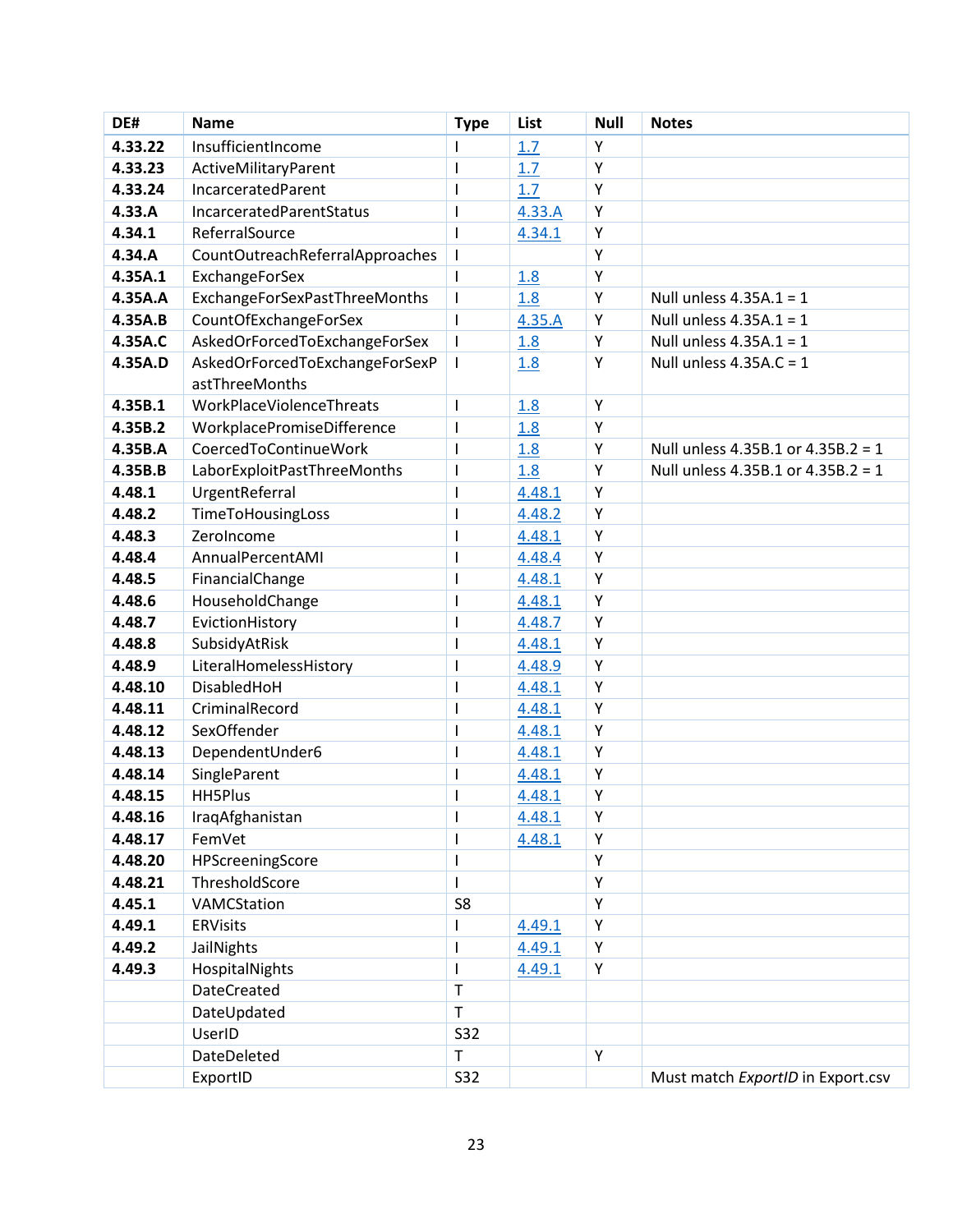### <span id="page-24-0"></span>EnrollmentCoC.csv

EnrollmentCoC.csv includes data from data element **3.17 Client Location**.

There must be one and only one record in EnrollmentCoC with a *DataCollectionStage* of 1 for each *ProjectEntryID* in Enrollment.csv where *RelationshipToHoH* is equal to 1. Additionally, there must be one and only one record in Enrollment.csv with a *DataCollectionStage* of 1 for each *HouseholdID* in Enrollment.csv. [10](#page-24-2)

There may be one or more additional records with a *DataCollectionStage* of 2 in the event that a household relocates to a different CoC during an enrollment.

Not all export types require ProjectCoC.csv; for exports that include ProjectCoC.csv, both the *ProjectID* and *CoCCode* in EnrollmentCoC.csv must match a single record in ProjectCoC.csv.

| DE#    | <b>Name</b>         | <b>Type</b>    | List  | <b>Null</b> | <b>Notes</b>                                                                                    |
|--------|---------------------|----------------|-------|-------------|-------------------------------------------------------------------------------------------------|
|        | EnrollmentCoCID     | S32            |       |             | Unique identifier                                                                               |
|        | ProjectEntryID      | <b>S32</b>     |       |             |                                                                                                 |
|        | HouseholdID         | <b>S32</b>     |       |             |                                                                                                 |
|        | ProjectID           | <b>S32</b>     |       |             | Must match ProjectID in ProjectCoC.csv                                                          |
|        | PersonalID          | <b>S32</b>     |       |             |                                                                                                 |
| 3.16.1 | InformationDate     | D              |       |             |                                                                                                 |
| 3.16.2 | CoCCode             | S <sub>6</sub> |       |             | Must match a record in ProjectCoC.csv<br>with the same ProjectID<br>$\{A-Za-z\}$ {2}-(0-9){3}\$ |
|        | DataCollectionStage |                | 5.3.1 |             |                                                                                                 |
|        | <b>DateCreated</b>  |                |       |             |                                                                                                 |
|        | DateUpdated         | т              |       |             |                                                                                                 |
|        | UserID              | <b>S32</b>     |       |             |                                                                                                 |
|        | DateDeleted         | т              |       | Υ           |                                                                                                 |
|        | ExportID            | <b>S32</b>     |       |             | Must match ExportID in Export.csv                                                               |

#### <span id="page-24-1"></span>Exit.csv

 $\overline{\phantom{a}}$ 

Exit.csv includes data from:

- **3.11 Project Exit Date**
- **3.12 Destination**
- **4.18 Housing Assessment Disposition**
- **4.19 Housing Assessment at Exit**
- **4.21 Connection with SOAR**
- **4.36 Transitional, Exit-care, or Aftercare Plans and Actions**
- **4.37 Project Completion Status**
- **4.38 Family Reunification Achieved**

<span id="page-24-2"></span><sup>&</sup>lt;sup>10</sup> The HMIS Data Standards require a unique *Household ID* and identification of a single head of household per enrollment.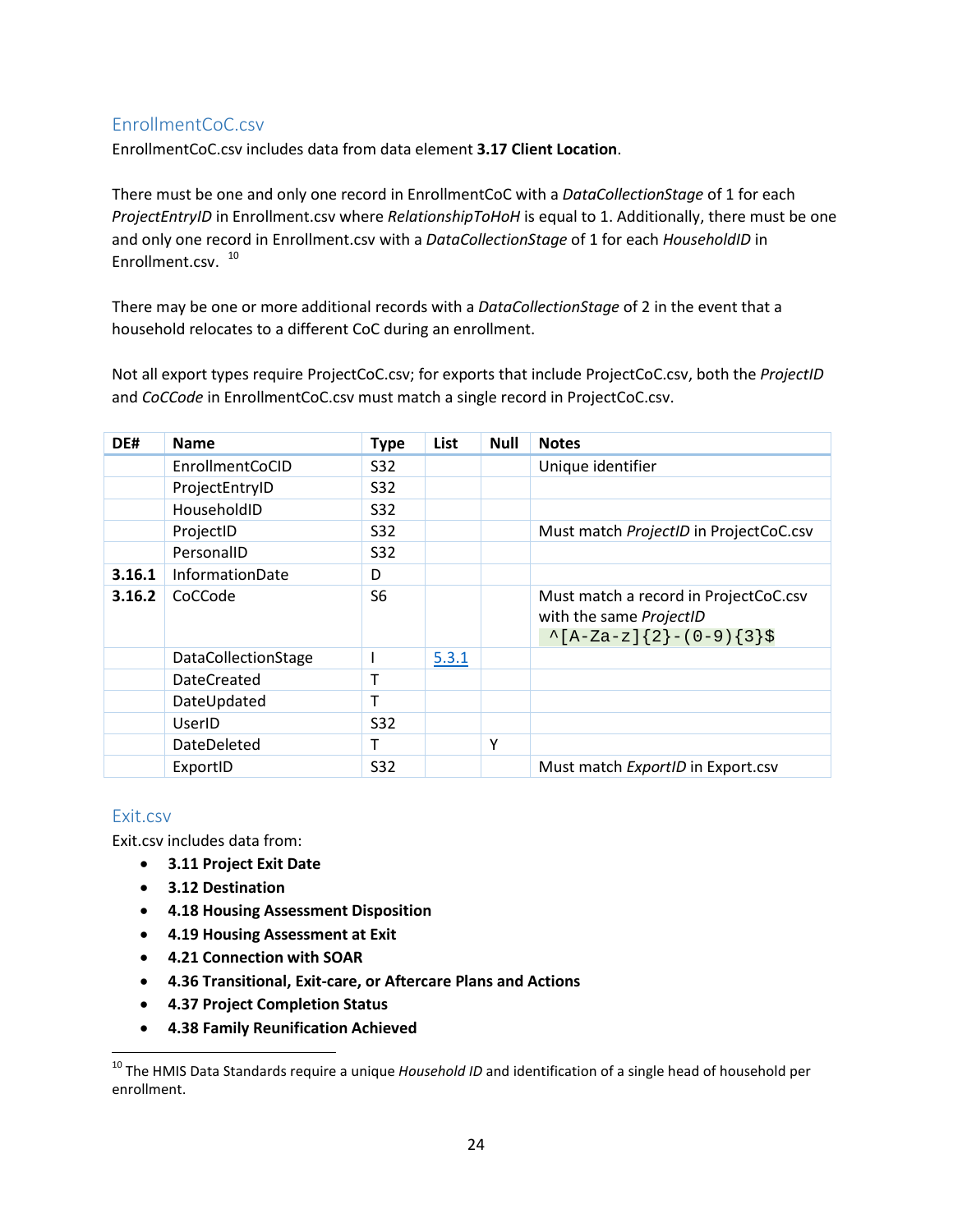These data are not included in Enrollment.csv in order to preserve metadata such that it is possible to evaluate the timeliness of data entry for exit information.

There may be no more than one record in Exit.csv for any *ProjectEntryID*.

*ExitID* is the unique identifier for Exit.csv. The *ExitID* may be the unique identifier associated with *Project Exit Date* in the exporting database or it may be the same as the *ProjectEntryID*.

While the HMIS Data Standards require metadata for each individual data element, the HMIS CSV includes only a single set of metadata for the data elements included in the file.

- *DateCreated* should be the *DateCreated* associated with **3.11 Project Exit Date.**
- *ExitDate* is considered the information date for all fields in Exit.csv.
- *DateUpdated* should be the latest *DateUpdated* associated with any of the included data elements for the same *ProjectEntryID*.
- *UserID* should be the *UserID* associated with the record with the latest *DateUpdated* associated with any of the included data elements for the same *ProjectEntryID*.

| DE#      | <b>Name</b>                         | <b>Type</b>              | List   | <b>Null</b> | <b>Notes</b>                                 |
|----------|-------------------------------------|--------------------------|--------|-------------|----------------------------------------------|
|          | ExitID                              | <b>S32</b>               |        |             | Unique identifier                            |
|          | ProjectEntryID                      | <b>S32</b>               |        |             |                                              |
|          | PersonalID                          | <b>S32</b>               |        |             |                                              |
| 3.11.1   | ExitDate                            | D                        |        |             |                                              |
| 3.12.1   | Destination                         |                          | 3.12.1 | N           |                                              |
| 3.12.A   | OtherDestination                    | <b>S50</b>               |        | Y           | Null unless Destination = 17                 |
| 4.18.1   | AssessmentDisposition               |                          | 4.18.1 | Y           |                                              |
| 4.18.A   | OtherDisposition                    | <b>S50</b>               |        | Y           | Null unless AssessementDisposition<br>$= 14$ |
| 4.19.1   | HousingAssessment                   | I                        | 4.19.1 | Υ           |                                              |
| $4.19.*$ | SubsidyInformation                  |                          | 4.19.A | Y           | Includes data for 4.19.A and 4.19.B.         |
| 4.21.1   | <b>ConnectionWithSOAR</b>           |                          | 1.8    | Y           |                                              |
| 4.36.1   | WrittenAftercarePlan                |                          | 4.36.1 | Y           |                                              |
| 4.36.2   | <b>AssistanceMainstreamBenefits</b> |                          | 4.36.1 | Y           |                                              |
| 4.36.3   | PermanentHousingPlacement           | ı                        | 4.36.1 | Y           |                                              |
| 4.36.4   | TemporaryShelterPlacement           |                          | 4.36.1 | Y           |                                              |
| 4.36.5   | ExitCounseling                      | ı                        | 4.36.1 | Y           |                                              |
| 4.36.6   | FurtherFollowUpServices             |                          | 4.36.1 | Υ           |                                              |
| 4.36.7   | ScheduledFollowUpContacts           | $\overline{\phantom{a}}$ | 4.36.1 | Y           |                                              |
| 4.36.8   | ResourcePackage                     |                          | 4.36.1 | Y           |                                              |
| 4.36.9   | OtherAftercarePlanOrAction          | $\overline{\phantom{a}}$ | 4.36.1 | Y           |                                              |
| 4.37.1   | ProjectCompletionStatus             | I                        | 4.37.1 | Y           |                                              |
| $4.37.*$ | EarlyExitReason                     | I                        | (see   | Υ           | Includes data for 4.37.A and 4.37.B.         |
|          |                                     |                          | note)  |             | ProjectCompletionStatus:                     |
|          |                                     |                          |        |             | $•2 - 4.37.A$                                |
|          |                                     |                          |        |             | $•3 - 4.37.B$                                |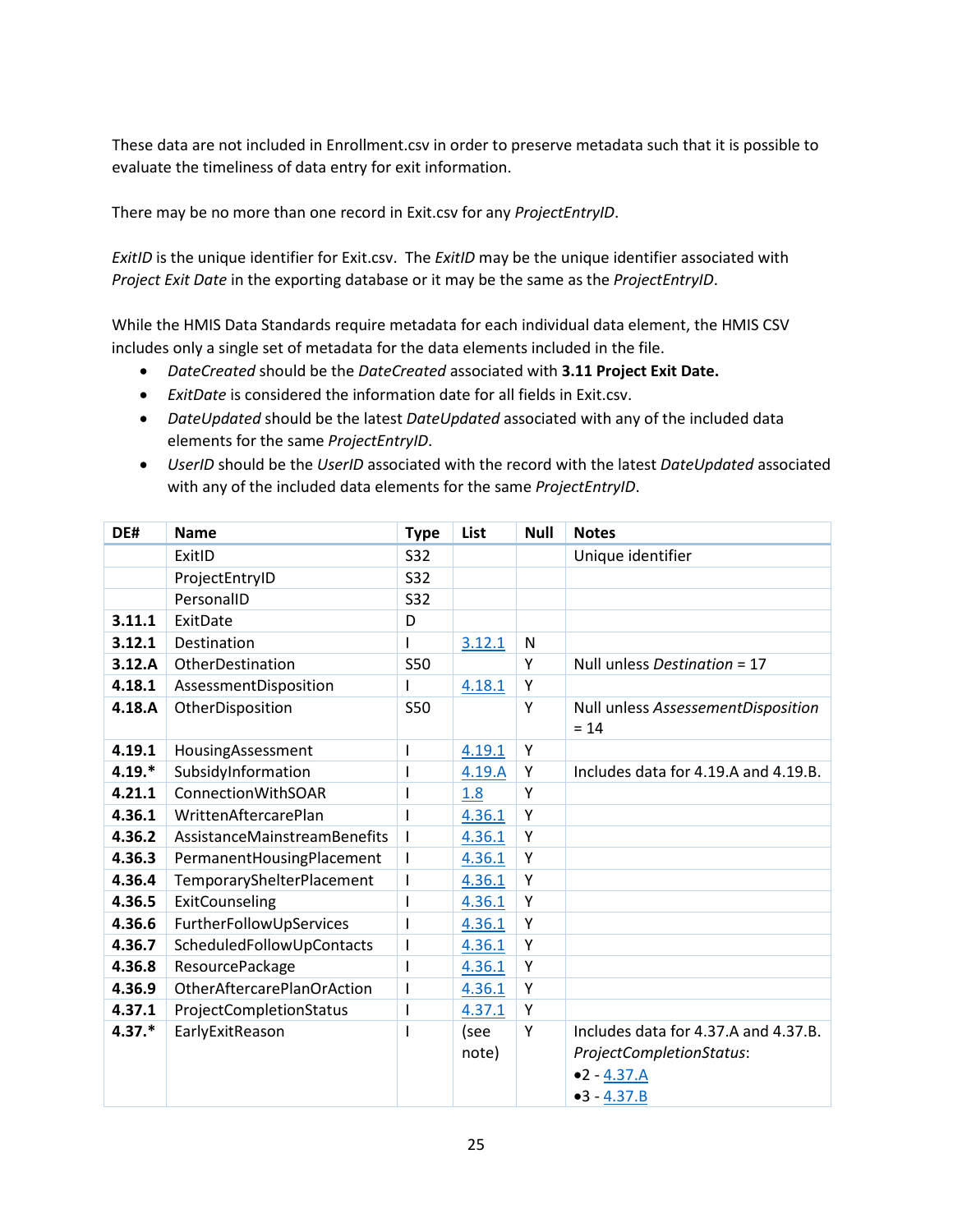| DE#    | <b>Name</b>                 | <b>Type</b> | List       | <b>Null</b> | <b>Notes</b>                      |
|--------|-----------------------------|-------------|------------|-------------|-----------------------------------|
| 4.38.1 | FamilyReunificationAchieved |             | <u>1.8</u> | v           |                                   |
|        | <b>DateCreated</b>          |             |            |             |                                   |
|        | DateUpdated                 |             |            |             |                                   |
|        | UserID                      | S32         |            |             |                                   |
|        | DateDeleted                 |             |            | v           |                                   |
|        | ExportID                    | <b>S32</b>  |            |             | Must match ExportID in Export.csv |

#### <span id="page-26-0"></span>IncomeBenefits.csv

IncomeBenefits.csv includes data from data elements

- **4.2 Income and Sources**
- **4.3 Non-Cash Benefits**
- **4.4 Health Insurance**
- **4.39 Medical Assistance**

This file may include:

l

- No more than one record per *ProjectEntryID* with a *DataCollectionStage* of 1 (entry). The *InformationDate* should match the entry date.
- No more than one record per *ProjectEntryID* with a *DataCollectionStage* of 3 (exit). The *InformationDate* should match the exit date.
- Multiple records per *ProjectEntryID* with a *DataCollectionStage* of 2 (update) or 5 (annual assessment $^{11}$  $^{11}$  $^{11}$ ).

Data for individual data elements that share the same data collection stage and information date should be combined into a single record in which:

- *IncomeBenefitsID* is the lowest value associated with any of the included data elements in the exporting database.
- *DateCreated* is the earliest *DateCreated* associated with the included data elements for the given *InformationDate* and *DataCollectionStage*.
- *DateUpdated* is the latest *DateUpdated* associated with the included data elements for the given *InformationDate* and *DataCollectionStage*.
- *UserID* is the *UserID* associated with the record with the latest *DateUpdated* for the included data elements.
- Fields associated with data elements for which there is no data with the same data collection stage and information date are left null.

| DE# | <b>Name</b>      | <b>Type</b> | List | <b>Null</b> | <b>Notes</b>      |
|-----|------------------|-------------|------|-------------|-------------------|
|     | IncomeBenefitsID | <b>S32</b>  |      |             | Unique identifier |
|     | ProjectEntryID   | S32         |      |             |                   |

<span id="page-26-1"></span> $11$  Records for 4.39 Medical Assistance with a data collection stage of 2 may be combined with records for data elements 4.2, 4.3, and 4.4 with a data collection stage of 5 as long as the information date is the same. The *DataCollectionStage* for the exported record should be 5.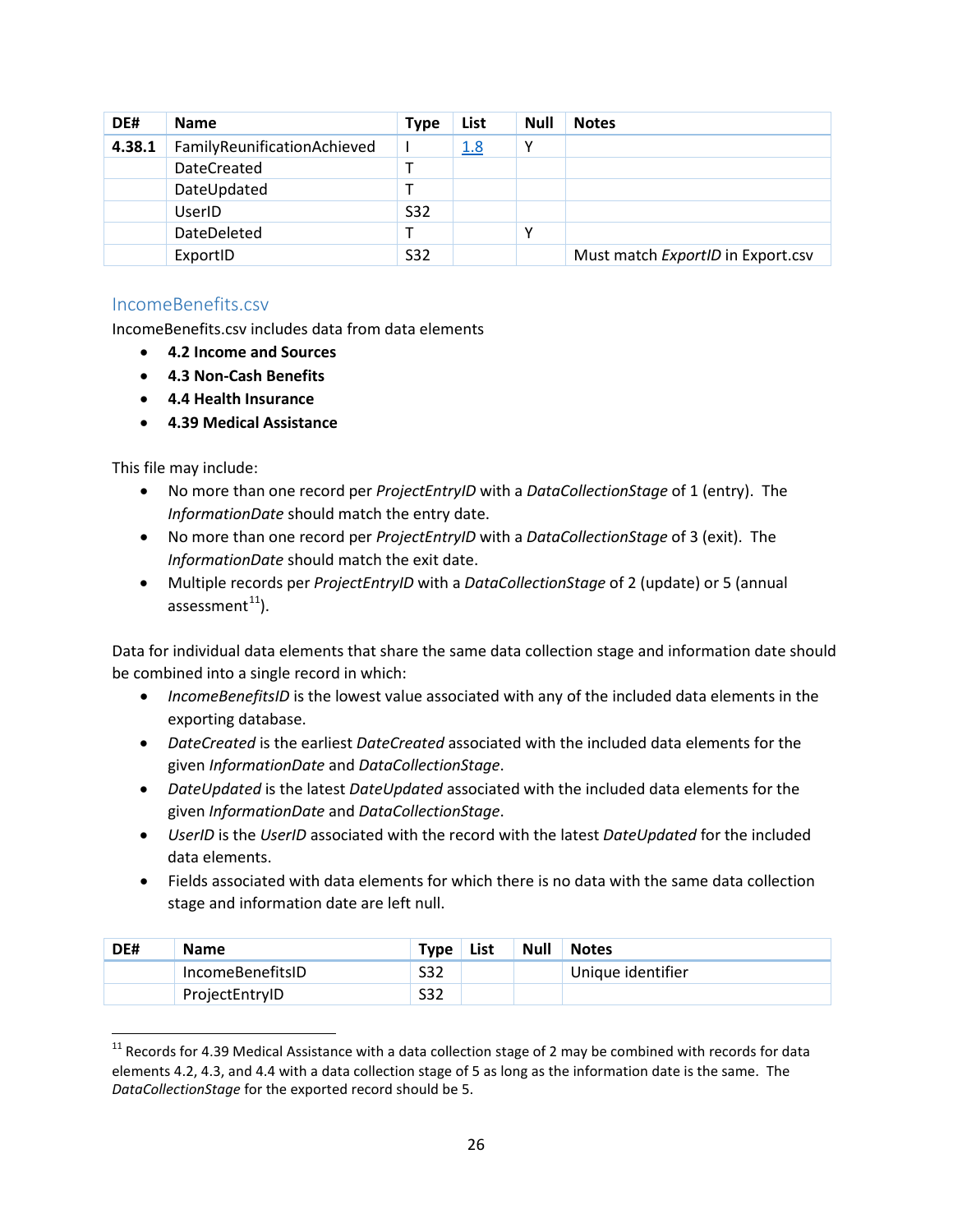| DE#    | <b>Name</b>                  | <b>Type</b>  | List       | <b>Null</b> | <b>Notes</b>             |
|--------|------------------------------|--------------|------------|-------------|--------------------------|
|        | PersonalID                   | <b>S32</b>   |            |             |                          |
| $4.*$  | InformationDate              | D            |            |             |                          |
| 4.2.2  | IncomeFromAnySource          | ı            | 1.8        | Υ           |                          |
| 4.2.18 | TotalMonthlyIncome           | $M+$         |            | Y           |                          |
| 4.2.3  | Earned                       | ı            | 1.7        | Υ           |                          |
| 4.2.A  | EarnedAmount                 | $M+$         |            | Υ           |                          |
| 4.2.4  | Unemployment                 |              | 1.7        | Υ           |                          |
| 4.2.B  | <b>UnemploymentAmount</b>    | $M+$         |            | Y           |                          |
| 4.2.5  | SSI                          | ı            | 1.7        | Υ           |                          |
| 4.2.C  | SSIAmount                    | $M+$         |            | Y           |                          |
| 4.2.6  | <b>SSDI</b>                  |              | 1.7        | Υ           |                          |
| 4.2.D  | SSDIAmount                   | $M+$         |            | Υ           |                          |
| 4.2.7  | VADisabilityService          | ı            | 1.7        | Y           |                          |
| 4.2.E  | VADisabilityServiceAmount    | $M+$         |            | Υ           |                          |
| 4.2.8  | VADisabilityNonService       | $\mathsf{I}$ | 1.7        | Υ           |                          |
| 4.2.F  | VADisabilityNonServiceAmount | $M+$         |            | Υ           |                          |
| 4.2.9  | PrivateDisability            | ı            | 1.7        | Υ           |                          |
| 4.2.G  | PrivateDisabilityAmount      | $M+$         |            | Y           |                          |
| 4.2.10 | WorkersComp                  | ı            | 1.7        | Y           |                          |
| 4.2.H  | WorkersCompAmount            | $M+$         |            | Y           |                          |
| 4.2.11 | <b>TANF</b>                  | I            | 1.7        | Υ           |                          |
| 4.2.1  | <b>TANFAmount</b>            | $M+$         |            | Υ           |                          |
| 4.2.12 | GA                           |              | 1.7        | Υ           |                          |
| 4.2J   | <b>GAAmount</b>              | $M+$         |            | Y           |                          |
| 4.2.13 | SocSecRetirement             |              | 1.7        | Υ           |                          |
| 4.2.K  | SocSecRetirementAmount       | $M+$         |            | Υ           |                          |
| 4.2.14 | Pension                      | ı            | 1.7        | Υ           |                          |
| 4.2.L  | PensionAmount                | $M+$         |            | Υ           |                          |
| 4.2.15 | ChildSupport                 | ı            | 1.7        | Υ           |                          |
| 4.2.M  | ChildSupportAmount           | $M+$         |            | Υ           |                          |
| 4.2.16 | Alimony                      | ı            | 1.7        | Υ           |                          |
| 4.2.N  | AlimonyAmount                | $M+$         |            | Υ           |                          |
| 4.2.17 | OtherIncomeSource            |              | 1.7        | Y           |                          |
| 4.2.0  | OtherIncomeAmount            | $M+$         |            | Υ           |                          |
| 4.2.P  | OtherIncomeSourceIdentify    | <b>S50</b>   |            | Υ           | Null unless $4.2.17 = 1$ |
| 4.3.2  | BenefitsFromAnySource        | I            | <u>1.8</u> | Υ           |                          |
| 4.3.3  | SNAP                         | $\mathsf{l}$ | 1.7        | y           |                          |
| 4.3.4  | <b>WIC</b>                   | $\mathsf{l}$ | 1.7        | Υ           |                          |
| 4.3.5  | TANFChildCare                | I            | 1.7        | Υ           |                          |
| 4.3.6  | TANFTransportation           | $\mathsf{l}$ | 1.7        | Υ           |                          |
| 4.3.7  | OtherTANF                    | $\mathsf{l}$ | 1.7        | Υ           |                          |
| 4.3.8  | RentalAssistanceOngoing      | $\mathsf{l}$ | 1.7        | Υ           |                          |
| 4.3.10 | RentalAssistanceTemp         | $\mathsf{l}$ | 1.7        | Υ           |                          |
| 4.3.9  | OtherBenefitsSource          | $\mathsf{l}$ | 1.7        | Υ           |                          |
| 4.3.9A | OtherBenefitsSourceIdentify  | <b>S50</b>   |            | Υ           | Null unless $4.3.9 = 1$  |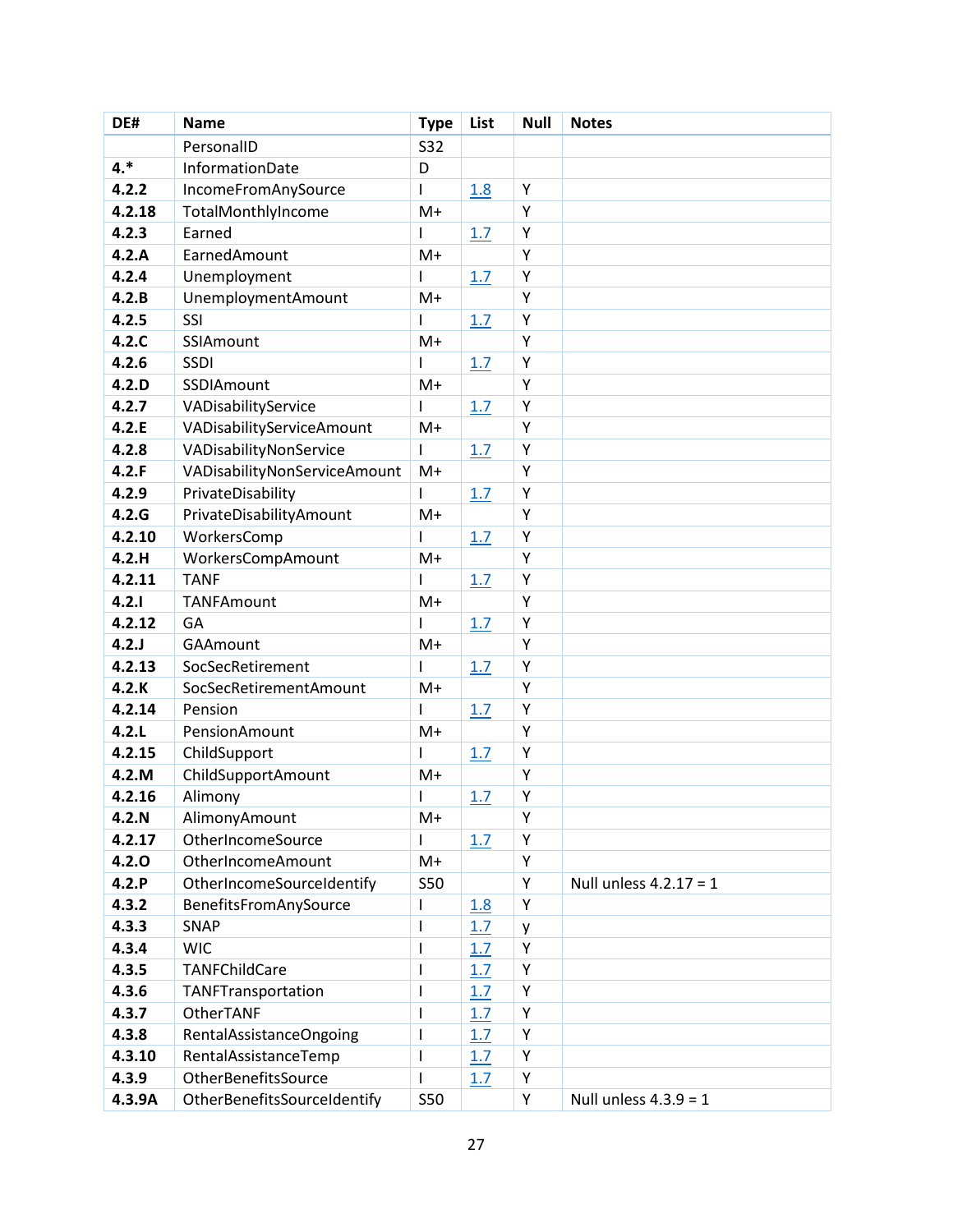| DE#     | <b>Name</b>                  | <b>Type</b>              | List  | <b>Null</b> | <b>Notes</b>                      |
|---------|------------------------------|--------------------------|-------|-------------|-----------------------------------|
| 4.4.2   | InsuranceFromAnySource       |                          | 1.8   | Υ           |                                   |
| 4.4.3   | Medicaid                     | $\mathsf{l}$             | 1.7   | Υ           |                                   |
| 4.4.3A  | NoMedicaidReason             | $\mathsf{l}$             | 4.4.A | Υ           | Null unless $4.4.3 = 0$           |
| 4.4.4   | Medicare                     | $\overline{\phantom{a}}$ | 1.7   | Y           |                                   |
| 4.4.4A  | NoMedicareReason             | $\mathsf{l}$             | 4.4.A | Y           | Null unless $4.4.4 = 0$           |
| 4.4.5   | <b>SCHIP</b>                 | $\mathsf{l}$             | 1.7   | Y           |                                   |
| 4.4.5A  | NoSCHIPReason                | $\overline{\phantom{a}}$ | 4.4.A | Υ           | Null unless $4.4.5 = 0$           |
| 4.4.6   | VAMedicalServices            | $\mathsf{l}$             | 1.7   | Y           |                                   |
| 4.4.6A  | NoVAMedReason                | $\mathsf{l}$             | 4.4.A | Y           | Null unless $4.4.6 = 0$           |
| 4.4.7   | <b>EmployerProvided</b>      | $\overline{\phantom{a}}$ | 1.7   | Y           |                                   |
| 4.4.7A  | NoEmployerProvidedReason     | $\overline{1}$           | 4.4.A | Y           | Null unless $4.4.7 = 0$           |
| 4.4.8   | <b>COBRA</b>                 | $\mathsf{l}$             | 1.7   | Y           |                                   |
| 4.4.8A  | NoCOBRAReason                | $\overline{\phantom{a}}$ | 4.4.A | Υ           | Null unless $4.4.8 = 0$           |
| 4.4.9   | PrivatePay                   | $\mathsf{l}$             | 1.7   | Υ           |                                   |
| 4.4.9A  | NoPrivatePayReason           | $\overline{\phantom{a}}$ | 4.4.A | Y           | Null unless $4.4.9 = 0$           |
| 4.4.10  | <b>StateHealthIns</b>        | $\overline{\phantom{a}}$ | 1.7   | Y           |                                   |
| 4.4.10A | NoStateHealthInsReason       | $\mathsf{l}$             | 4.4.A | Y           | Null unless $4.4.10 = 0$          |
| 4.4.11  | IndianHealthServices         | $\mathbf{I}$             | 1.7   | Y           |                                   |
| 4.4.11A | NoIndianHealthServicesReason | $\overline{1}$           | 4.4.A | Y           | Null unless $4.4.11 = 0$          |
| 4.4.12  | OtherInsurance               | $\mathsf{l}$             | 1.7   | Y           |                                   |
| 4.4.12A | OtherInsuranceIdentify       | <b>S50</b>               | 4.4.A | Y           | Null unless $4.4.12 = 1$          |
| 4.39.2  | <b>HIVAIDSAssistance</b>     | $\mathsf{l}$             | 1.8   | Y           |                                   |
| 4.39.A  | NoHIVAIDSAssistanceReason    | $\overline{\phantom{a}}$ | 4.39  | Y           | Null unless $4.39.2 = 0$          |
| 4.39.3  | <b>ADAP</b>                  | $\mathsf{l}$             | 1.8   | Y           |                                   |
| 4.39.B  | NoADAPReason                 | $\overline{\phantom{a}}$ | 4.39  | Y           | Null unless $4.39.3 = 0$          |
|         | DataCollectionStage          | $\overline{\phantom{a}}$ | 5.3.1 |             |                                   |
|         | <b>DateCreated</b>           | $\mathsf{T}$             |       |             |                                   |
|         | DateUpdated                  | $\mathsf{T}$             |       |             |                                   |
|         | UserID                       | S32                      |       |             |                                   |
|         | <b>DateDeleted</b>           | T                        |       | Y           |                                   |
|         | ExportID                     | <b>S32</b>               |       |             | Must match ExportID in Export.csv |

#### <span id="page-28-0"></span>HealthAndDV.csv

HealthAndDV.csv includes data elements:

- **4.11 Domestic Violence**
- **4.27 General Health Status**
- **4.28 Dental Health Status**
- **4.29 Mental Health Status**
- **4.30 Pregnancy Status**

For each *ProjectEntryID* this file may include:

• No more than one record per *ProjectEntryID* with a *DataCollectionStage* of 1 (entry). The *InformationDate* should match the entry date.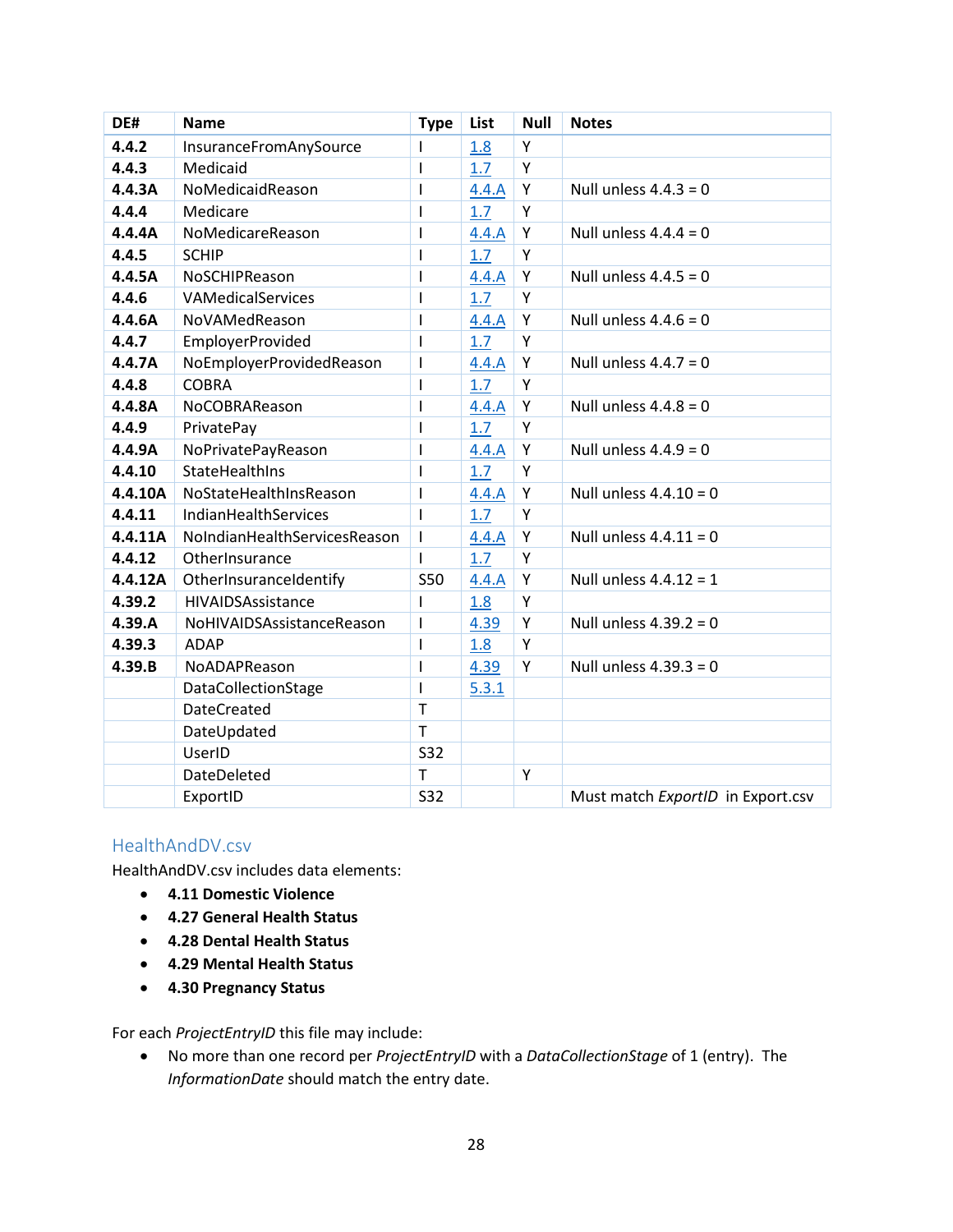- No more than one record per *ProjectEntryID* with a *DataCollectionStage* of 3 (exit). The *InformationDate* should match the exit date.
- Multiple records per *ProjectEntryID* with a *DataCollectionStage* of 2 (update).

Data for individual data elements that share the same data collection stage and information date should be combined into a single record in which:

- *HealthAndDVID* is the lowest value associated with any of the included data elements in the exporting database.
- *DateCreated* is the earliest *DateCreated* associated with the included data elements for the given *InformationDate* and *DataCollectionStage*.
- *DateUpdated* should be the latest *DateUpdated* associated with the included data elements for the given *InformationDate* and *DataCollectionStage*.
- *UserID* should be the *UserID* associated with the record with the latest *DateUpdated* for the included data elements.
- Fields associated with data elements for which there is no data with the same data collection stage and information date are left null.

| DE#    | <b>Name</b>                | <b>Type</b> | List   | <b>Null</b> | <b>Notes</b>                      |
|--------|----------------------------|-------------|--------|-------------|-----------------------------------|
|        | HealthAndDVID              | S32         |        |             | Unique identifier                 |
|        | ProjectEntryID             | S32         |        |             |                                   |
|        | PersonalID                 | <b>S32</b>  |        |             |                                   |
| $4.*$  | <b>InformationDate</b>     | D           |        |             |                                   |
| 4.11.2 | DomesticViolenceVictim     |             | 1.8    | Y           |                                   |
| 4.11.A | WhenOccurred               |             | 4.11.A | Y           | Null unless $4.11.2 = 1$          |
| 4.11.B | CurrentlyFleeing           |             | 1.8    | Υ           | Null unless $4.11.2 = 1$          |
| 4.27.1 | GeneralHealthStatus        |             | 4.27.1 | Υ           |                                   |
| 4.28.1 | DentalHealthStatus         |             | 4.27.1 | Υ           |                                   |
| 4.29.1 | <b>MentalHealthStatus</b>  |             | 4.27.1 | Υ           |                                   |
| 4.30.1 | PregnancyStatus            |             | 1.8    | Υ           |                                   |
| 4.30.A | <b>DueDate</b>             | D           |        | Y           | Null unless $4.30.1 = 1$          |
|        | <b>DataCollectionStage</b> |             | 5.3.1  |             |                                   |
|        | <b>DateCreated</b>         | т           |        |             |                                   |
|        | DateUpdated                | т           |        |             |                                   |
|        | UserID                     | S32         |        |             |                                   |
|        | DateDeleted                | т           |        | Y           |                                   |
|        | ExportID                   | S32         |        |             | Must match ExportID in Export.csv |

#### <span id="page-29-0"></span>EmploymentEducation.csv

EmploymentEducation.csv includes data from data elements

- **4.24 Last Grade Completed**
- **4.25 School Status**
- **4.26 Employment Status**

This file may include: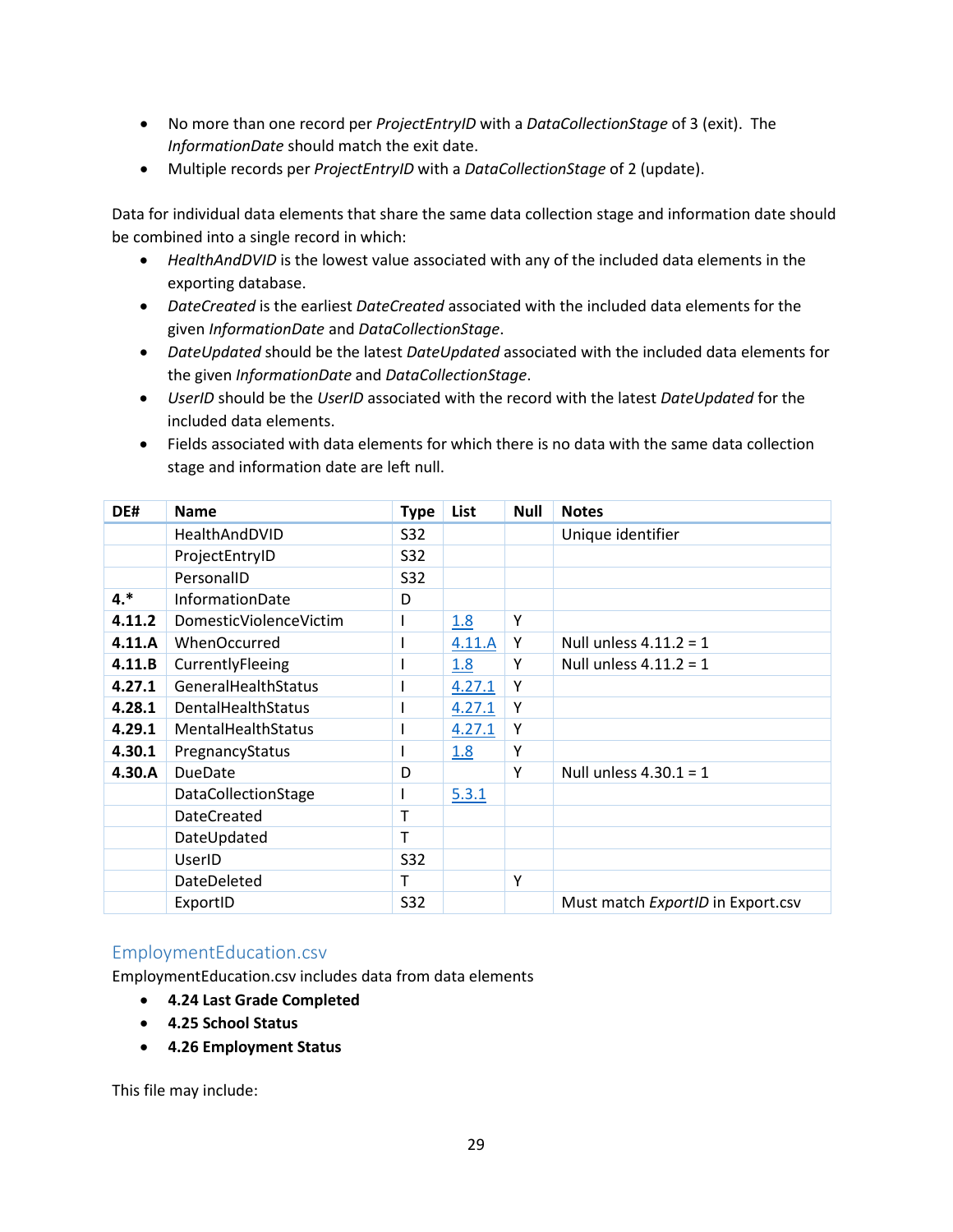- No more than one record per *ProjectEntryID* with a *DataCollectionStage* of 1 (entry). The *InformationDate* should match the entry date.
- No more than one record per *ProjectEntryID* with a *DataCollectionStage* of 3 (exit). The *InformationDate* should match the exit date.
- Multiple records per *ProjectEntryID* with a *DataCollectionStage* of 2 (update) or 5 (annual assessment).

Data for individual data elements that share the same data collection stage and information date should be combined into a single record in which:

- *EmploymentEducationID* is the lowest value associated with any of the included data elements in the exporting database.
- *DateCreated* is the earliest *DateCreated* associated with the included data elements for the given *InformationDate* and *DataCollectionStage*.
- *DateUpdated* should be the latest *DateUpdated* associated with the included data elements for the given *InformationDate* and *DataCollectionStage*.
- *UserID* should be the *UserID* associated with the record with the latest *DateUpdated* for the included data elements.
- Fields associated with data elements for which there is no data with the same data collection stage and information date are left null.

| DE#    | <b>Name</b>           | <b>Type</b> | List   | <b>Null</b> | <b>Notes</b>                    |
|--------|-----------------------|-------------|--------|-------------|---------------------------------|
|        | EmploymentEducationID | S32         |        |             | Unique identifier               |
|        | ProjectEntryID        | <b>S32</b>  |        |             |                                 |
|        | PersonalID            | <b>S32</b>  |        |             |                                 |
| $4.*$  | InformationDate       | D           |        |             |                                 |
| 4.24.1 | LastGradeCompleted    |             | 4.24.1 | Υ           |                                 |
| 4.25.1 | SchoolStatus          |             | 4.25.1 | Υ           |                                 |
| 4.26.2 | Employed              |             | 1.8    | Υ           |                                 |
| 4.26.A | EmploymentType        |             | 4.26.A | Y           | Null unless $4.26.2 = 1$        |
| 4.26.B | NotEmployedReason     |             | 4.26.B | Y           | Null unless $4.26.2 = 0$        |
|        | DataCollectionStage   |             | 5.3.1  |             |                                 |
|        | <b>DateCreated</b>    | т           |        |             |                                 |
|        | DateUpdated           | т           |        |             |                                 |
|        | UserID                | S32         |        |             |                                 |
|        | DateDeleted           | т           |        | Υ           |                                 |
|        | ExportID              | S32         |        |             | Must match record in Export.csv |

#### <span id="page-30-0"></span>Disabilities.csv

Disabilities.csv includes data for the following data elements:

- **4.5 Physical disability** (*DisabilityType* 5)
- **4.6 Developmental disability** (*DisabilityType* 6)
- **4.7 Chronic health condition** (*DisabilityType* 7)
- **4.8 HIV/AIDS** (*DisabilityType* 8)
- **4.9 Mental health problem** (*DisabilityType* 8)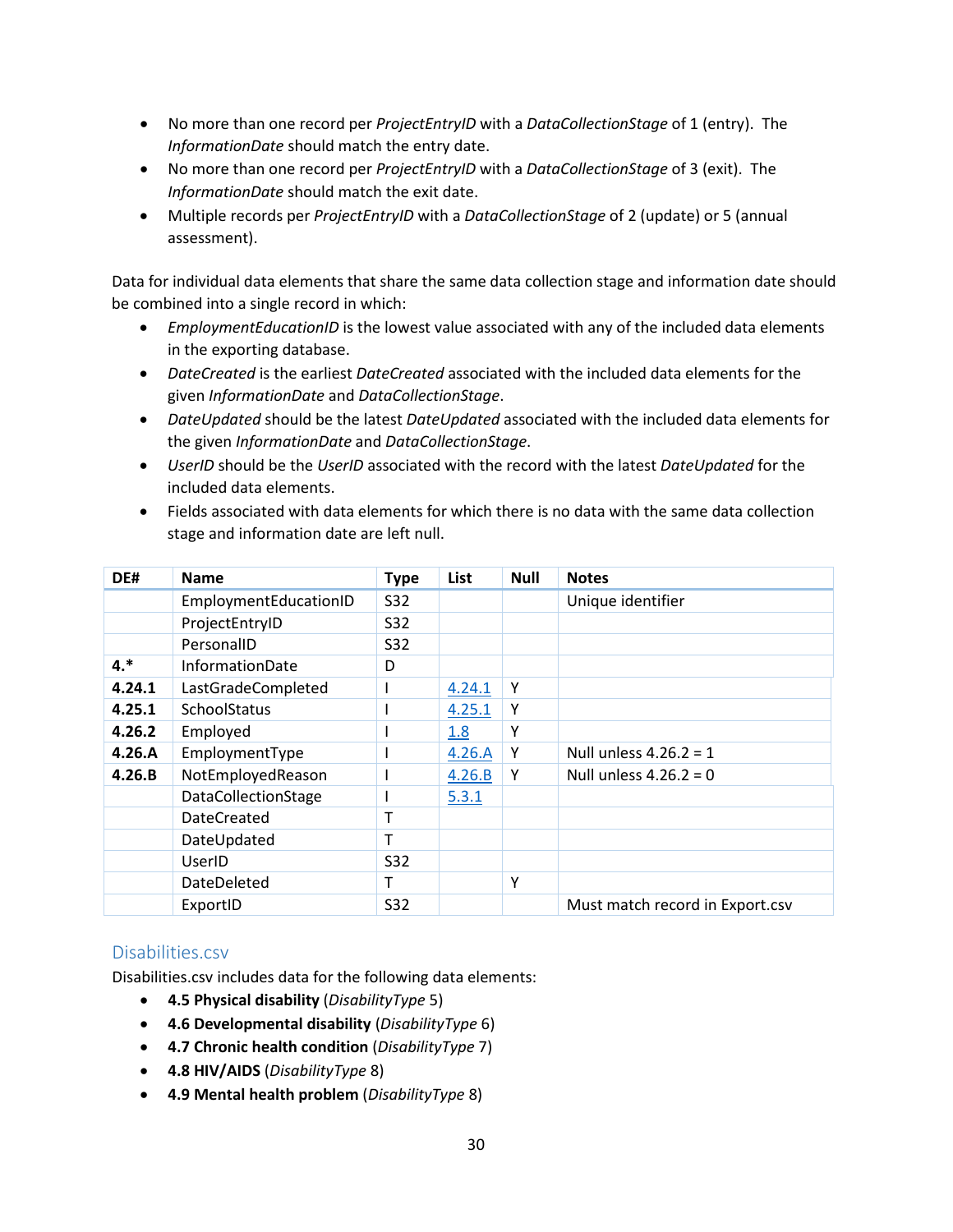- **4.10 Substance abuse** (*DisabilityType* 10)
- **4.47 T-Cell (CD4) and Viral Load**

The *DisabilityType* field is used to identify the data element for each record; values correspond to the second part of the data element number. For example, the *DisabilityType* for a **4.10 Substance Abuse** record is 10.

*DisabilitiesID* is the unique identifier for Disabilities.csv. In the event that data for multiple disabilities share the same unique identifier in the exporting database, append the first letter of the data element name (e.g., 'P' for Physical disability) to the identifier in order to ensure that they are unique as required in the exported file.

For each distinct *DisabilityType*, this file may include:

- No more than one record per *ProjectEntryID* with a *DataCollectionStage* of 1 (entry). The *InformationDate* should match the entry date.
- No more than one record per *ProjectEntryID* with a *DataCollectionStage* of 3 (exit). The *InformationDate* should match the exit date.
- Multiple records per *ProjectEntryID* with a *DataCollectionStage* of 2 (update) or 5 (annual assessment).

| DE#    | <b>Name</b>          | <b>Type</b> | List   | <b>Null</b> | <b>Notes</b>                                    |
|--------|----------------------|-------------|--------|-------------|-------------------------------------------------|
|        | DisabilitiesID       | <b>S32</b>  |        |             | Unique identifier                               |
|        | ProjectEntryID       | <b>S32</b>  |        |             |                                                 |
|        | PersonalID           | S32         |        |             |                                                 |
|        | InformationDate      | D           |        |             |                                                 |
|        | DisabilityType       | ı           | 1.3    |             |                                                 |
|        | DisabilityResponse   |             | (see   |             | For DisabilityType                              |
|        |                      |             | note)  |             | 10 (Substance abuse) - list 4.10.2<br>$\bullet$ |
|        |                      |             |        |             | Any other $-$ list $1.8$<br>$\bullet$           |
|        | IndefiniteAndImpairs | I           | 1.8    | Y           |                                                 |
|        | DocumentationOnFile  |             | 1.7    | Y           |                                                 |
|        | ReceivingServices    |             | 1.8    | Y           |                                                 |
|        | PATHHowConfirmed     |             | 4.9.D  | Y           |                                                 |
|        | PATHSMIInformation   |             | 4.9.E  | Y           |                                                 |
| 4.47.2 | TCellCountAvailable  |             | 1.8    | Y           | Null unless DisabilityType = 8                  |
| 4.47.A | <b>TCellCount</b>    |             |        | Y           | Null unless $4.47.2 = 1$                        |
| 4.47.B | <b>TCellSource</b>   |             | 4.47   | Y           | Null unless 4.47.A is not null                  |
| 4.47.3 | ViralLoadAvailable   |             | 4.47.3 | Y           | Null unless DisabilityType = 8                  |
| 4.47.C | ViralLoad            |             |        | Y           | Null unless $4.47.3 = 1$                        |
| 4.47.D | ViralLoadSource      |             | 4.47   | Y           | Null unless 4.47.C is not null                  |
|        | DataCollectionStage  |             | 5.3.1  |             |                                                 |
|        | <b>DateCreated</b>   | Т           |        |             |                                                 |
|        | DateUpdated          | т           |        |             |                                                 |
|        | UserID               | S32         |        |             |                                                 |
|        | DateDeleted          | т           |        | Y           |                                                 |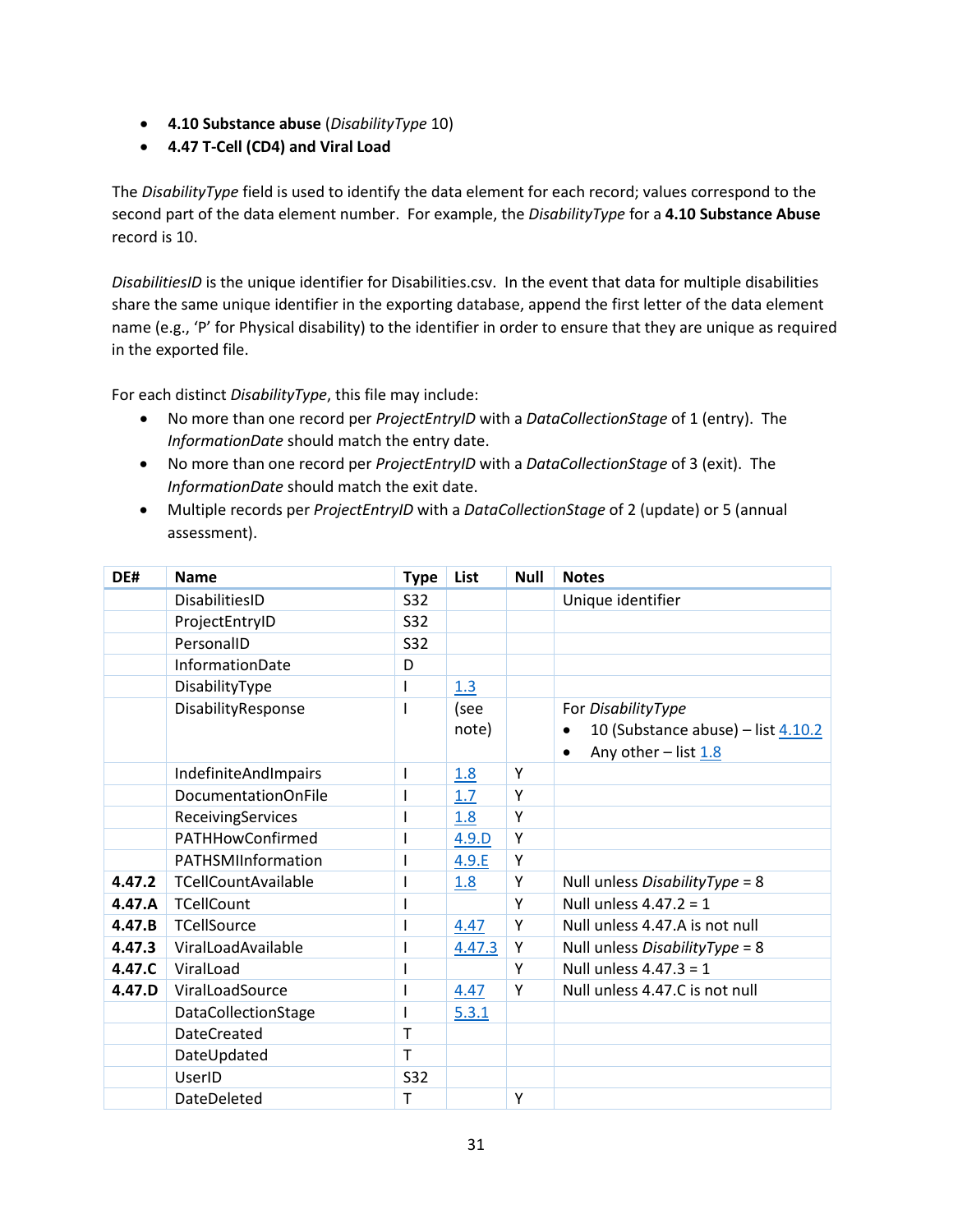| DE# | <b>Name</b> | Type List |  | Null Notes                        |
|-----|-------------|-----------|--|-----------------------------------|
|     | ExportID    | S32       |  | Must match ExportID in Export.csv |

#### <span id="page-32-0"></span>Services.csv

Services.csv includes data for the following data elements:

- **4.12 Contact** (*RecordType* 12)
- **4.14 A Services Provided PATH** (*RecordType* 141)
- **4.14 B Services Provided RHY** (*RecordType* 142)
- **4.14 C Services Provided HOPWA** (*RecordType* 143)
- **4.14 D Services Provided SSVF** (*RecordType* 144)
- **4.14 E Bed Night** (*RecordType* 200)
- **4.15 A Financial Assistance HOPWA** (*RecordType* 151)
- **4.15 B Financial Assistance SSVF** (*RecordType* 152)
- **4.16 A Referrals Provided PATH** (*RecordType* 161)
- **4.16 B Referrals Provided RHY** (*RecordType* 162)

This file may include a theoretically unlimited number of records per *ProjectEntryID*. The *DateProvided* is considered the information date for all records in this file.

The *RecordType* field is used to identify the data element for each record; values are in parentheses after each of the data elements listed above. For example, the *RecordType* for a PATH referral is 161.

*ServicesID* is the unique identifier for Services.csv. The structure is based on the data elements as they are defined in the HMIS Data Dictionary and assumes that each record in the exporting database includes one service. In the event that data for multiple services share the same unique identifier in the exporting database, the export process must ensure that the value in *ServicesID* is unique as required in the exported file.

When systems that permit multiple services per record are engaged in ongoing data exchange in which the export directive is 'Delta,' the exporting database must ensure that:

- a. Each separate service is associated with the same unique ID every time it is exported; and
- b. In the event that a user edits a record to delete one or more (but not all) previously transmitted services associated with the same unique ID in the exporting database, a record will be included in the export that reflects the deletion.

Records of bed nights should only be present for *ProjectEntryIDs* in emergency shelters that use the night-by-night method of tracking shelter utilization. For these shelters:

- There should be a record of a bed night with a *DateProvided* that corresponds to the *EntryDate* in Enrollment.csv.
- Any record of a bed night should have a *DateProvided* that is between the *EntryDate* and the day before the *ExitDate* (if there is one) for the *ProjectEntryID* in the Services.csv record.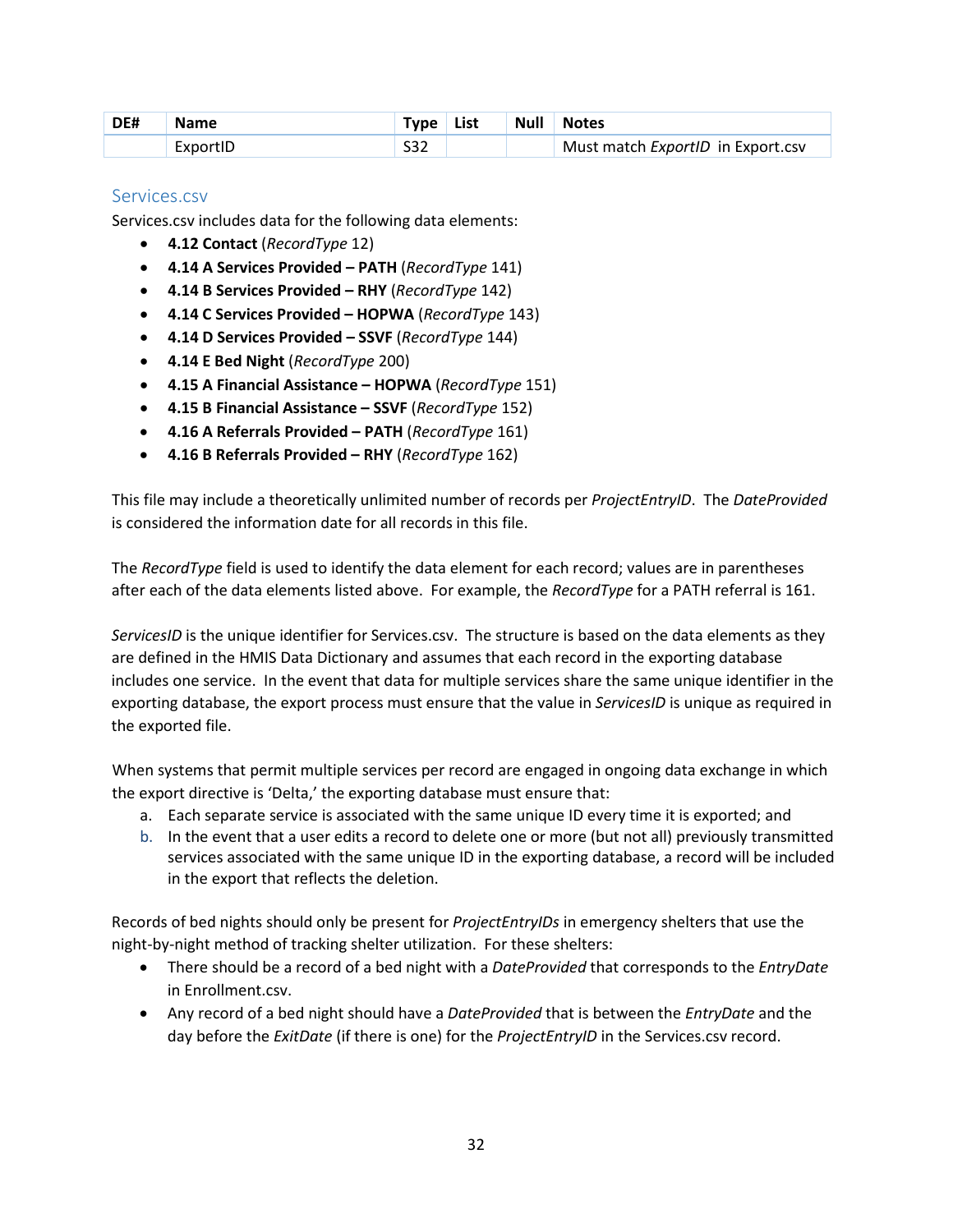<span id="page-33-0"></span>

| DE# | <b>Name</b>         | <b>Type</b>  | List    | <b>Null</b> | <b>Notes</b>                        |
|-----|---------------------|--------------|---------|-------------|-------------------------------------|
|     | ServicesID          | <b>S32</b>   |         |             | Unique identifier                   |
|     | ProjectEntryID      | S32          |         |             |                                     |
|     | PersonalID          | <b>S32</b>   |         |             |                                     |
|     | <b>DateProvided</b> | D            |         |             |                                     |
|     | RecordType          | $\mathbf{I}$ | 1.4     |             |                                     |
|     | TypeProvided        | $\mathbf{I}$ | (see    |             | For RecordType                      |
|     |                     |              | note)   |             | $•12 - list 4.12.2$                 |
|     |                     |              |         |             | $•141 - list 4.14.A$                |
|     |                     |              |         |             | $•142 - list 4.14.B$                |
|     |                     |              |         |             | $•143 - list 4.14.C$                |
|     |                     |              |         |             | $•144 - list 4.14.D$                |
|     |                     |              |         |             | $•151 - list 4.15.A$                |
|     |                     |              |         |             | $•152 - list 4.15.B$                |
|     |                     |              |         |             | $•161 - list 4.16.A$                |
|     |                     |              |         |             | $•162 - list 4.16.B$                |
|     |                     |              |         |             | $•200 - list 4.14E$                 |
|     | OtherTypeProvided   | <b>S50</b>   |         | Υ           | Null unless RecordType = 144 and    |
|     |                     |              |         |             | $TypeProvided = 6$                  |
|     | SubTypeProvided     | T            | (see    | Υ           | Null unless RecordType = 144 and    |
|     |                     |              | note)   |             | TypeProvided = $3, 4$ , or $5.$     |
|     |                     |              |         |             | For TypeProvided:                   |
|     |                     |              |         |             | $•3 - list 4.14D3$                  |
|     |                     |              |         |             | $•4 - list 4.14D4$                  |
|     |                     |              |         |             | $•5 - list 4.14D5$                  |
|     | FAAmount            | M            |         | Υ           | Null unless RecordType = 151 or 152 |
|     | ReferralOutcome     | $\mathsf{I}$ | 4.16.A1 | Υ           | Null unless RecordType = 161        |
|     | <b>DateCreated</b>  | $\mathsf{T}$ |         |             |                                     |
|     | DateUpdated         | $\mathsf{T}$ |         |             |                                     |
|     | UserID              | <b>S32</b>   |         |             |                                     |
|     | DateDeleted         | Τ            |         | Υ           |                                     |
|     | ExportID            | <b>S32</b>   |         |             | Must match ExportID in Export.csv   |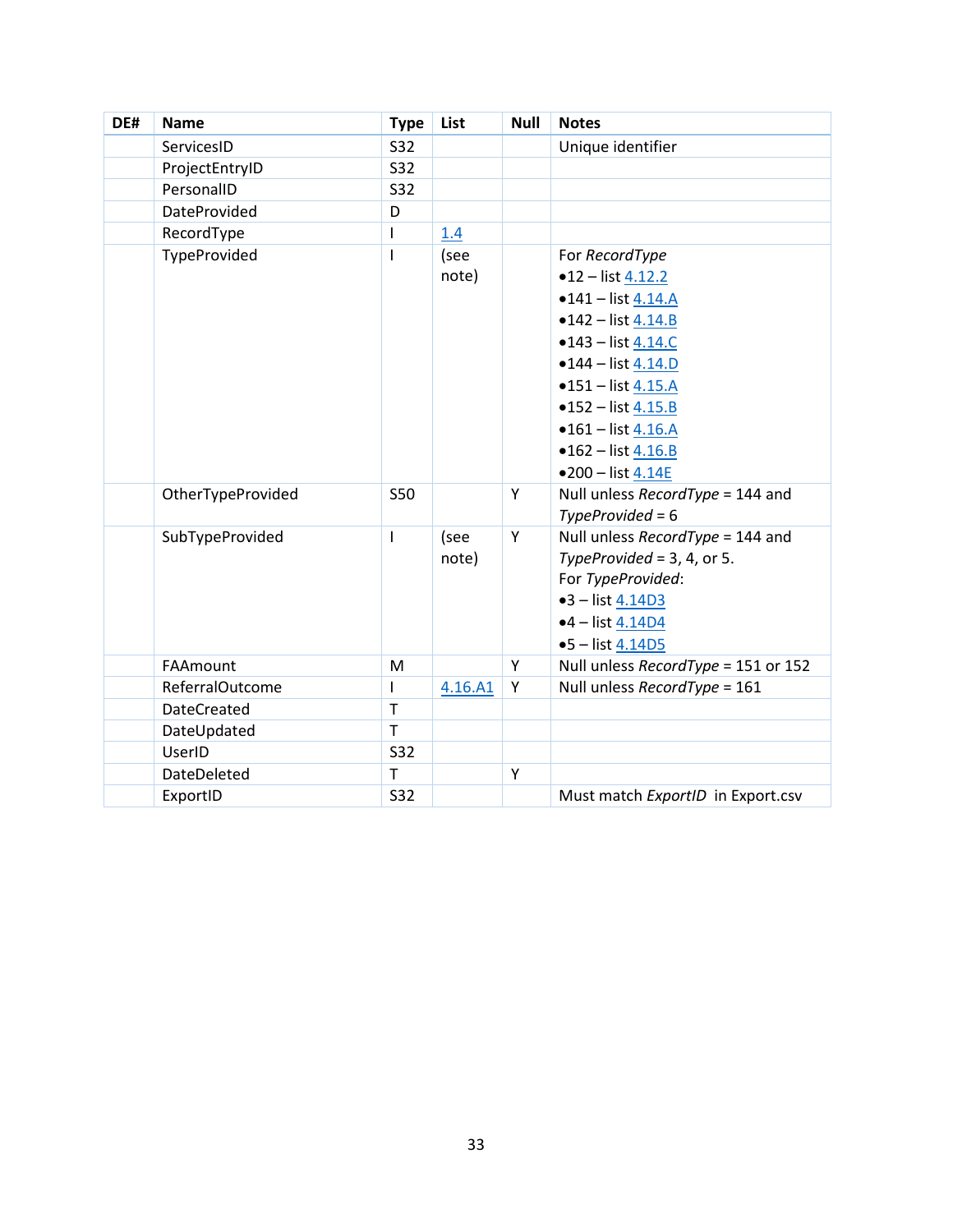| <b>Data Element</b> |                                                   | <b>CSV File</b>    |
|---------------------|---------------------------------------------------|--------------------|
| 2.1                 | <b>Organization Identifiers</b>                   | Organization.csv   |
| 2.2                 | Project Identifiers                               | Project.csv        |
| 2.3                 | Continuum of Care Code                            | ProjectCoC.csv     |
| 2.4                 | Project Type                                      | Project.csv &      |
|                     |                                                   | Affiliation.csv    |
| 2.5                 | Method for Tracking Emergency Shelter Utilization | Project.csv        |
| 2.6                 | <b>Federal Partner Funding Sources</b>            | Funder.csv         |
| 2.7                 | Bed and Unit Inventory Information                | Inventory.csv      |
| 2.8                 | Site Information - Optional                       | Site.csv           |
| 2.9                 | Target Population - Optional                      | Project.csv        |
| 3.1                 | Name                                              | Client.csv         |
| 3.2                 | <b>Social Security Number</b>                     | Client.csv         |
| 3.3                 | Date of Birth                                     | Client.csv         |
| 3.4                 | Race                                              | Client.csv         |
| 3.5                 | Ethnicity                                         | Client.csv         |
| 3.6                 | Gender                                            | Client.csv         |
| 3.7                 | <b>Veteran Status</b>                             | Client.csv         |
| 3.8                 | <b>Disabling Condition</b>                        | Enrollment.csv     |
| 3.917               | Living Situation                                  | Enrollment.csv     |
| 3.10                | Project Entry Date                                | Enrollment.csv     |
| 3.11                | Project Exit Date                                 | Exit.csv           |
| 3.12                | Destination                                       | Exit.csv           |
| 3.13                | Personal ID                                       | Client.csv         |
| 3.14                | Household ID                                      | Enrollment.csv     |
| 3.15                | Relationship to Head of Household                 | Enrollment.csv     |
| 3.16                | <b>Client Location</b>                            | EnrollmentCoC.csv  |
| 4.1                 | <b>Housing Status</b>                             | Enrollment.csv     |
| 4.2                 | Income and Sources                                | IncomeBenefits.csv |
| 4.3                 | <b>Non-Cash Benefits</b>                          | IncomeBenefits.csv |
| 4.4                 | <b>Health Insurance</b>                           | IncomeBenefits.csv |
| 4.5                 | <b>Physical Disability</b>                        | Disabilities.csv   |
| 4.6                 | <b>Developmental Disability</b>                   | Disabilities.csv   |
| 4.7                 | <b>Chronic Health Condition</b>                   | Disabilities.csv   |
| 4.8                 | HIV/AIDS                                          | Disabilities.csv   |
| 4.9                 | <b>Mental Health Problem</b>                      | Disabilities.csv   |
| 4.10                | <b>Substance Abuse</b>                            | Disabilities.csv   |
| 4.11                | Domestic Violence                                 | HealthAndDV.csv    |
| 4.12                | Contact                                           | Services.csv       |
| 4.13                | Date of Engagement                                | Enrollment.csv     |
| 4.14                | Services Provided                                 | Services.csv       |

# <span id="page-34-0"></span>Appendix A - List of Data Elements and Associated CSV Files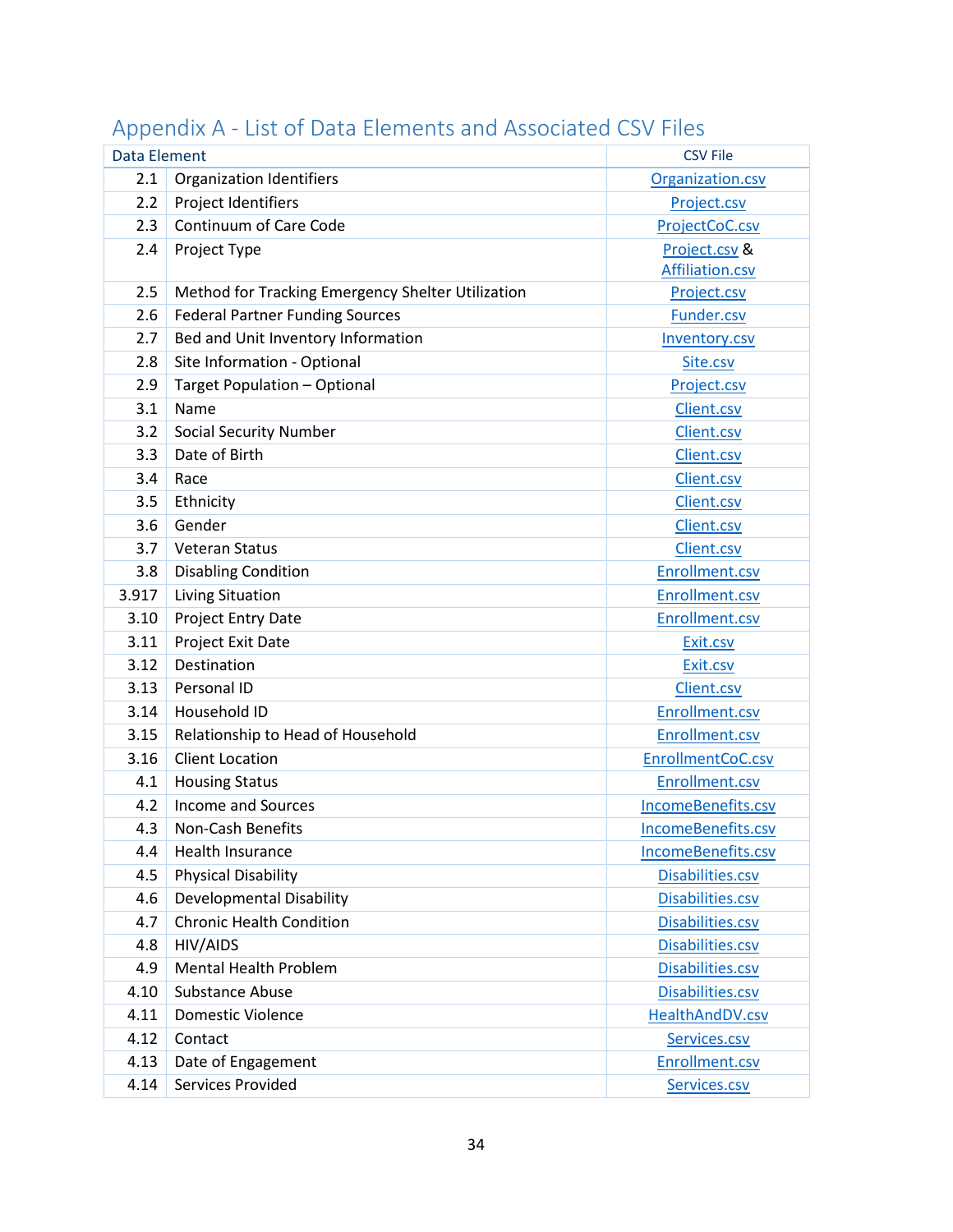| Data Element |                                                         | <b>CSV File</b>                |
|--------------|---------------------------------------------------------|--------------------------------|
| 4.15         | <b>Financial Assistance Provided</b>                    | Services.csv                   |
| 4.16         | <b>Referrals Provided</b>                               | Services.csv                   |
| 4.17         | <b>Residential Move-In Date</b>                         | Enrollment.csv                 |
| 4.18         | <b>Housing Assessment Disposition</b>                   | Exit.csv                       |
| 4.19         | Housing Assessment at Exit                              | Exit.csv                       |
| 4.20         | <b>PATH Status</b>                                      | Enrollment.csv                 |
| 4.21         | Connection with SOAR                                    | Exit.csv                       |
| 4.22         | <b>RHY-BCP Status</b>                                   | Enrollment.csv                 |
| 4.23         | <b>Sexual Orientation</b>                               | Enrollment.csv                 |
| 4.24         | Last Grade Completed                                    | <b>EmploymentEducation.csv</b> |
| 4.25         | <b>School Status</b>                                    | <b>EmploymentEducation.csv</b> |
| 4.26         | <b>Employment Status</b>                                | EmploymentEducation.csv        |
| 4.27         | <b>General Health Status</b>                            | HealthAndDV.csv                |
| 4.28         | <b>Dental Health Status</b>                             | HealthAndDV.csv                |
| 4.29         | <b>Mental Health Status</b>                             | HealthAndDV.csv                |
| 4.30         | <b>Pregnancy Status</b>                                 | HealthAndDV.csv                |
| 4.31         | Formerly a Ward of Child Welfare/Foster Care Agency     | Enrollment.csv                 |
| 4.32         | Formerly a Ward of Juvenile Justice System              | Enrollment.csv                 |
| 4.33         | Young Person's Critical Issues                          | Enrollment.csv                 |
| 4.34         | <b>Referral Source</b>                                  | Enrollment.csv                 |
| 4.35A        | <b>Commercial Sexual Exploitation</b>                   | Enrollment.csv                 |
| 4.35B        | Labor Exploitation                                      | Enrollment.csv                 |
| 4.36         | Transitional, Exit-care, or Aftercare Plans and Actions | Exit.csv                       |
| 4.37         | <b>Project Completion Status</b>                        | Exit.csv                       |
| 4.38         | <b>Family Reunification Achieved</b>                    | Exit.csv                       |
| 4.39         | <b>Medical Assistance</b>                               | IncomeBenefits.csv             |
| 4.40         | <b>Worst Housing Situation</b>                          | Enrollment.csv                 |
| 4.41         | Veteran's Information                                   | Client.csv                     |
| 4.42         | Percent of AMI                                          | Enrollment.csv                 |
| 4.43         | <b>Last Permanent Address</b>                           | Enrollment.csv                 |
| 4.45         | <b>VAMC Station Code</b>                                | Enrollment.csv                 |
| 4.47         | T-Cell (CD4) and Viral Load                             | Disabilities.csv               |
| 4.48         | <b>SSVF HP Targeting Criteria</b>                       | Enrollment.csv                 |
| 4.49         | Use of Other Crisis Services                            | Enrollment.csv                 |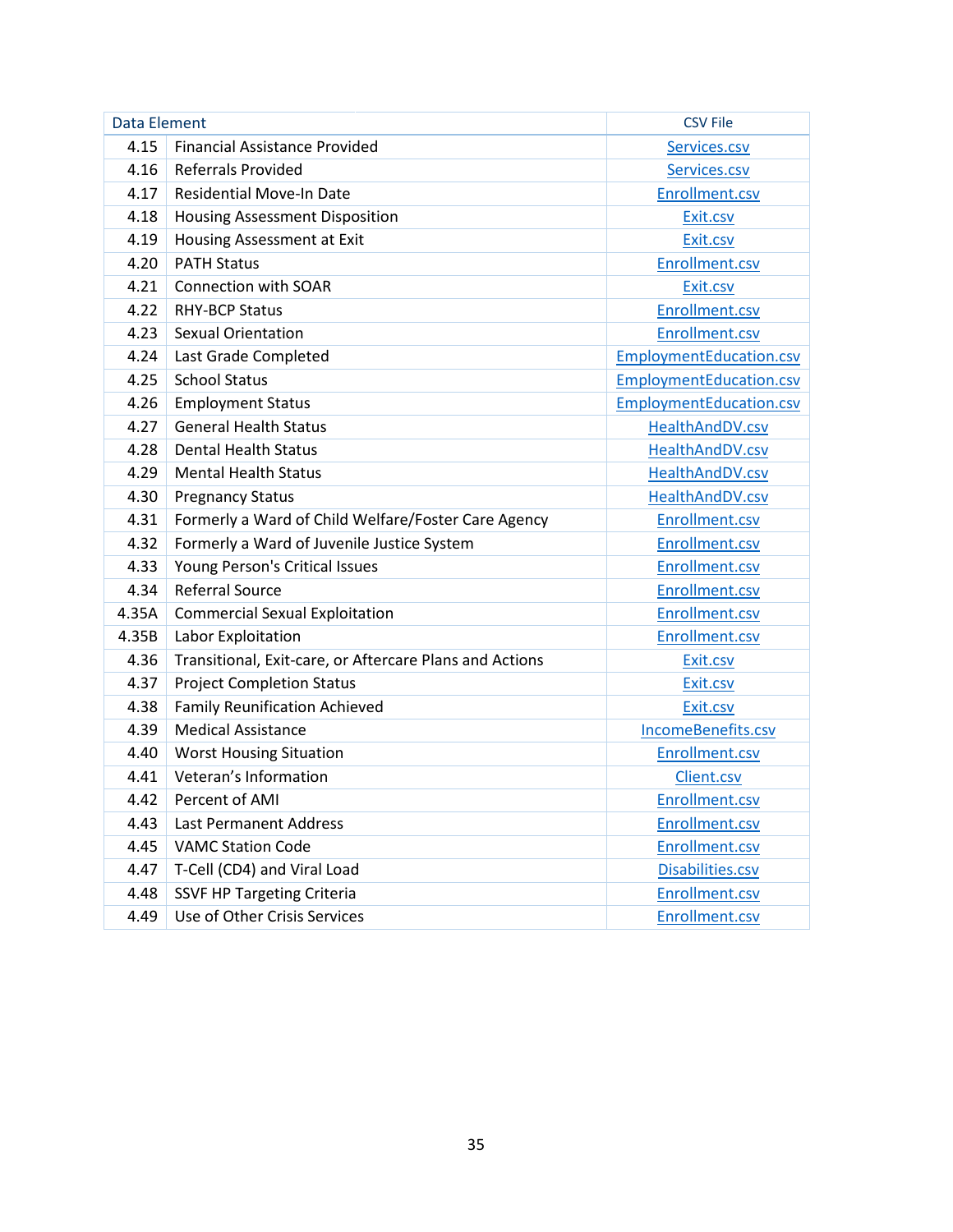# <span id="page-36-0"></span>Appendix B - Lists

### <span id="page-36-1"></span>**Notes**

These lists are included as a reference for values considered valid in the HMIS CSV and text 'translations.' As such, they are presented in order of the numeric export value; the order may differ from that shown in the HMIS Data Dictionary, which shows HUD's preferred order in an HMIS user interface.

Aside from the order, the lists in this document should match the HMIS Data Dictionary, which is the definitive authority on HMIS data collection requirements. Except for the 'Data not collected' exception discussed in the following paragraph and in list 4.19.A, any difference between the Dictionary values and the values included here should be resolved in favor of the Dictionary. Discrepancies may be reported via [Ask A Question](https://www.hudexchange.info/get-assistance/my-question/) on the HUD Exchange.

The HMIS Data Dictionary explicitly includes a 'Data not collected' response for most option list fields. In addition, the HMIS Data Dictionary (v5 page 9) requires that an HMIS must allow users to record 'Data not collected' in any field that forces a user to select a value in order to be able to "move forward in the system." Consistent with that requirement, the lists in this document include 99 (Data not collected) as a valid value for some fields defined in the Universal and Program-Specific Data Elements even in cases where it was not specifically included in the HMIS Data Dictionary.

The 'Data not collected' option has not been included and is not considered valid in the HMIS CSV in instances where a record would not exist in the absence of a valid response. (For example, the list of PATH Services in list 4.14A does not include a 'Data not collected' response because a record of a service that does not identify the service is meaningless.)

### <span id="page-36-2"></span>1.1 ExportPeriodType

| Value | Text                      |
|-------|---------------------------|
|       | 1 Updated                 |
|       | 2 Effective               |
|       | <b>3</b> Reporting period |
| 4     | Other                     |

#### <span id="page-36-3"></span>1.2 ExportDirective

| Value          | Text            |
|----------------|-----------------|
|                | 1 Delta refresh |
|                | 2 Full refresh  |
| 3 <sup>1</sup> | Other           |

### <span id="page-36-4"></span>1.3 DisabilityType

| Value | Text                       |
|-------|----------------------------|
|       | 5 Physical disability      |
|       | 6 Developmental disability |
|       | 7 Chronic health condition |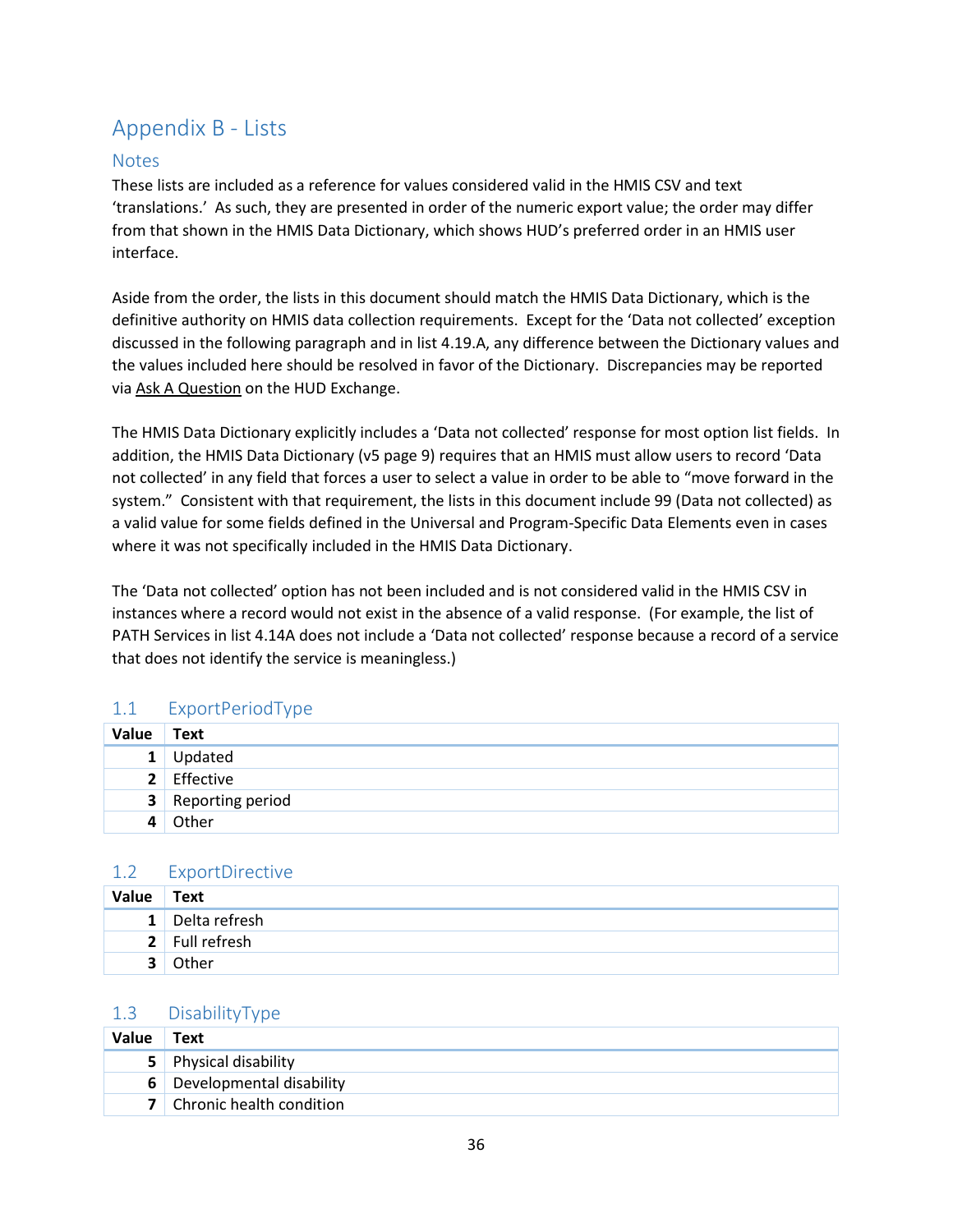| Value Text      |                         |
|-----------------|-------------------------|
|                 | 8 HIV/AIDS              |
|                 | 9 Mental health problem |
| 10 <sup>1</sup> | Substance abuse         |

### <span id="page-37-0"></span>1.4 RecordType

| Value | <b>Text</b>                       | <b>Corresponding DE#</b> |
|-------|-----------------------------------|--------------------------|
| 12    | Contact                           | 4.12                     |
| 141   | <b>PATH service</b>               | 4.14A                    |
| 142   | <b>RHY service</b>                | 4.14B                    |
| 143   | <b>HOPWA</b> service              | 4.14 C                   |
| 144   | <b>SSVF</b> service               | 4.14 D                   |
| 151   | <b>HOPWA financial assistance</b> | 4.15 A                   |
| 152   | SSVF financial assistance         | 4.15B                    |
| 161   | <b>PATH</b> referral              | 4.16A                    |
| 162   | <b>RHY</b> referral               | 4.16B                    |
| 200   | Bed night                         | 4.14 E                   |

### <span id="page-37-1"></span>1.5 HashStatus

| Value Text |                         |
|------------|-------------------------|
|            | 1 Unhashed              |
|            | 2 SHA-1 RHY             |
|            | <b>3</b> Hashed - other |

### <span id="page-37-2"></span>1.6 RaceNone

| Value Text |                         |
|------------|-------------------------|
|            | 8 Client doesn't know   |
|            | 9 Client refused        |
|            | 99   Data not collected |

# <span id="page-37-3"></span>1.7 No/Yes/Missing

| Value | Text                     |
|-------|--------------------------|
| 0     | No                       |
|       | Yes                      |
|       | 99   Data not collected* |

# <span id="page-37-4"></span>1.8 No/Yes/Reasons for Missing Data

| Value          | Text                |
|----------------|---------------------|
|                | No                  |
|                | Yes                 |
| 8 <sup>1</sup> | Client doesn't know |
| 9              | Client refused      |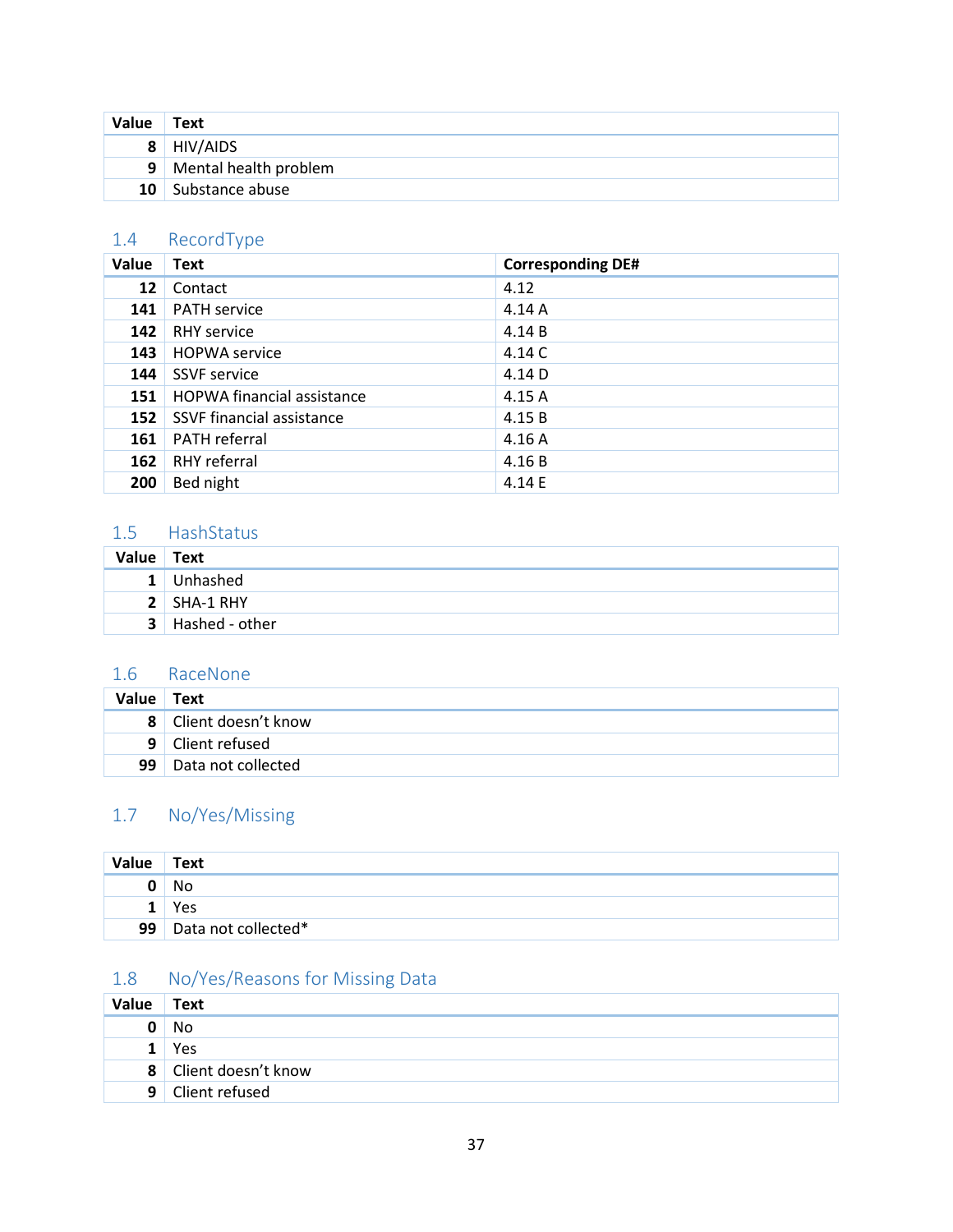| Value | Text               |
|-------|--------------------|
| 99    | Data not collected |

#### <span id="page-38-0"></span>1.9 SourceType

| <b>Value</b> | Text                                     |
|--------------|------------------------------------------|
|              | 1 CoC HMIS                               |
|              | 2 Standalone/agency-specific application |
|              | <b>3</b> Data warehouse                  |
|              | Other                                    |

# <span id="page-38-1"></span>2.4.2 ProjectType

| Value        | <b>Text</b>                                                   |
|--------------|---------------------------------------------------------------|
| 1            | <b>Emergency Shelter</b>                                      |
| $\mathbf{2}$ | <b>Transitional Housing</b>                                   |
| 3            | PH - Permanent Supportive Housing                             |
| 4            | <b>Street Outreach</b>                                        |
| 6            | Services Only                                                 |
| 7            | Other                                                         |
| 8            | Safe Haven                                                    |
| 9            | PH - Housing Only                                             |
| 10           | PH - Housing with Services (no disability required for entry) |
| 11           | Day Shelter                                                   |
| 12           | <b>Homelessness Prevention</b>                                |
| 13           | PH - Rapid Re-Housing                                         |
| 14           | <b>Coordinated Assessment</b>                                 |

# <span id="page-38-2"></span>2.5.1 TrackingMethod

| Value | Text                     |
|-------|--------------------------|
|       | <b>0</b> Entry/Exit Date |
| 3     | Night-by-Night           |

# <span id="page-38-3"></span>2.6.1 FundingSource

| Value        | Text                                                               |
|--------------|--------------------------------------------------------------------|
|              | HUD: CoC - Homelessness Prevention (High Performing Comm. Only)    |
| $\mathbf{2}$ | HUD: CoC - Permanent Supportive Housing                            |
| 3            | HUD: CoC - Rapid Re-Housing                                        |
| 4            | HUD: CoC - Supportive Services Only                                |
| 5.           | HUD: CoC - Transitional Housing                                    |
| 6            | HUD: CoC - Safe Haven                                              |
| 7            | HUD: CoC - Single Room Occupancy (SRO)                             |
| 8            | HUD: ESG – Emergency Shelter (operating and/or essential services) |
| 9            | HUD: ESG - Homelessness Prevention                                 |
| 10           | HUD: ESG - Rapid Rehousing                                         |
| 11           | HUD: ESG - Street Outreach                                         |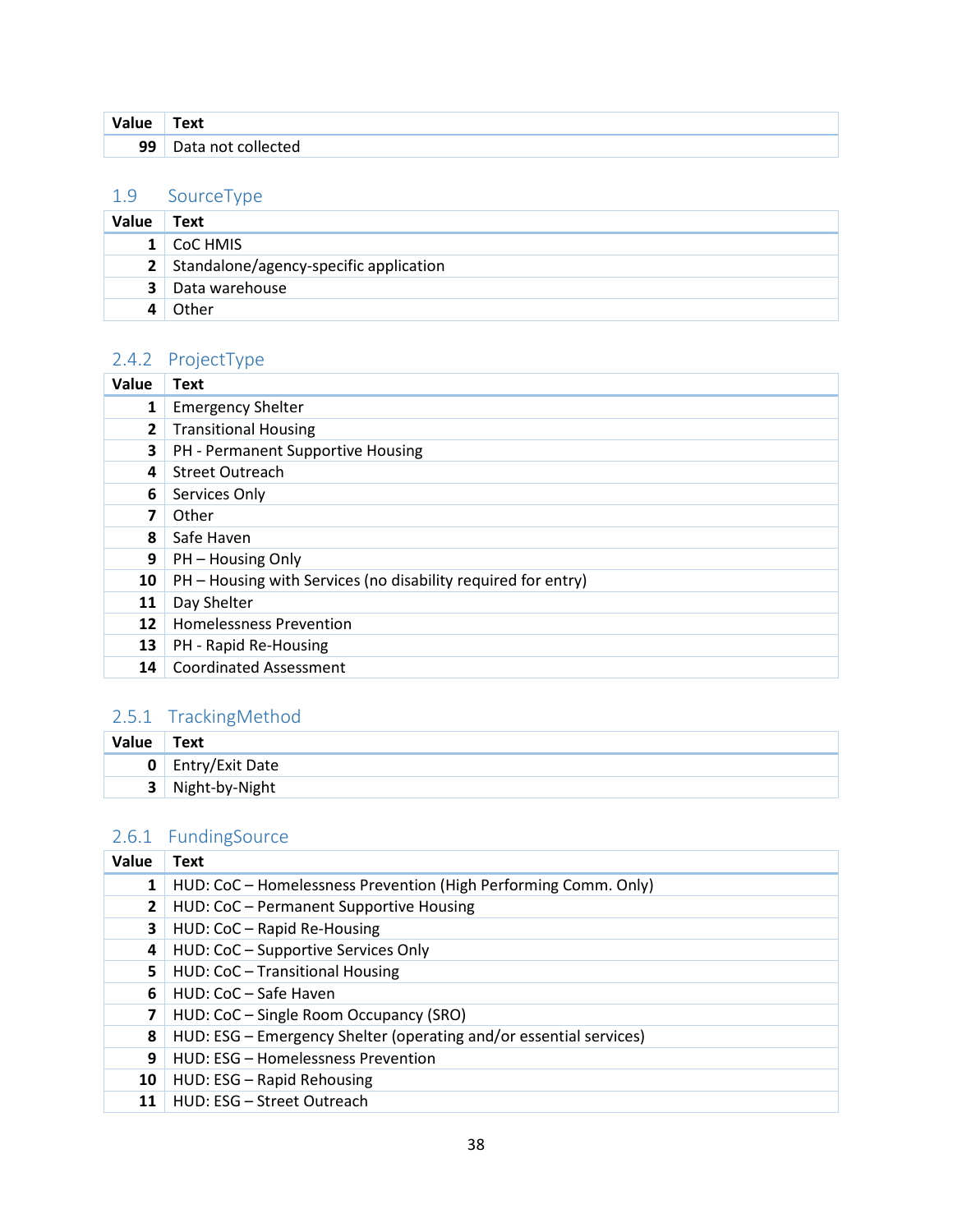| Value | <b>Text</b>                                                      |
|-------|------------------------------------------------------------------|
| 12    | HUD: Rural Housing Stability Assistance Program                  |
| 13    | HUD: HOPWA - Hotel/Motel Vouchers                                |
| 14    | HUD: HOPWA - Housing Information                                 |
| 15    | HUD: HOPWA - Permanent Housing (facility based or TBRA)          |
| 16    | HUD: HOPWA - Permanent Housing Placement                         |
| 17    | HUD: HOPWA - Short-Term Rent, Mortgage, Utility assistance       |
| 18    | HUD: HOPWA - Short-Term Supportive Facility                      |
| 19    | HUD: HOPWA - Transitional Housing (facility based or TBRA)       |
| 20    | HUD: HUD/VASH                                                    |
| 21    | HHS: PATH - Street Outreach & Supportive Services Only           |
| 22    | HHS: RHY - Basic Center Program (prevention and shelter)         |
| 23    | HHS: RHY - Maternity Group Home for Pregnant and Parenting Youth |
| 24    | HHS: RHY - Transitional Living Program                           |
| 25    | HHS: RHY - Street Outreach Project                               |
| 26    | HHS: RHY - Demonstration Project**                               |
| 27    | VA: Community Contract Emergency Housing                         |
| 28    | VA: Community Contract Residential Treatment Program***          |
| 29    | VA: Domiciliary Care***                                          |
| 30    | VA: Community Contract Safe Haven Program***                     |
| 31    | VA: Grant and Per Diem Program                                   |
| 32    | VA: Compensated Work Therapy Transitional Residence***           |
| 33    | VA: Supportive Services for Veteran Families                     |
| 34    | N/A                                                              |

# <span id="page-39-0"></span>2.7.2 HouseholdType

| Value | Text                                                 |
|-------|------------------------------------------------------|
|       | 1 Households without children                        |
|       | 3   Households with at least one adult and one child |
|       | 4 Households with only children                      |

### <span id="page-39-1"></span>2.7.3 BedType

| Value          | $\overline{\phantom{a}}$ Text |
|----------------|-------------------------------|
|                | 1 Facility-based              |
| 2 <sup>1</sup> | Voucher                       |
| $\mathbf{r}$   | Other                         |

# <span id="page-39-2"></span>2.7.4 Availability

| Value Text  |            |
|-------------|------------|
| 1           | Year-round |
| $2^{\circ}$ | Seasonal   |
| ર           | Overflow   |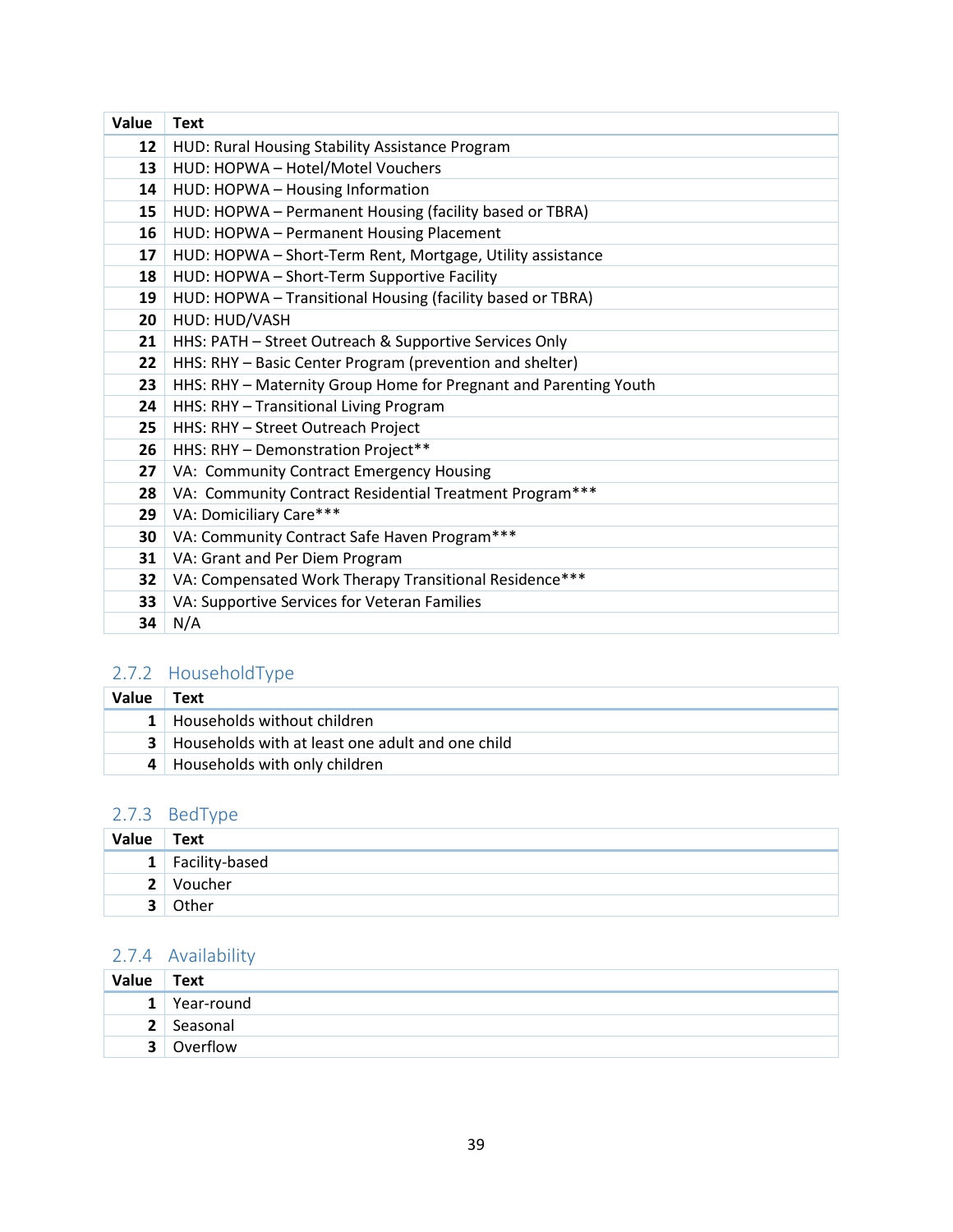### <span id="page-40-0"></span>2.7.B YouthAgeGroup

| Value | Text                                          |
|-------|-----------------------------------------------|
|       | 1 Only under age 18                           |
|       | 2 Only ages 18 to 24                          |
|       | 3 Only youth under age 24 (both of the above) |

### <span id="page-40-1"></span>2.9.1 TargetPopulation

| Value | Text                           |
|-------|--------------------------------|
|       | 1 Domestic violence victims    |
|       | <b>3</b> Persons with HIV/AIDS |
|       | 4 Not applicable               |

### <span id="page-40-2"></span>3.1.5 NameDataQuality

| Value          | Text                                          |
|----------------|-----------------------------------------------|
|                | 1 Full name reported                          |
|                | 2 Partial, street name, or code name reported |
|                | 8 Client doesn't know                         |
| 9 <sup>1</sup> | Client refused                                |
| 99             | Data not collected                            |

#### <span id="page-40-3"></span>3.2.2 SSNDataQuality

| Value        | Text                                  |
|--------------|---------------------------------------|
|              | 1 Full SSN reported                   |
|              | 2 Approximate or partial SSN reported |
| $\mathbf{R}$ | Client doesn't know                   |
| 9            | Client refused                        |
| 99           | Data not collected                    |

### <span id="page-40-4"></span>3.3.2 DOBDataQuality

| <b>Value</b> | Text                                  |
|--------------|---------------------------------------|
|              | 1 Full DOB reported                   |
|              | 2 Approximate or partial DOB reported |
|              | 8 Client doesn't know                 |
|              | 9 Client refused                      |
| 99           | Data not collected                    |

### <span id="page-40-5"></span>3.5.1 Ethnicity

| Value        | <b>Text</b>             |
|--------------|-------------------------|
| $\mathbf{0}$ | Non-Hispanic/Non-Latino |
|              | 1 Hispanic/Latino       |
|              | 8 Client doesn't know   |
|              | 9 Client refused        |
| 99           | Data not collected      |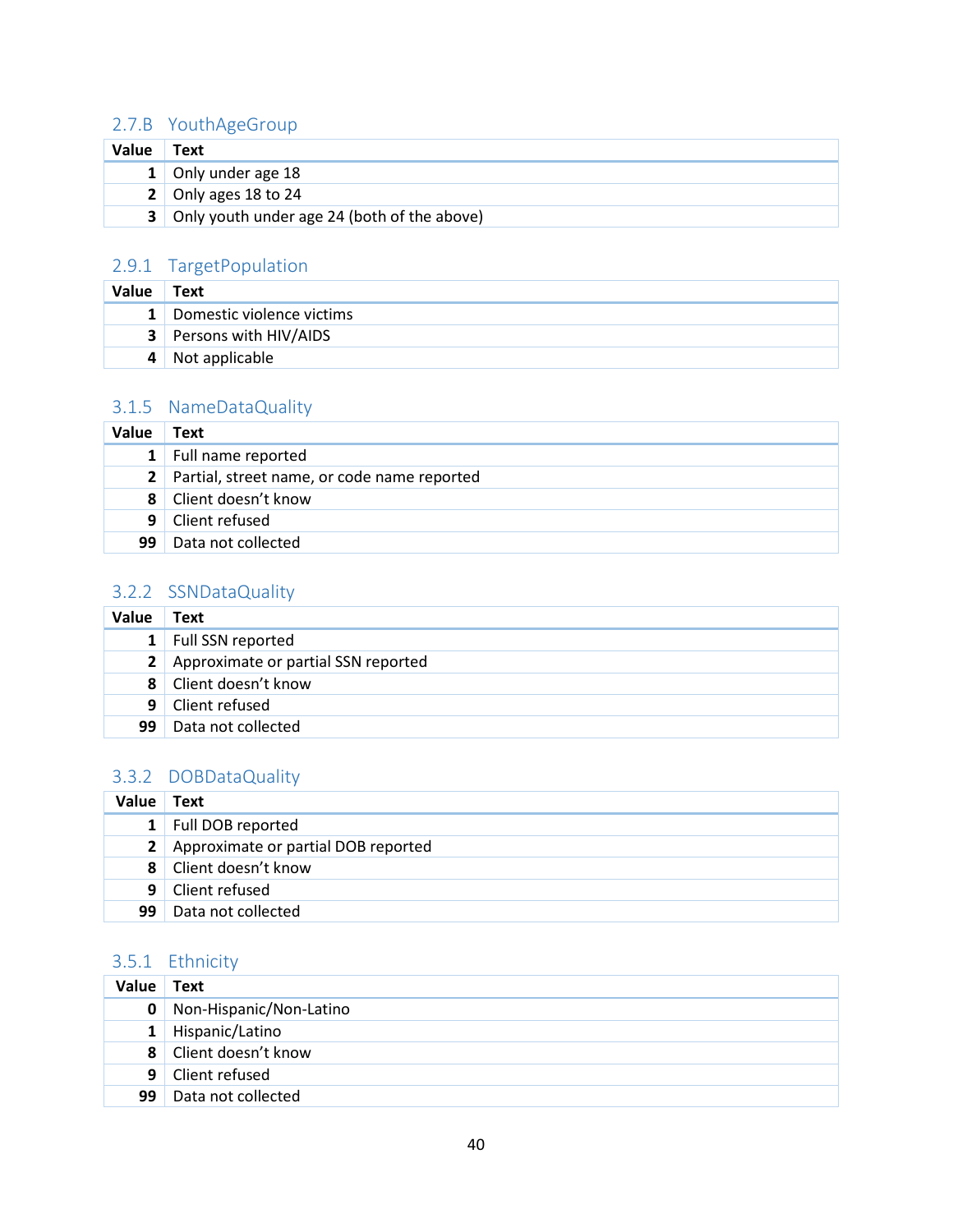# <span id="page-41-0"></span>3.6.1 Gender

| Value          | Text                                             |
|----------------|--------------------------------------------------|
| 0              | Female                                           |
|                | Male                                             |
| 2 <sup>1</sup> | Transgender male to female                       |
| 3              | Transgender female to male                       |
| 4              | Doesn't identify as male, female, or transgender |
| 8              | Client doesn't know                              |
| 9              | Client refused                                   |
| 99             | Data not collected                               |

# <span id="page-41-1"></span>3.917.1 Living Situation

| Value                   | <b>Text</b>                                                                         |
|-------------------------|-------------------------------------------------------------------------------------|
| $\mathbf{1}$            | Emergency shelter, including hotel or motel paid for with emergency shelter voucher |
| $\overline{2}$          | Transitional housing for homeless persons                                           |
| 3                       | Permanent housing for formerly homeless persons                                     |
| 4                       | Psychiatric hospital or other psychiatric facility                                  |
| 5                       | Substance abuse treatment facility or detox center                                  |
| 6                       | Hospital or other residential non-psychiatric medical facility                      |
| $\overline{\mathbf{z}}$ | Jail, prison or juvenile detention facility                                         |
| 8                       | Client doesn't know                                                                 |
| 9                       | Client refused                                                                      |
| 12                      | Staying or living in a family member's room, apartment or house                     |
| 13                      | Staying or living in a friend's room, apartment or house                            |
| 14                      | Hotel or motel paid for without emergency shelter voucher                           |
| 15                      | Foster care home or foster care group home                                          |
| 16                      | Place not meant for habitation                                                      |
| 18                      | Safe Haven                                                                          |
| 19                      | Rental by client, with VASH subsidy                                                 |
| 20                      | Rental by client, with other ongoing housing subsidy                                |
| 21                      | Owned by client, with ongoing housing subsidy                                       |
| 22                      | Rental by client, no ongoing housing subsidy                                        |
| 23                      | Owned by client, no ongoing housing subsidy                                         |
| 24                      | Long-term care facility or nursing home                                             |
| 25                      | Rental by client, with GPD TIP subsidy                                              |
| 26                      | Residential project or halfway house with no homeless criteria                      |
| 27                      | Interim housing                                                                     |
| 99                      | Data not collected                                                                  |

# <span id="page-41-2"></span>3.917.2 ResidencePriorLengthOfStay

| Value | <b>Text</b>                                       |
|-------|---------------------------------------------------|
|       | 2 One week or more, but less than one month       |
|       | <b>3</b> One month or more, but less than 90 days |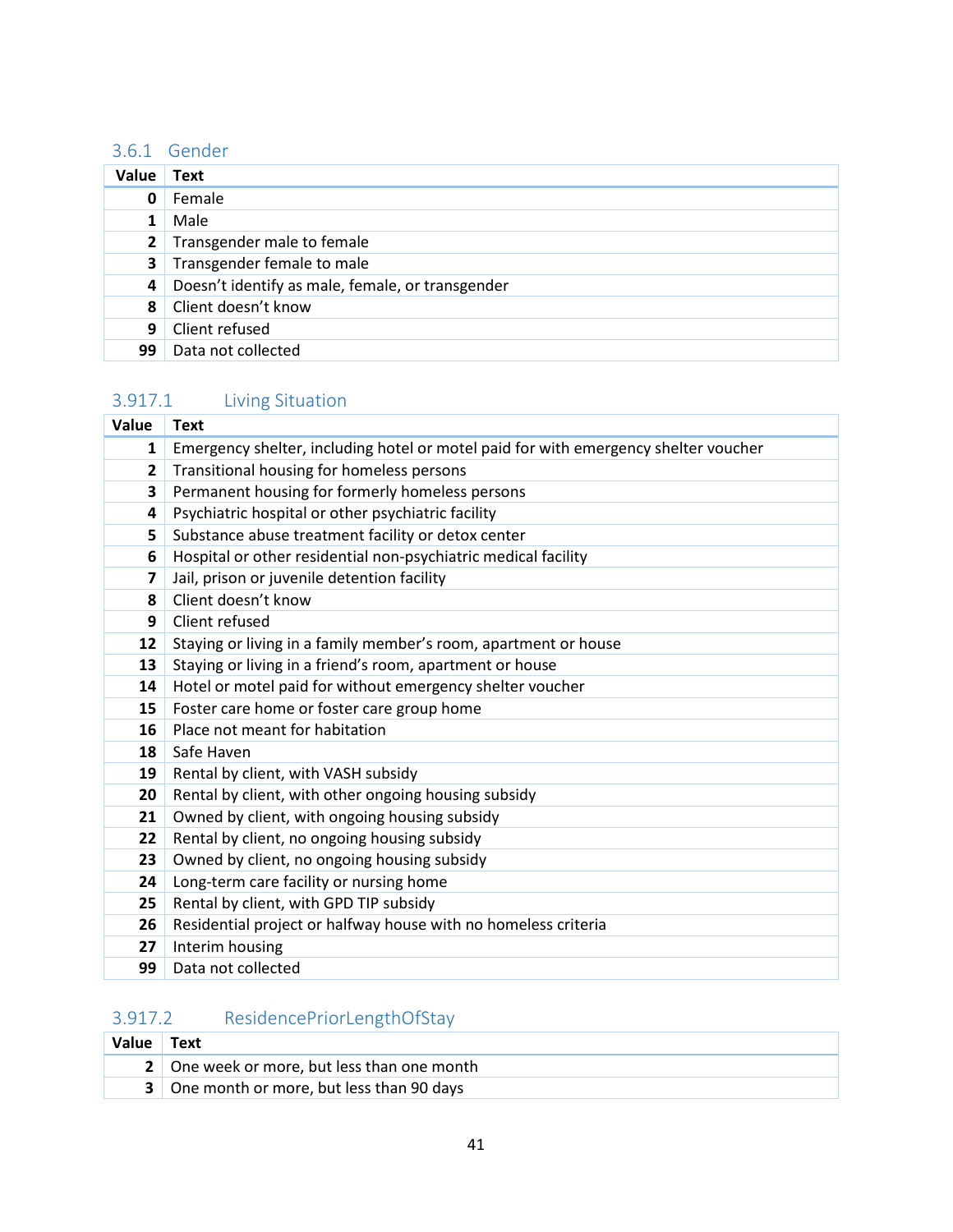| Value          | <b>Text</b>                            |
|----------------|----------------------------------------|
| 4              | 90 days or more but less than one year |
|                | 5 One year or longer                   |
|                | 8 Client doesn't know                  |
| 9 <sup>1</sup> | <b>Client refused</b>                  |
|                | 10 One night or less                   |
| 11             | Two to six nights                      |
| 99             | Data not collected                     |

### <span id="page-42-0"></span>3.917.4 TimesHomelessPastThreeYears

| Value          | <b>Text</b>           |
|----------------|-----------------------|
| $\mathbf{1}$   | One time              |
| 2 <sup>1</sup> | Two times             |
| 3 <sup>1</sup> | Three times           |
|                | 4 Four or more times  |
|                | 8 Client doesn't know |
|                | 9 Client refused      |
| 99             | Data not collected    |

### <span id="page-42-1"></span>3.917.5 MonthsHomelessPastThreeYears

| Value | <b>Text</b>         |
|-------|---------------------|
| 8     | Client doesn't know |
| 9     | Client refused      |
| 99    | Data not collected  |
| 101   | 1                   |
| 102   | $\overline{2}$      |
| 103   | $\overline{3}$      |
| 104   | $\overline{4}$      |
| 105   | 5                   |
| 106   | 6                   |
| 107   | $\overline{7}$      |
| 108   | 8                   |
| 109   | 9                   |
| 110   | 10                  |
| 111   | 11                  |
| 112   | 12                  |
| 113   | More than 12 months |

### <span id="page-42-2"></span>3.12.1 Destination

| Value | Text                                                                                                             |
|-------|------------------------------------------------------------------------------------------------------------------|
|       | 1 Emergency shelter, including hotel or motel paid for with emergency shelter voucher                            |
|       | 2 Transitional housing for homeless persons (including homeless youth)                                           |
|       | 3 Permanent housing for formerly homeless persons (such as: CoC project; or HUD legacy<br>programs; or HOPWA PH) |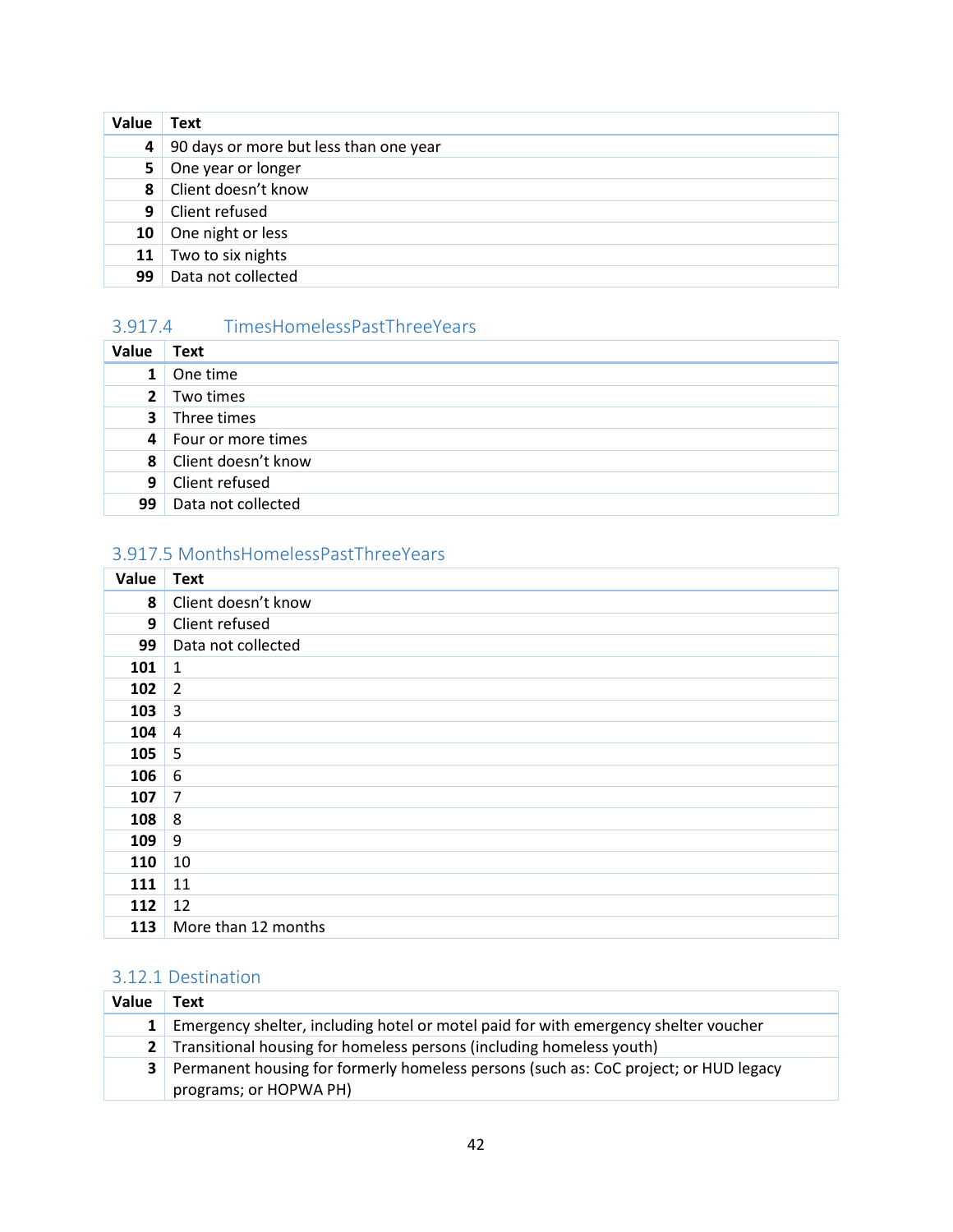| Value                   | <b>Text</b>                                                                              |
|-------------------------|------------------------------------------------------------------------------------------|
| 4                       | Psychiatric hospital or other psychiatric facility                                       |
| 5                       | Substance abuse treatment facility or detox center                                       |
| 6                       | Hospital or other residential non-psychiatric medical facility                           |
| $\overline{\mathbf{z}}$ | Jail, prison or juvenile detention facility                                              |
| 8                       | Client doesn't know                                                                      |
| 9                       | Client refused                                                                           |
| 10                      | Rental by client, no ongoing housing subsidy                                             |
| 11                      | Owned by client, no ongoing housing subsidy                                              |
| 12                      | Staying or living with family, temporary tenure (e.g., room, apartment or house)         |
| 13                      | Staying or living with friends, temporary tenure (e.g., room apartment or house)         |
| 14                      | Hotel or motel paid for without emergency shelter voucher                                |
| 15                      | Foster care home or foster care group home                                               |
| 16                      | Place not meant for habitation (e.g., a vehicle, an abandoned building, bus/train/subway |
|                         | station/airport or anywhere outside)                                                     |
| 17                      | Other                                                                                    |
| 18                      | Safe Haven                                                                               |
| 19                      | Rental by client, with VASH housing subsidy                                              |
| 20                      | Rental by client, with other ongoing housing subsidy                                     |
| 21                      | Owned by client, with ongoing housing subsidy                                            |
| 22                      | Staying or living with family, permanent tenure                                          |
| 23                      | Staying or living with friends, permanent tenure                                         |
| 24                      | Deceased                                                                                 |
| 25                      | Long-term care facility or nursing home                                                  |
| 26                      | Moved from one HOPWA funded project to HOPWA PH                                          |
| 27                      | Moved from one HOPWA funded project to HOPWA TH                                          |
| 28                      | Rental by client, with GPD TIP housing subsidy                                           |
| 29                      | Residential project or halfway house with no homeless criteria                           |
| 30                      | No exit interview completed                                                              |
| 99                      | Data not collected                                                                       |

# <span id="page-43-0"></span>3.15.1 RelationshipToHoH

| <b>Value</b>   | Text                       |
|----------------|----------------------------|
|                | 1 Self (head of household) |
|                | $2$ Child                  |
| 3 <sup>1</sup> | Spouse or partner          |
|                | 4 Other relative           |
| 5 <sub>1</sub> | Unrelated household member |
| 99             | Data not collected         |

# <span id="page-43-1"></span>4.1.1 HousingStatus

| <b>Value</b> | Text                                                |
|--------------|-----------------------------------------------------|
|              | <b>1</b> Category 1 - Homeless                      |
|              | 2   Category 2 - At imminent risk of losing housing |
|              | <b>3</b> At-risk of homelessness                    |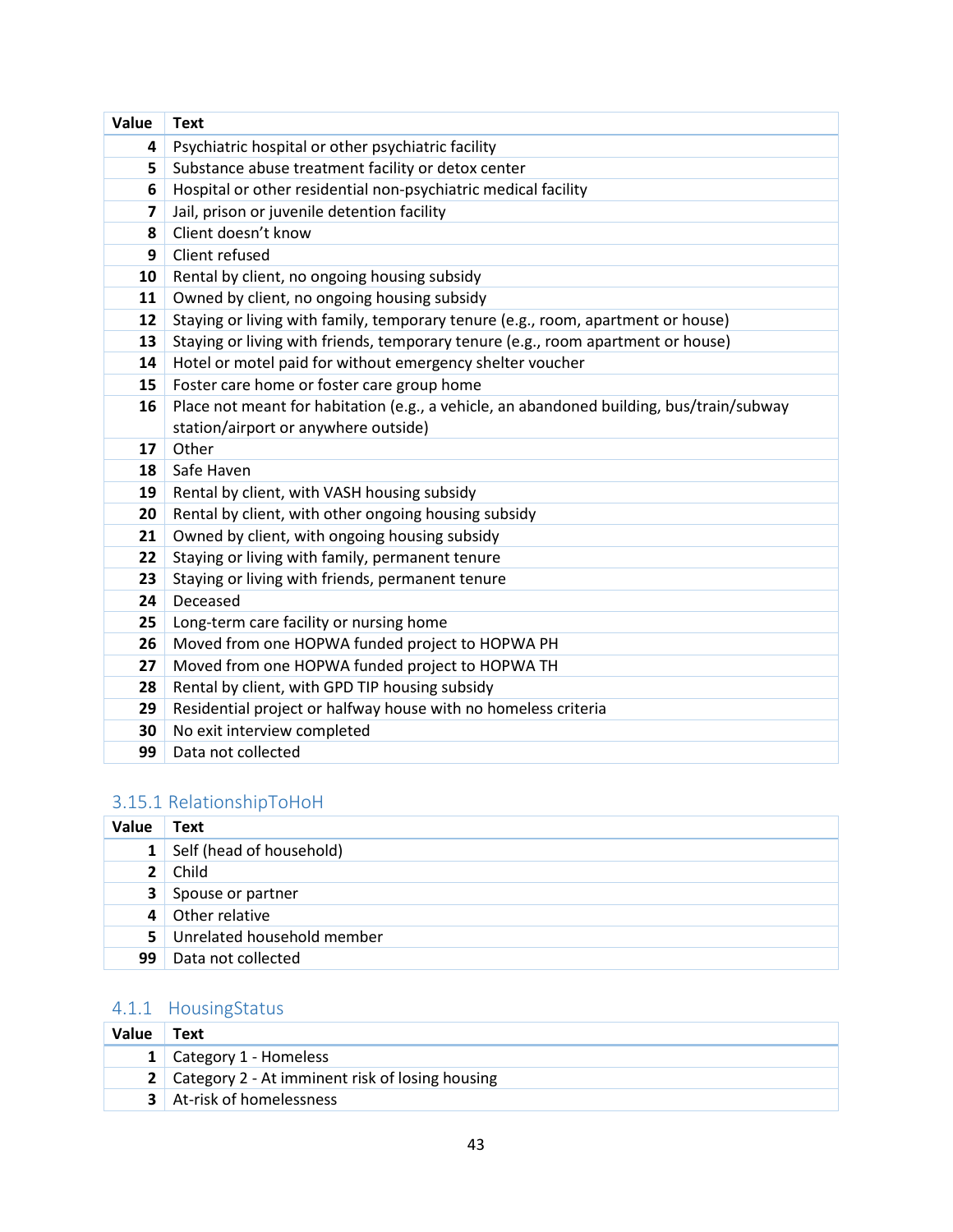| Value | Text                                                    |
|-------|---------------------------------------------------------|
| 4     | Stably housed                                           |
| 5     | Category 3 - Homeless only under other federal statutes |
| 61    | Category 4 - Fleeing domestic violence                  |
| 8     | Client doesn't know                                     |
| -9    | Client refused                                          |
| 99    | Data not collected                                      |

### <span id="page-44-0"></span>4.4.A ReasonNotInsured

| Value        | Text                               |
|--------------|------------------------------------|
| $\mathbf{1}$ | Applied; decision pending          |
|              | Applied; client not eligible       |
|              | <b>3</b> Client did not apply      |
| 4            | Insurance type n/a for this client |
| 8            | Client doesn't know                |
| 9.           | Client refused                     |
| 99           | Data not collected                 |

### <span id="page-44-1"></span>4.9.D PATHHowConfirmed

| Value | Text                                                   |
|-------|--------------------------------------------------------|
|       | 1 Unconfirmed; presumptive or self-report              |
|       | 2 Confirmed through assessment and clinical evaluation |
|       | 3   Confirmed by prior evaluation or clinical records  |
| 99    | Data not collected                                     |

### <span id="page-44-2"></span>4.9.E PATHSMIInformation

| Value        | Text                                                       |
|--------------|------------------------------------------------------------|
| 0            | No                                                         |
| $\mathbf{1}$ | Unconfirmed; presumptive or self-report                    |
|              | 2 Confirmed through assessment and clinical evaluation     |
|              | <b>3</b> Confirmed by prior evaluation or clinical records |
| 8            | Client doesn't know                                        |
| 9            | Client refused                                             |
| 99           | Data not collected                                         |

### <span id="page-44-3"></span>4.10.2 DisabilityResponse

Used in Disabilities.csv if DisabilityType = 10 (Substance Abuse).

| <b>Value</b> | Text                                 |
|--------------|--------------------------------------|
| 0            | No                                   |
| $1\vert$     | Alcohol abuse                        |
|              | 2 Drug abuse                         |
|              | <b>3</b> Both alcohol and drug abuse |
|              | 8 Client doesn't know                |
|              | 9 Client refused                     |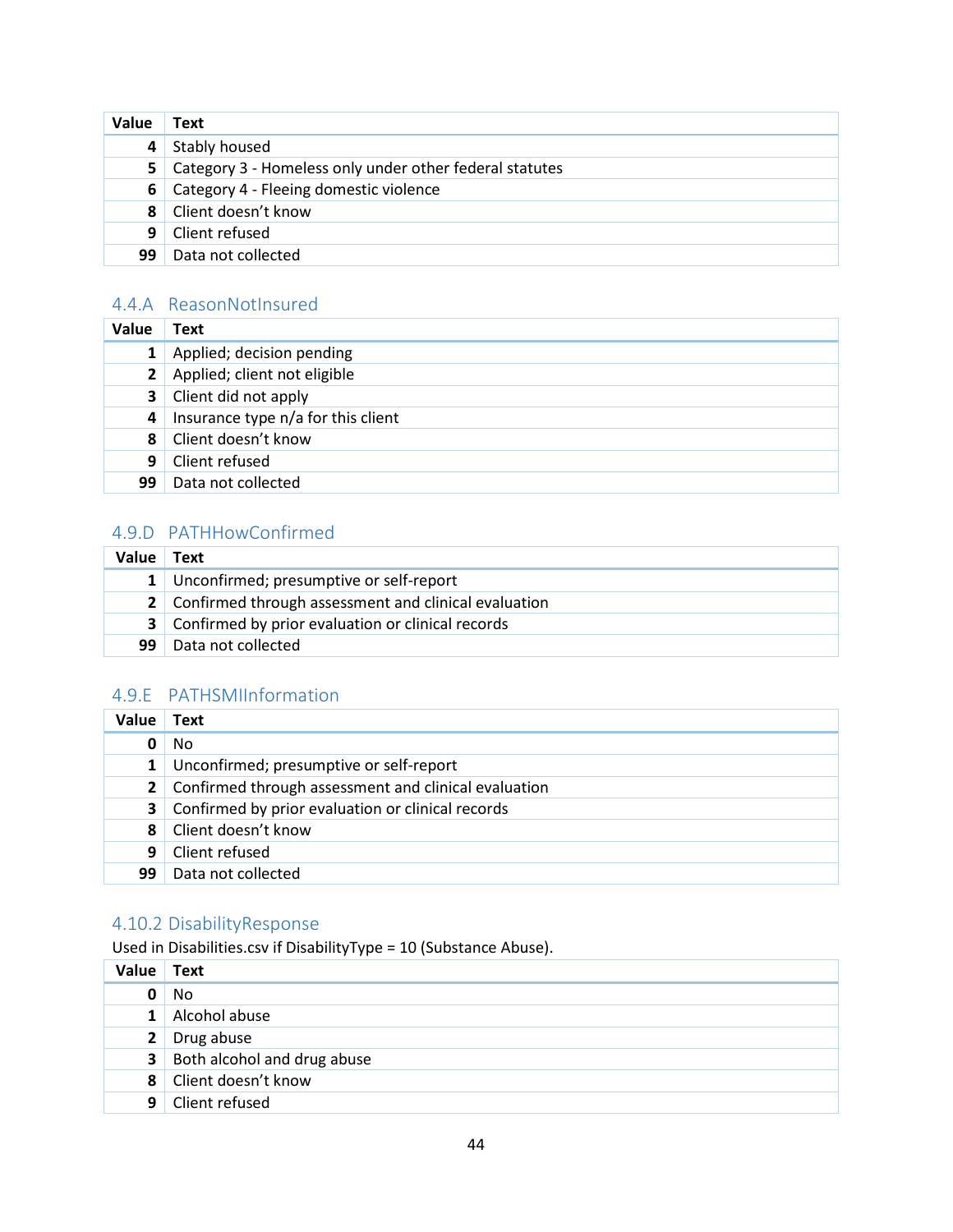| Value | ™ext               |
|-------|--------------------|
| 99    | Data not collected |

#### <span id="page-45-0"></span>4.11.A WhenDVOccurred

| Value          | Text                                                    |
|----------------|---------------------------------------------------------|
| $\mathbf{1}$   | Within the past three months                            |
| 2 <sup>1</sup> | Three to six months ago (excluding six months exactly)  |
| 3 <sup>1</sup> | Six months to one year ago (excluding one year exactly) |
| 4              | One year or more                                        |
| 8              | Client doesn't know                                     |
| 9              | Client refused                                          |
| 99             | Data not collected                                      |

### <span id="page-45-1"></span>4.12.2 ContactLocation

| Value Text |                                       |
|------------|---------------------------------------|
|            | 1 Place not meant for habitation      |
|            | 2 Service setting, non-residential    |
|            | <b>3</b> Service setting, residential |

#### <span id="page-45-2"></span>4.14.A PATHServices

Used in Services.csv when RecordType = 141 (PATH service).

| Value        | Text                                  |
|--------------|---------------------------------------|
| 1            | Re-engagement                         |
| $\mathbf{2}$ | Screening                             |
| 3            | Habilitation/rehabilitation           |
| 4            | Community mental health               |
| 5.           | Substance use treatment               |
| 6            | Case management                       |
| 7            | Residential supportive services       |
| 8            | Housing minor renovation              |
| 9            | Housing moving assistance             |
| 10           | Housing eligibility determination     |
| 11           | Security deposits                     |
| 12           | One-time rent for eviction prevention |
| 14           | Clinical assessment                   |

### <span id="page-45-3"></span>4.14.B RHYServices

Used in Services.csv when RecordType = 142 (RHY service).

| Value          | Text                                       |
|----------------|--------------------------------------------|
| 1 <sup>1</sup> | Basic support services                     |
|                | 2 Community service/service learning (CSL) |
|                | <b>3</b> Counseling/therapy                |
| 4              | Dental care                                |
| 51             | Education                                  |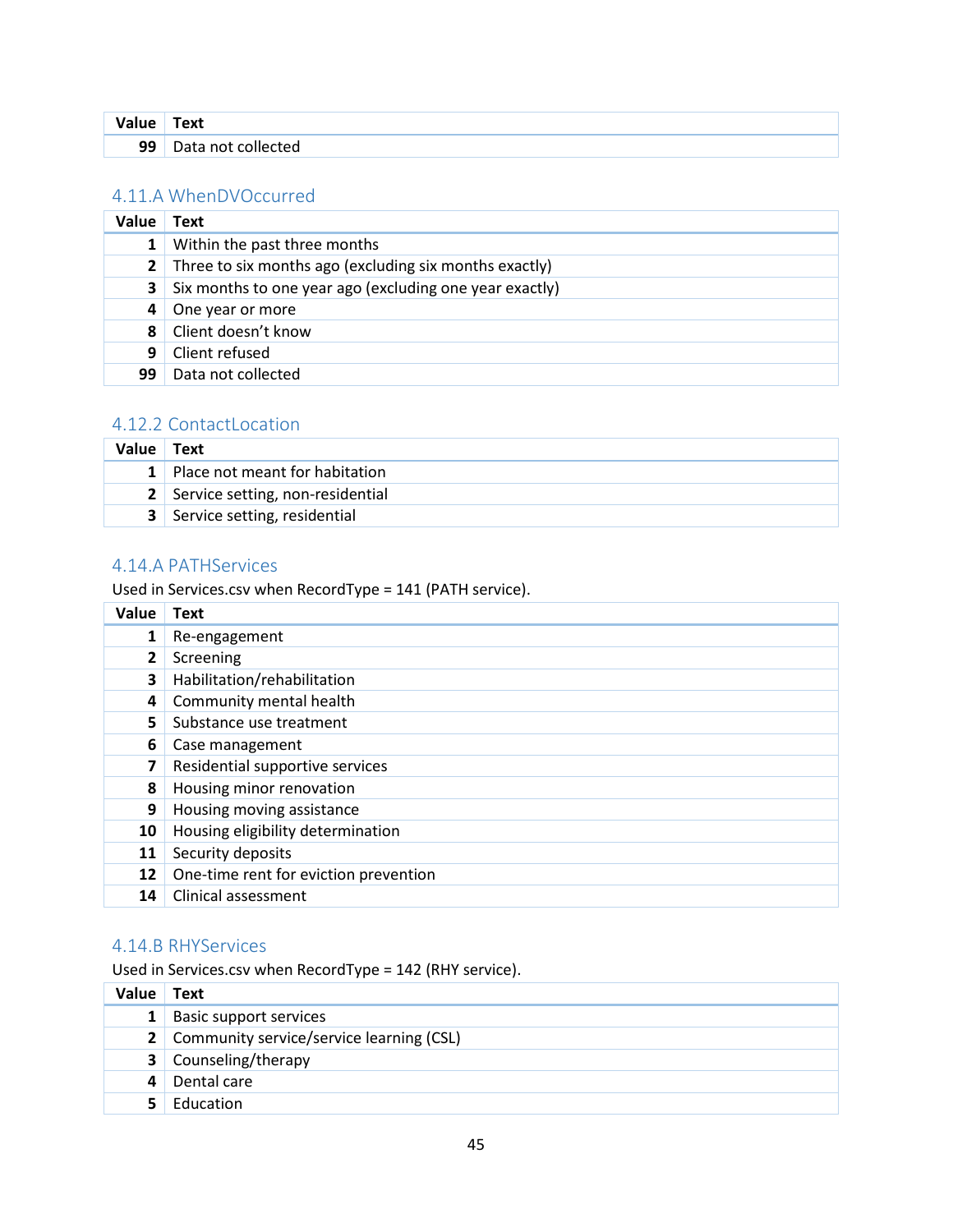| Value          | <b>Text</b>                                                              |
|----------------|--------------------------------------------------------------------------|
| 6              | <b>Employment and training services</b>                                  |
| $\overline{ }$ | Criminal justice /legal services                                         |
| 8              | Life skills training                                                     |
| 9              | Parenting education for parent of youth                                  |
| 10             | Parenting education for youth with children                              |
| 11             | Peer (youth) counseling                                                  |
| 12             | Post-natal care                                                          |
| 13             | Pre-natal care                                                           |
| 14             | Health/medical care                                                      |
| 15             | Psychological or psychiatric care                                        |
| 16             | <b>Recreational activities</b>                                           |
| 17             | Substance abuse assessment and/or treatment                              |
| 18             | Substance abuse prevention                                               |
| 19             | Support group                                                            |
| 20             | Preventative - overnight interim, respite                                |
| 21             | Preventative - formal placement in an alternative setting outside of BCP |
| 22             | Preventative - entry into BCP after preventative services                |
| 23             | Street outreach - health and hygiene products distributed                |
| 24             | Street outreach - food and drink items                                   |
| 25             | Street outreach - services information/brochures                         |

### <span id="page-46-0"></span>4.14.C HOPWAServices

Used in Services.csv when RecordType = 143 (HOPWA service).

| Value          | Text                                    |
|----------------|-----------------------------------------|
| 1              | Adult day care and personal assistance  |
| $\overline{2}$ | Case management                         |
| 3              | Child care                              |
| 4              | Criminal justice/legal services         |
| 5              | Education                               |
| 6              | <b>Employment and training services</b> |
| 7              | Food/meals/nutritional services         |
| 8              | Health/medical care                     |
| 9              | Life skills training                    |
| 10             | Mental health care/counseling           |
| 11             | Outreach and/or engagement              |
| 12             | Substance abuse services/treatment      |
| 13             | Transportation                          |
| 14             | Other HOPWA funded service              |

### <span id="page-46-1"></span>4.14.D SSVFServices

Used in Services.csv when RecordType = 144 (SSVF service)

| Value I | Text                       |
|---------|----------------------------|
|         | 1 Outreach services        |
|         | 2 Case management services |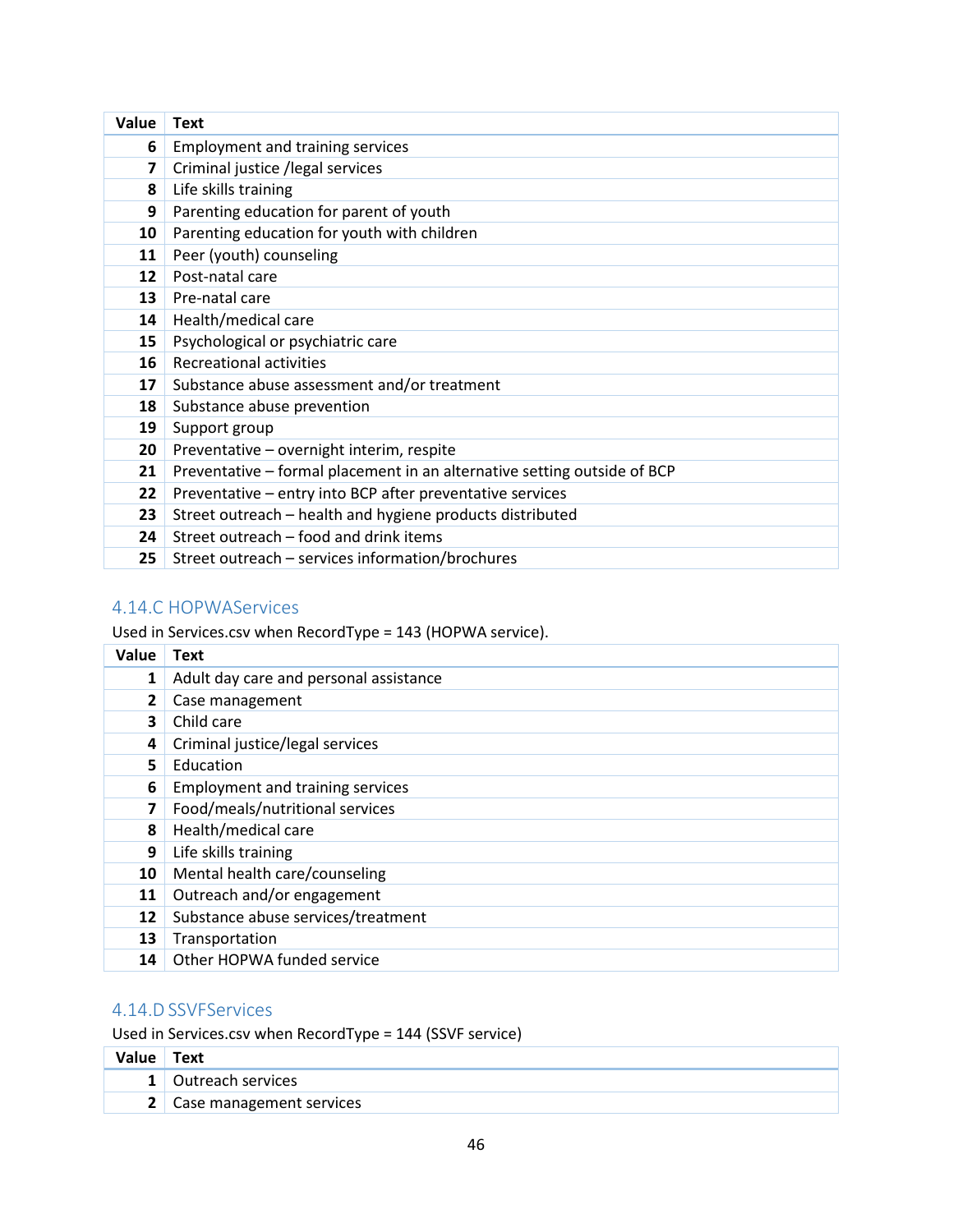| Value          | Text                                                      |
|----------------|-----------------------------------------------------------|
| 3 <sup>1</sup> | Assistance obtaining VA benefits                          |
|                | 4 Assistance obtaining/coordinating other public benefits |
|                | 5 Direct provision of other public benefits               |
| 6.             | Other (non-TFA) supportive service approved by VA         |

### <span id="page-47-0"></span>4.14.D3 SSVFSubType3

Used in Services.csv when RecordType = 144 (SSVF service) and TypeProvided = 3.

| Value | Text                                            |
|-------|-------------------------------------------------|
|       | 1   VA vocational and rehabilitation counseling |
|       | 2   Employment and training services            |
|       | <b>3</b> Educational assistance                 |
|       | 4 Health care services                          |

#### <span id="page-47-1"></span>4.14.D4 SSVFSubType4

Used in Services.csv when RecordType = 144 (SSVF service) and TypeProvided = 4.

| Value        | Text                                                |
|--------------|-----------------------------------------------------|
| $\mathbf 1$  | Health care services                                |
| $\mathbf{2}$ | Daily living services                               |
| 3            | Personal financial planning services                |
| 4            | <b>Transportation services</b>                      |
| 5.           | Income support services                             |
| 6            | Fiduciary and representative payee services         |
| 7            | Legal services - child support                      |
| 8            | Legal services - eviction prevention                |
| 9            | Legal services - outstanding fines and penalties    |
| 10           | Legal services - restore / acquire driver's license |
| 11           | Legal services - other                              |
| 12           | Child care                                          |
| 13           | Housing counseling                                  |

### <span id="page-47-2"></span>4.14.D5 SSVFSubType5

Used in Services.csv when RecordType = 144 (SSVF service) and TypeProvided = 5.

| Value | Text                                                |
|-------|-----------------------------------------------------|
|       | Personal financial planning services                |
|       | <b>Transportation services</b>                      |
| 3     | Income support services                             |
| 4     | Fiduciary and representative payee services         |
| 5.    | Legal services - child support                      |
| 6     | Legal services - eviction prevention                |
| 7     | Legal services - outstanding fines and penalties    |
| 8     | Legal services - restore / acquire driver's license |
| 9     | Legal services - other                              |
| 10    | Child care                                          |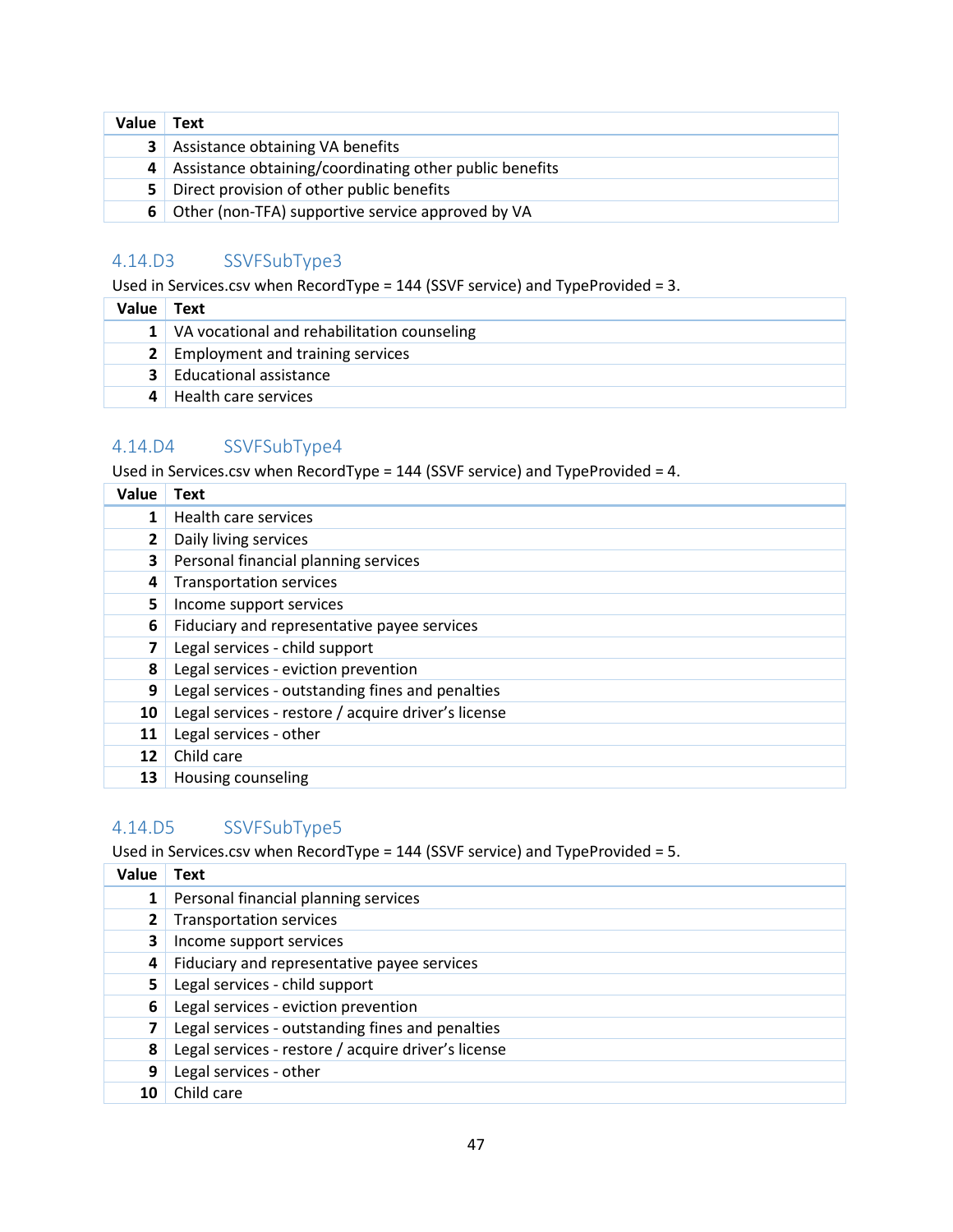| Value | Text               |
|-------|--------------------|
| 11    | Housing counseling |

### <span id="page-48-0"></span>4.15.A HOPWAFinancial Assistance

Used in Services.csv when RecordType = 151 (HOPWA financial assistance).

| Value          | Text                      |
|----------------|---------------------------|
| 1 <sup>1</sup> | Rental assistance         |
|                | 2 Security deposits       |
|                | <b>3</b> Utility deposits |
|                | 4 Utility payments        |
|                | Mortgage assistance       |

#### <span id="page-48-1"></span>4.14E BedNight

| Value | Text            |
|-------|-----------------|
| 200   | <b>BedNight</b> |

#### <span id="page-48-2"></span>4.15.B SSVFFinancial Assistance

Used in Services.csv when RecordType = 152 (SSVF financial assistance).

| Value | <b>Text</b>                                               |
|-------|-----------------------------------------------------------|
|       | Rental assistance                                         |
|       | Security deposit                                          |
| 3     | Utility deposit                                           |
| 4     | Utility fee payment assistance                            |
| 5     | Moving costs                                              |
| 8     | Transportation services: tokens/vouchers                  |
| 9     | Transportation services: vehicle repair/maintenance       |
| 10    | Child care                                                |
| 11    | General housing stability assistance - emergency supplies |
| 12    | General housing stability assistance - other              |
| 14    | Emergency housing assistance                              |

### <span id="page-48-3"></span>4.16.A PATHReferral

Used in Services.csv when RecordType = 161 (PATH referral).

| Value        | <b>Text</b>                  |
|--------------|------------------------------|
| $\mathbf{1}$ | Community mental health      |
| $\mathbf{2}$ | Substance use treatment      |
| 3            | Primary health/dental care   |
| 4            | Job training                 |
| 5.           | <b>Educational services</b>  |
| 6            | Housing services             |
| 7            | Permanent housing            |
| 8            | Income assistance            |
| 9            | <b>Employment assistance</b> |
| 10           | Medical insurance            |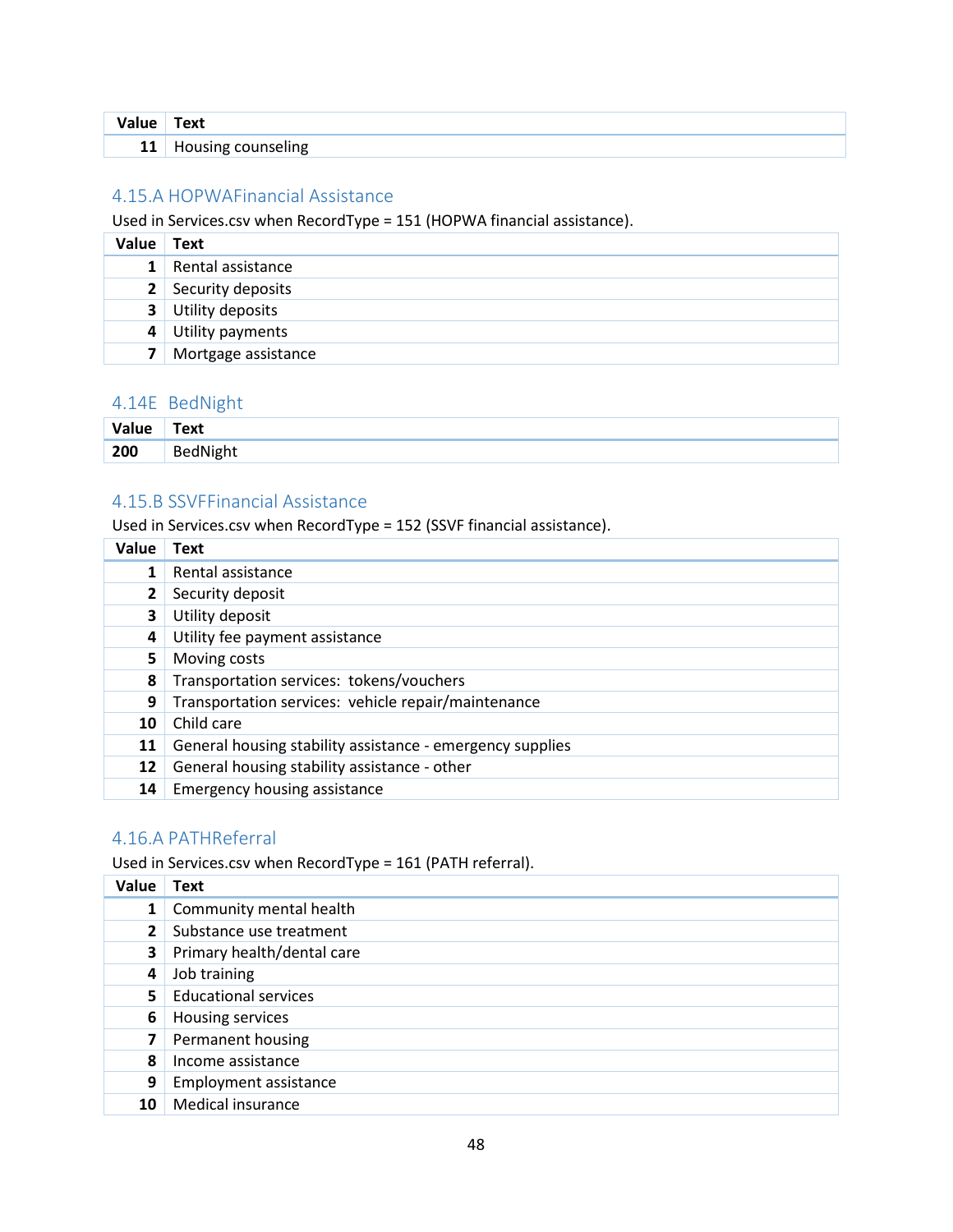|    | ext<br>___ |
|----|------------|
| 11 | - -        |

### <span id="page-49-0"></span>4.16.B RHYReferral

Used in Services.csv when RecordType = 162 (RHY referral).

| Value        | Text                                                                        |
|--------------|-----------------------------------------------------------------------------|
| $\mathbf{1}$ | Child care non-TANF                                                         |
| $\mathbf{2}$ | Supplemental nutritional assistance program (food stamps)                   |
| 3            | Education - McKinney/Vento liaison assistance to remain in school           |
| 4            | HUD section 8 or other permanent housing assistance                         |
| 5            | Individual development account                                              |
| 6            | Medicaid                                                                    |
| 7            | Mentoring program other than RHY agency                                     |
| 8            | National service (Americorps, VISTA, Learn and Serve)                       |
| 9            | Non-residential substance abuse or mental health program                    |
| 10           | Other public - federal, state, or local program                             |
| 11           | Private non-profit charity or foundation support                            |
| 12           | <b>SCHIP</b>                                                                |
| 13           | SSI, SSDI, or other disability insurance                                    |
| 14           | TANF or other welfare/non-disability income maintenance (all TANF services) |
| 15           | Unemployment insurance                                                      |
| 16           | <b>WIC</b>                                                                  |
| 17           | Workforce development (WIA)                                                 |

### <span id="page-49-1"></span>4.16.A1 PATHReferralOutcome

| Value Text     |                |
|----------------|----------------|
| 1 <sup>1</sup> | Attained       |
|                | 2 Not attained |
| 3              | Unknown        |

### <span id="page-49-2"></span>4.18.1 HousingAssessmentDisposition

| Value        | Text                                                                       |
|--------------|----------------------------------------------------------------------------|
| 1            | Referred to emergency shelter/safe haven                                   |
| $\mathbf{2}$ | Referred to transitional housing                                           |
| 3            | Referred to rapid re-housing                                               |
| 4            | Referred to permanent supportive housing                                   |
| 5.           | Referred to homelessness prevention                                        |
| 6            | Referred to street outreach                                                |
| 7            | Referred to other continuum project type                                   |
| 8            | Referred to a homelessness diversion program                               |
| 9            | Unable to refer/accept within continuum; ineligible for continuum projects |
| 10           | Unable to refer/accept within continuum; continuum services unavailable    |
| 11           | Referred to other community project (non-continuum)                        |
| 12           | Applicant declined referral/acceptance                                     |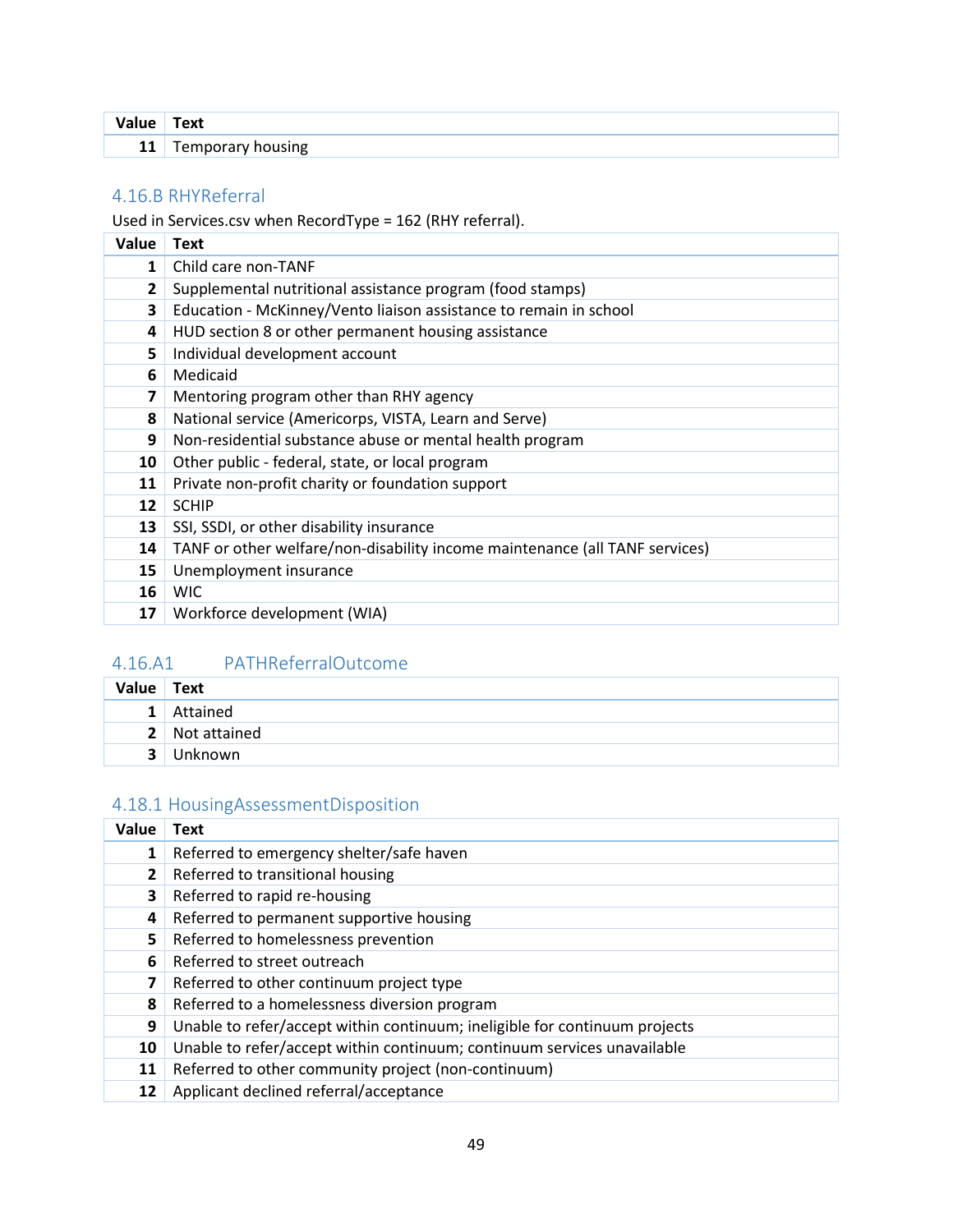| Value Text |                                                        |
|------------|--------------------------------------------------------|
|            | 13 Applicant terminated assessment prior to completion |
|            | 14 Other/specify                                       |

#### <span id="page-50-0"></span>4.19.1 HousingAssessmentAtExit

| Value        | <b>Text</b>                                                                            |
|--------------|----------------------------------------------------------------------------------------|
| 1            | Able to maintain the housing they had at project entry                                 |
| $\mathbf{2}$ | Moved to new housing unit                                                              |
| 3            | Moved in with family/friends on a temporary basis                                      |
| 4            | Moved in with family/friends on a permanent basis                                      |
| 5.           | Moved to a transitional or temporary housing facility or program                       |
| 6            | Client became homeless - moving to a shelter or other place unfit for human habitation |
| 7            | Client went to jail/prison                                                             |
| 8            | Client doesn't know                                                                    |
| 9            | Client refused                                                                         |
| 10           | Client died                                                                            |
| 99           | Data not collected                                                                     |

### <span id="page-50-1"></span>4.19.A SubsidyInformation

Values from 4.19.A are as listed in the HMIS Data Dictionary; values from 4.19.B are 10 higher. The validity of a value should be assessed in combination with the value of *HousingAssessmentAtExit*; valid *HousingAssessmentAtExit* values for each item are shown in the third column below.

| Value        | Text                                                  | HousingAssessmentAtExit<br><b>Values</b> |
|--------------|-------------------------------------------------------|------------------------------------------|
|              | Without a subsidy                                     |                                          |
| $2^{\prime}$ | With the subsidy they had at project entry            |                                          |
| 3            | With an on-going subsidy acquired since project entry |                                          |
| 4            | But only with other financial assistance              |                                          |
| 11           | With on-going subsidy                                 |                                          |
| 12           | Without an on-going subsidy                           |                                          |

#### <span id="page-50-2"></span>4.20.A ReasonNotEnrolled

| Value Text |                                               |
|------------|-----------------------------------------------|
|            | 1 Client was found ineligible for PATH        |
|            | 2 Client was not enrolled for other reason(s) |

### <span id="page-50-3"></span>4.22.A ReasonNoServices

| Value          | Text                                |
|----------------|-------------------------------------|
|                | 1 Out of age range                  |
|                | 2 Ward of the state                 |
| 3 <sup>1</sup> | Ward of the criminal justice system |
|                | Other                               |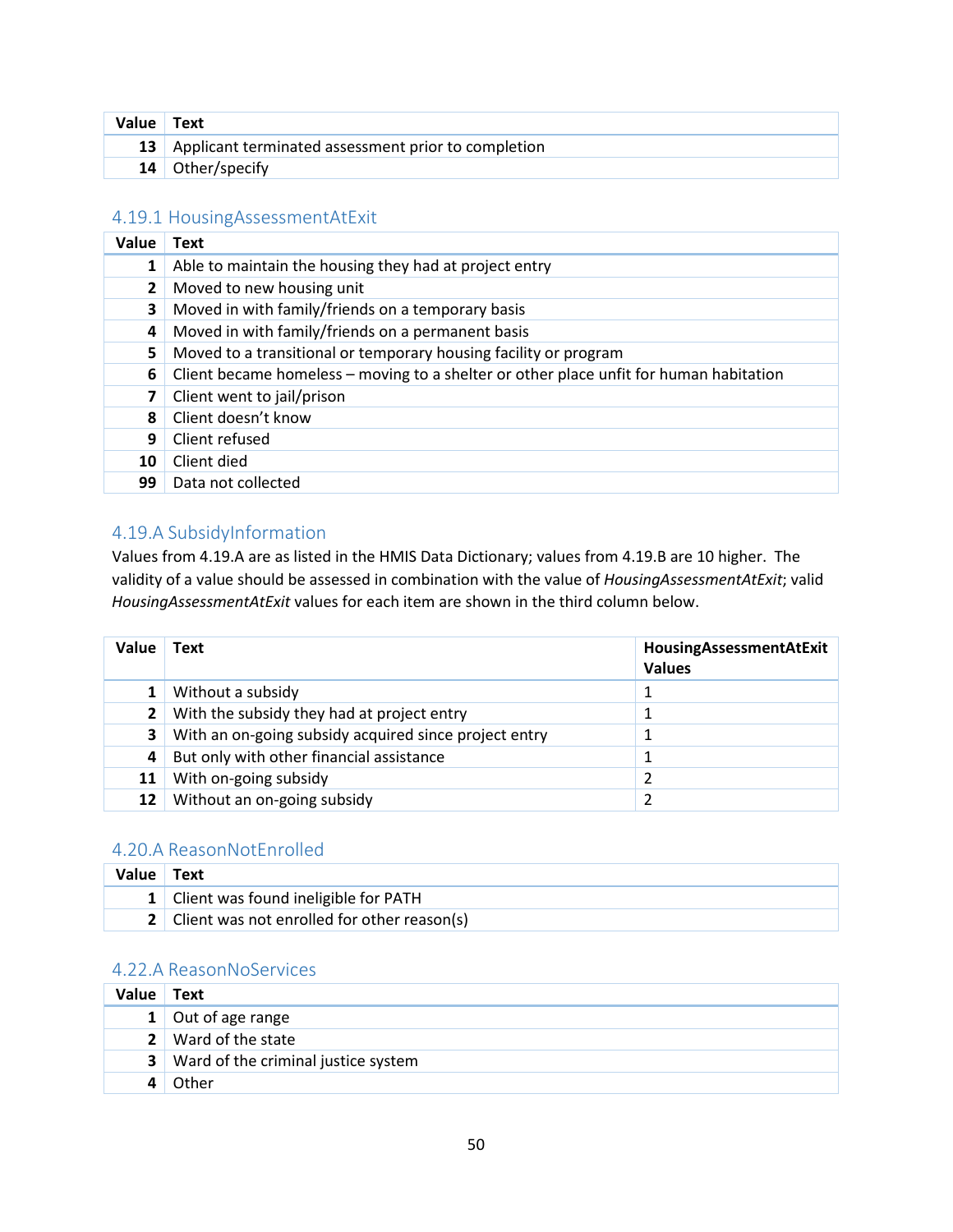### <span id="page-51-0"></span>4.23.1 SexualOrientation

| Value Text              |                        |
|-------------------------|------------------------|
| $\mathbf{1}$            | Heterosexual           |
| $\mathbf{2}$            | Gay                    |
| $\overline{\mathbf{3}}$ | Lesbian                |
|                         | 4 Bisexual             |
|                         | 5 Questioning / unsure |
|                         | 8 Client doesn't know  |
|                         | 9 Client refused       |
|                         | 99 Data not collected  |

# <span id="page-51-1"></span>4.24.1 LastGradeCompleted

| Value        | <b>Text</b>                               |
|--------------|-------------------------------------------|
| $\mathbf{1}$ | Less than grade 5                         |
| $\mathbf{2}$ | Grades 5-6                                |
| 3            | Grades 7-8                                |
| 4            | Grades 9-11                               |
| 5.           | Grade 12                                  |
| 6            | School program does not have grade levels |
| 7            | <b>GED</b>                                |
| 8            | Client doesn't know                       |
| 9            | Client refused                            |
| 10           | Some college                              |
| 11           | Associate's degree                        |
| 12           | Bachelor's degree                         |
| 13           | Graduate degree                           |
| 14           | Vocational certification                  |
| 99           | Data not collected                        |

### <span id="page-51-2"></span>4.25.1 SchoolStatus

| Value        | <b>Text</b>                  |
|--------------|------------------------------|
| $\mathbf{1}$ | Attending school regularly   |
| $\mathbf{2}$ | Attending school irregularly |
| 3            | Graduated from high school   |
| 4            | <b>Obtained GED</b>          |
| 5            | Dropped out                  |
| 6            | Suspended                    |
| 7            | Expelled                     |
| 8            | Client doesn't know          |
| 9            | Client refused               |
| 99           | Data not collected           |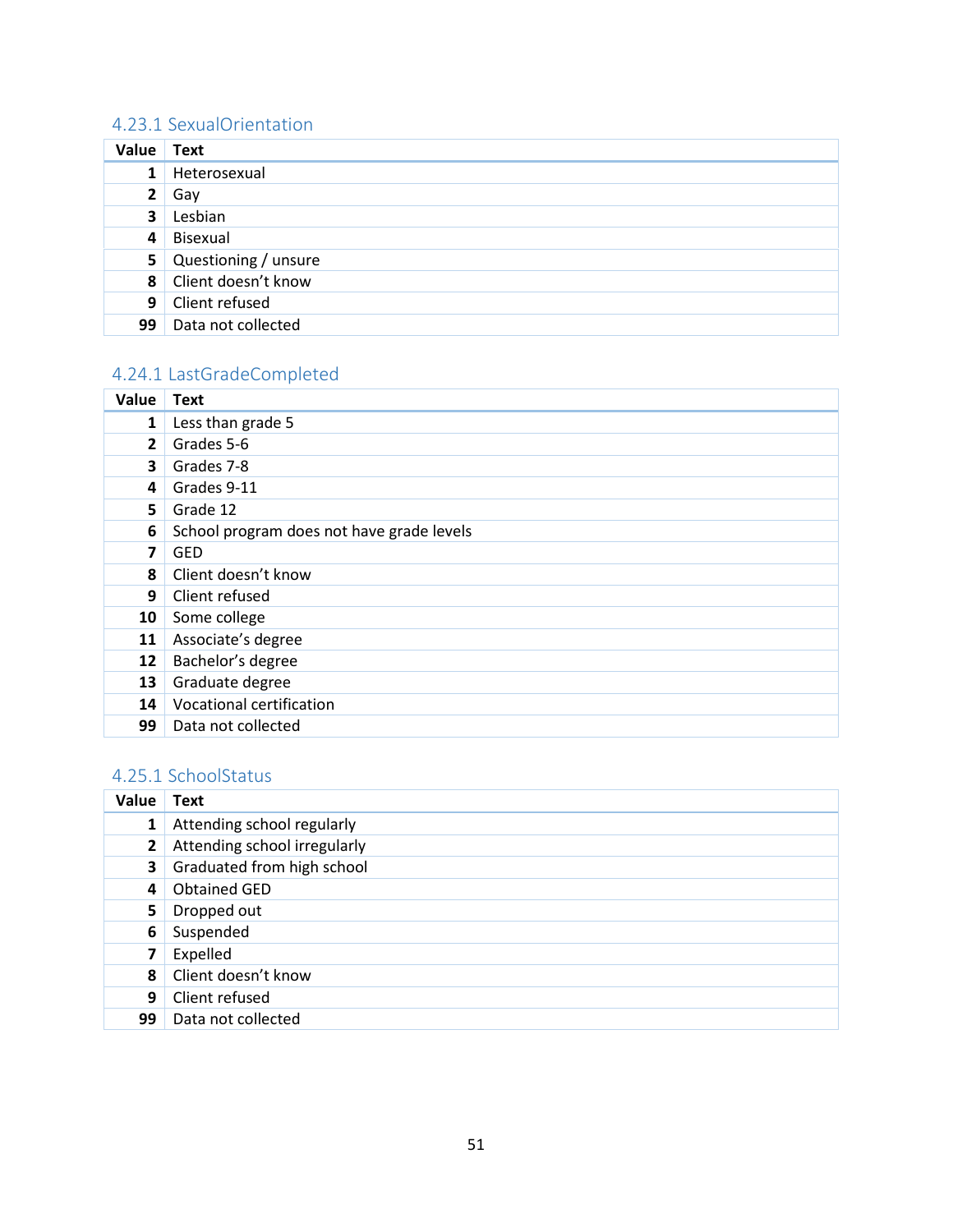# <span id="page-52-0"></span>4.26.A EmploymentType

| Value Text      |                                                    |
|-----------------|----------------------------------------------------|
|                 | $1$ Full-time                                      |
|                 | 2 Part-time                                        |
|                 | <b>3</b> Seasonal / sporadic (including day labor) |
| 99 <sup>1</sup> | Data not collected                                 |

### <span id="page-52-1"></span>4.26.B NotEmployedReason

| Value Text |                         |
|------------|-------------------------|
|            | 1 Looking for work      |
|            | 2 Unable to work        |
|            | 3 Not looking for work  |
|            | 99   Data not collected |

### <span id="page-52-2"></span>4.27.1 HealthStatus

Used in HealthStatus.csv if HealthCategory <> 30

| Value          | Text                    |
|----------------|-------------------------|
| $\mathbf{1}$   | Excellent               |
|                | 2 Very good             |
| 3 <sup>1</sup> | Good                    |
| 4 <sup>1</sup> | Fair                    |
| 5 <sub>1</sub> | Poor                    |
|                | 8 Client doesn't know   |
|                | 9 Client refused        |
|                | 99   Data not collected |

### <span id="page-52-3"></span>4.31.A RHYNumberofYears

| Value | <b>Text</b>                   |
|-------|-------------------------------|
|       | $1$ Less than one year        |
|       | 2 1 to 2 years                |
|       | $3 \mid 3$ to 5 or more years |
|       | 99   Data not collected       |

### <span id="page-52-4"></span>4.33.A IncarceratedParentStatus

| Value | Text                                               |
|-------|----------------------------------------------------|
|       | 1 One parent / legal guardian is incarcerated      |
|       | 2 Both parents / legal guardians are incarcerated  |
|       | 3 The only parent / legal guardian is incarcerated |
| 99    | Data not collected                                 |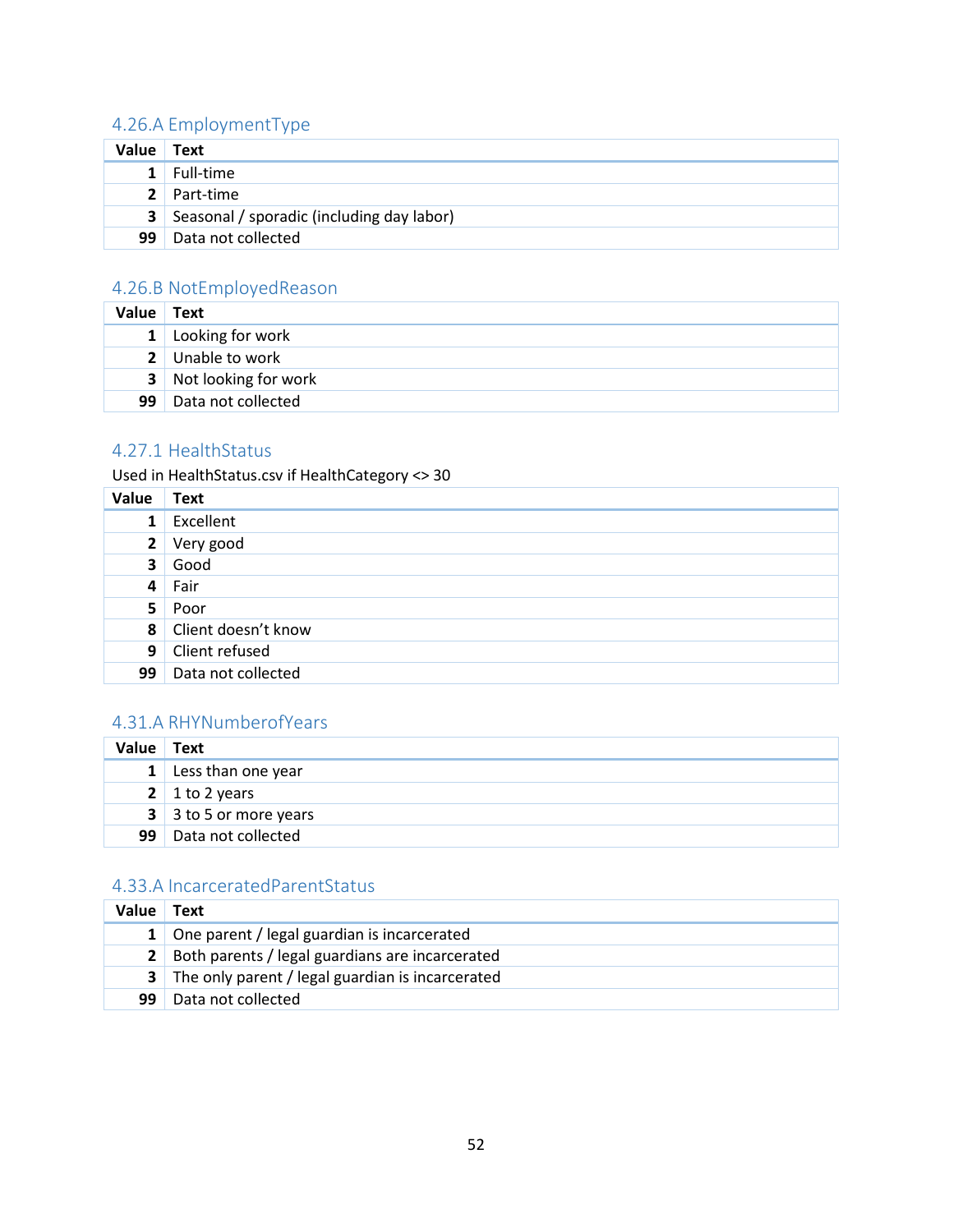### <span id="page-53-0"></span>4.34.1 ReferralSource

<span id="page-53-1"></span>

| Value                   | <b>Text</b>                                              |
|-------------------------|----------------------------------------------------------|
| $\mathbf{1}$            | Self-referral                                            |
| $\mathbf{2}$            | Individual: parent/guardian                              |
| 3                       | Individual: relative or friend                           |
| $\overline{\mathbf{4}}$ | Individual: other adult or youth                         |
| 5                       | Individual: partner/spouse                               |
| 6                       | Individual: foster parent                                |
| $\overline{\mathbf{z}}$ | Outreach project: FYSB                                   |
| 8                       | Client doesn't know                                      |
| 9                       | Client refused                                           |
| 10                      | Outreach project: other                                  |
| 11                      | Temporary shelter: FYSB basic center project             |
| 12                      | Temporary shelter: other youth only emergency shelter    |
| 13                      | Temporary shelter: emergency shelter for families        |
| 14                      | Temporary shelter: emergency shelter for individuals     |
| 15                      | Temporary shelter: domestic violence shelter             |
| 16                      | Temporary shelter: safe place                            |
| 17                      | Temporary shelter: other                                 |
| 18                      | Residential project: FYSB transitional living project    |
| 19                      | Residential project: other transitional living project   |
| 20                      | Residential project: group home                          |
| 21                      | Residential project: independent living project          |
| 22                      | Residential project: job corps                           |
| 23                      | Residential project: drug treatment center               |
| 24                      | Residential project: treatment center                    |
| 25                      | Residential project: educational institute               |
| 26                      | Residential project: other agency project                |
| 27                      | Residential project: other project                       |
| 28                      | Hotline: national runaway switchboard                    |
| 29                      | Hotline: other                                           |
| 30                      | Other agency: child welfare/CPS                          |
| 31                      | Other agency: non-residential independent living project |
| 32                      | Other project operated by your agency                    |
| 33                      | Other youth services agency                              |
| 34                      | Juvenile justice                                         |
| 35                      | Law enforcement/ police                                  |
| 36                      | Religious organization                                   |
| 37                      | Mental hospital                                          |
| 38                      | School                                                   |
| 39                      | Other organization                                       |
| 99                      | Data not collected                                       |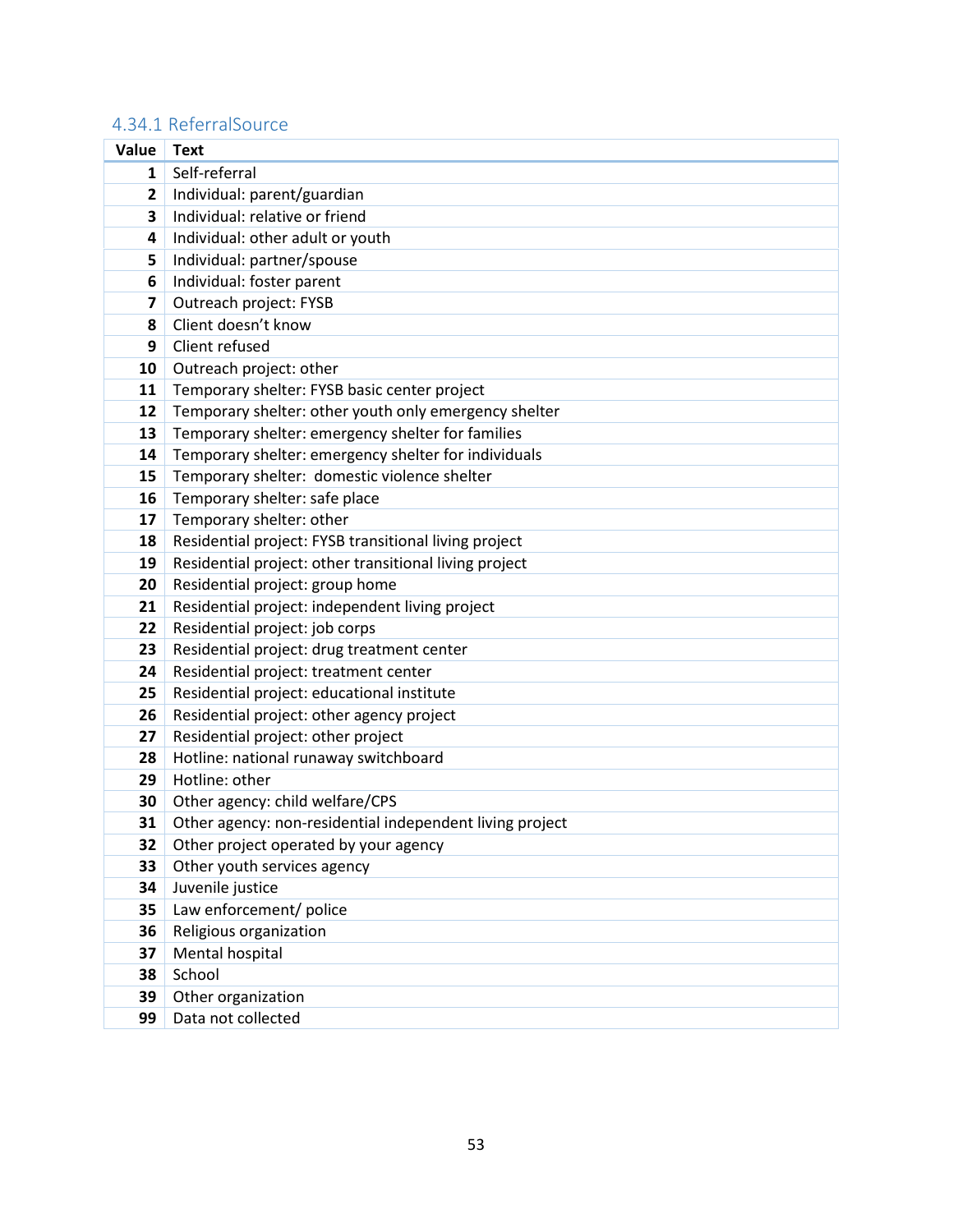### 4.35.A CountExchangeForSex

| Value | Text                  |
|-------|-----------------------|
|       | $1 - 3$               |
|       | $2 \mid 4-7$          |
|       | $3 \mid 8-11$         |
|       | $4 \mid 12$ or more   |
|       | 8 Client doesn't know |
|       | 9 Client refused      |
| 99    | Data not collected    |

#### <span id="page-54-0"></span>4.36.1 ExitAction

| Value | Text           |
|-------|----------------|
| 0     | No             |
| п     | Yes            |
| 9     | Client refused |

### <span id="page-54-1"></span>4.37.1 ProjectCompletionStatus

| Value Text |                                                                         |
|------------|-------------------------------------------------------------------------|
|            | 1 Completed project                                                     |
|            | 2 Youth voluntarily left early                                          |
|            | 3 Youth was expelled or otherwise involuntarily discharged from project |

#### <span id="page-54-2"></span>4.37.A EarlyExitReason

| Value          | Text                                              |
|----------------|---------------------------------------------------|
| 1 <sup>1</sup> | Left for other opportunities - independent living |
| 2 <sup>1</sup> | Left for other opportunities - education          |
| 3 <sup>1</sup> | Left for other opportunities - military           |
| 4 <sup>1</sup> | Left for other opportunities - other              |
| 5.             | Needs could not be met by project                 |

### <span id="page-54-3"></span>4.37.B ExpelledReason

| Value | Text                                                        |
|-------|-------------------------------------------------------------|
|       | <b>1</b> Criminal activity/destruction of property/violence |
|       | 2 Non-compliance with project rules                         |
| 3     | Non-payment of rent/occupancy charge                        |
| 4     | Reached maximum time allowed by project                     |
| 5.    | Project terminated                                          |
| 6     | Unknown/disappeared                                         |

### <span id="page-54-4"></span>4.39 NoAssistanceReason

| Value Text |                                |
|------------|--------------------------------|
|            | 1 Applied; decision pending    |
|            | 2 Applied; client not eligible |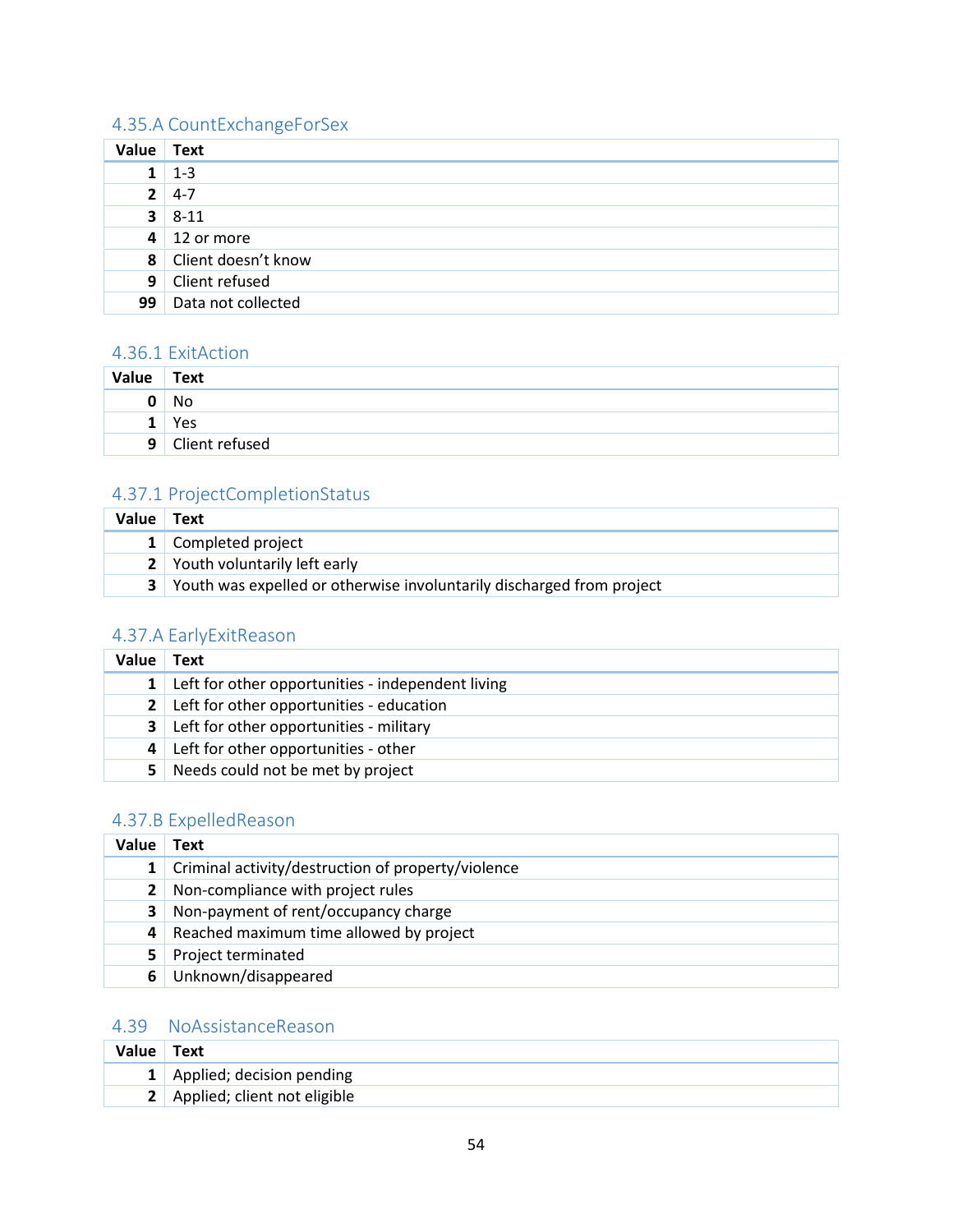| Value          | Text                                            |
|----------------|-------------------------------------------------|
|                | <b>3</b> Client did not apply                   |
|                | 4 Insurance type not applicable for this client |
|                | 8 Client doesn't know                           |
| 9 <sup>1</sup> | Client refused                                  |
| 99             | Data not collected                              |

### <span id="page-55-0"></span>4.41.11 MilitaryBranch

| Value          | <b>Text</b>           |
|----------------|-----------------------|
| $\mathbf{1}$   | Army                  |
|                | 2 Air Force           |
| $\mathbf{3}$   | Navy                  |
| 4              | Marines               |
|                | 6 Coast Guard         |
|                | 8 Client doesn't know |
| 9 <sub>1</sub> | Client refused        |
| 99             | Data not collected    |

# <span id="page-55-1"></span>4.41.12 DischargeStatus

| Value        | <b>Text</b>                                 |
|--------------|---------------------------------------------|
| $\mathbf{1}$ | Honorable                                   |
| $\mathbf{2}$ | General under honorable conditions          |
| 4            | Bad conduct                                 |
| 5.           | Dishonorable                                |
| 6            | Under other than honorable conditions (OTH) |
|              | Uncharacterized                             |
| 8            | Client doesn't know                         |
| 9            | Client refused                              |
| 99           | Data not collected                          |

### <span id="page-55-2"></span>4.42.1 PercentAMI

| Value | Text                      |
|-------|---------------------------|
| 1     | Less than 30%             |
|       | 2 30% to 50%              |
|       | <b>3</b> Greater than 50% |
| 99    | Data not collected        |

### <span id="page-55-3"></span>4.43.5 AddressDataQuality

| Value          | Text                                |
|----------------|-------------------------------------|
| 1 <sup>1</sup> | Full address                        |
|                | 2   Incomplete or estimated address |
|                | 8 Client doesn't know               |
|                | 9 Client refused                    |
| 99.            | Data not collected                  |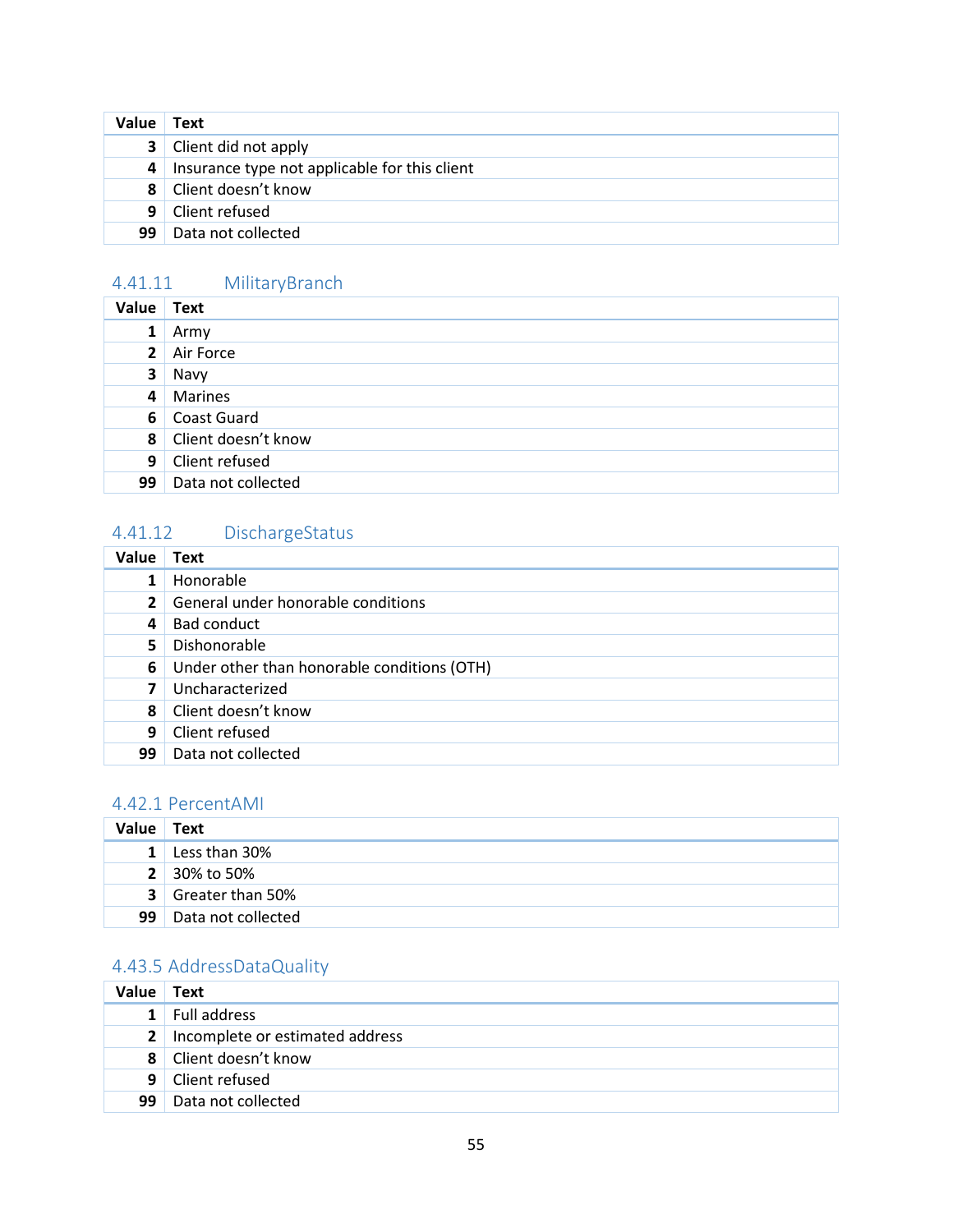### <span id="page-56-0"></span>4.47.B TCellSource / ViralLoadSource

| Value Text |                  |
|------------|------------------|
|            | 1 Medical Report |
|            | 2 Client Report  |
|            | Other            |

### <span id="page-56-1"></span>4.47.3 ViralLoadAvailable

| Value        | Text                  |
|--------------|-----------------------|
| 0            | Not available         |
| $\mathbf{1}$ | Available             |
|              | 2 Undetectable        |
|              | 8 Client doesn't know |
| 9            | Client refused        |
| 99           | Data not collected    |

#### <span id="page-56-2"></span>4.48.1 NoPointsYes

| Value           | Text                       |
|-----------------|----------------------------|
|                 | $\mathbf{0}$ No (0 points) |
|                 | Yes                        |
| 99 <sub>1</sub> | Data not collected         |

### <span id="page-56-3"></span>4.48.2 TimeToHousingLoss

| Value | Text                                  |
|-------|---------------------------------------|
|       | $0 \mid 0.6$ days                     |
|       | $1 \mid 7-13 \text{ days}$            |
|       | $2 \mid 14-21 \text{ days}$           |
|       | <b>3</b> More than 21 days (0 points) |
| 99    | Data not collected                    |

### <span id="page-56-4"></span>4.48.4 AnnualPercentAMI

| Value | Text                                                   |
|-------|--------------------------------------------------------|
|       | <b>0</b>   0-14% of AMI for household size             |
|       | 1 15-30% of AMI for household size                     |
|       | 2   More than 30% of AMI for household size (0 points) |
| 99    | Data not collected                                     |

### <span id="page-56-5"></span>4.48.7 EvictionHistory

| Value | Text                                          |
|-------|-----------------------------------------------|
|       | 0 4 or more prior rental evictions            |
|       | $1 \mid 2-3$ prior rental evictions           |
|       | 2   1 prior rental eviction                   |
|       | <b>3</b> No prior rental evictions (0 points) |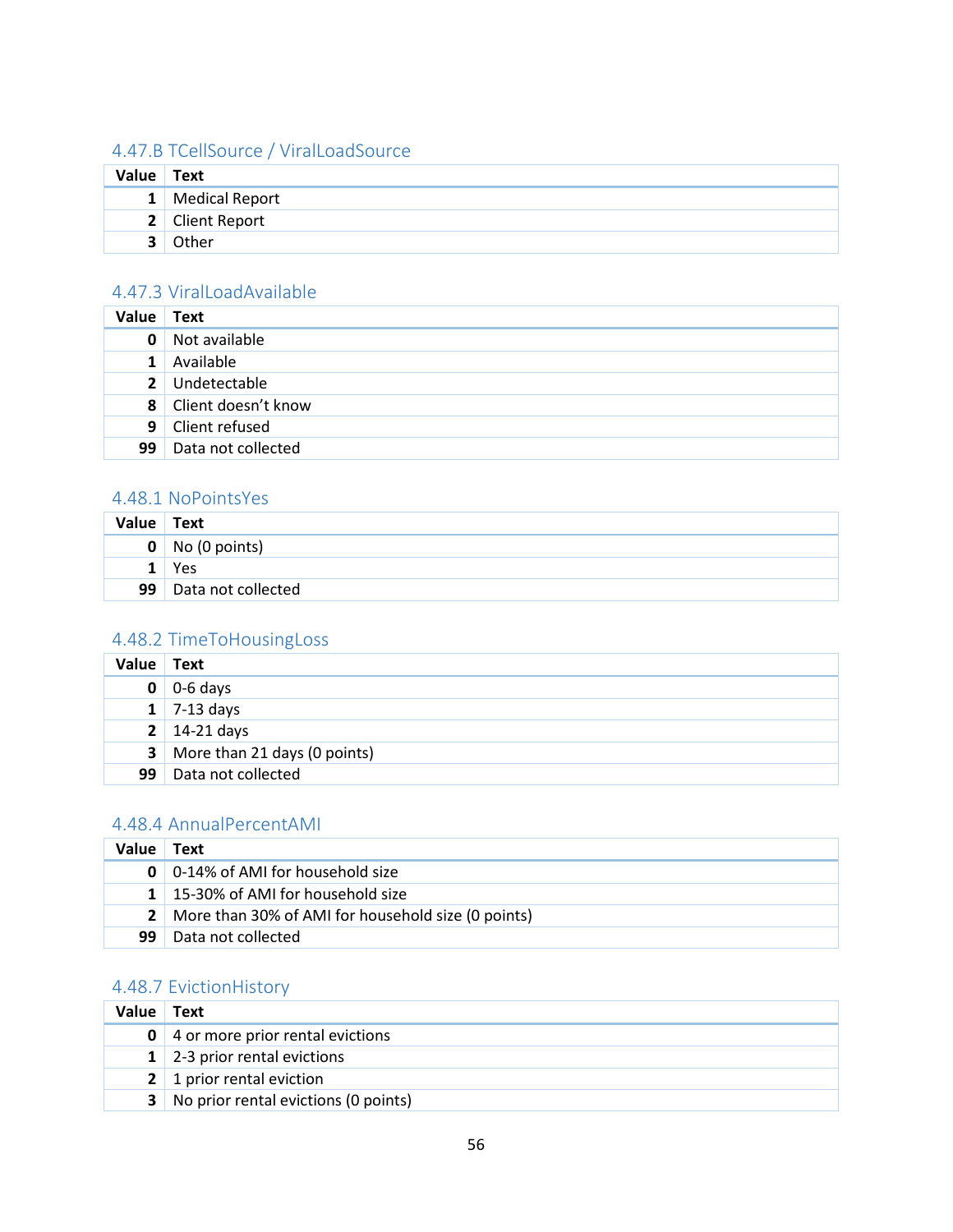| Value | ext'                      |
|-------|---------------------------|
| 99    | )at:<br>∣n∩t<br>collected |

### <span id="page-57-0"></span>4.48.9 LiteralHomelessHistory

| Value | Text                                                               |
|-------|--------------------------------------------------------------------|
| 0     | 4 or more times or total of at least 12 months in past three years |
|       | 1   2-3 times in past three years                                  |
|       | 2   1 time in past three years                                     |
| 3     | 4 or more times or total of at least 12 months in past three years |
| 99    | Data not collected                                                 |

### <span id="page-57-1"></span>4.49.1 CrisisServicesUse

| Value          | <b>Text</b>           |
|----------------|-----------------------|
| 0              | 0                     |
| 1 <sup>1</sup> | $1 - 2$               |
| 2 <sup>1</sup> | $3 - 5$               |
| 3 <sup>1</sup> | 6-10                  |
|                | $4 \mid 11 - 20$      |
| 5              | More than 20          |
|                | 8 Client doesn't know |
| 9              | Client refused        |
|                | 99 Data not collected |

### <span id="page-57-2"></span>5.3.1 DataCollectionStage

<span id="page-57-3"></span>

| Value Text |                     |
|------------|---------------------|
|            | 1 Project entry     |
|            | 2 Update            |
|            | 3 Project exit      |
|            | 5 Annual assessment |